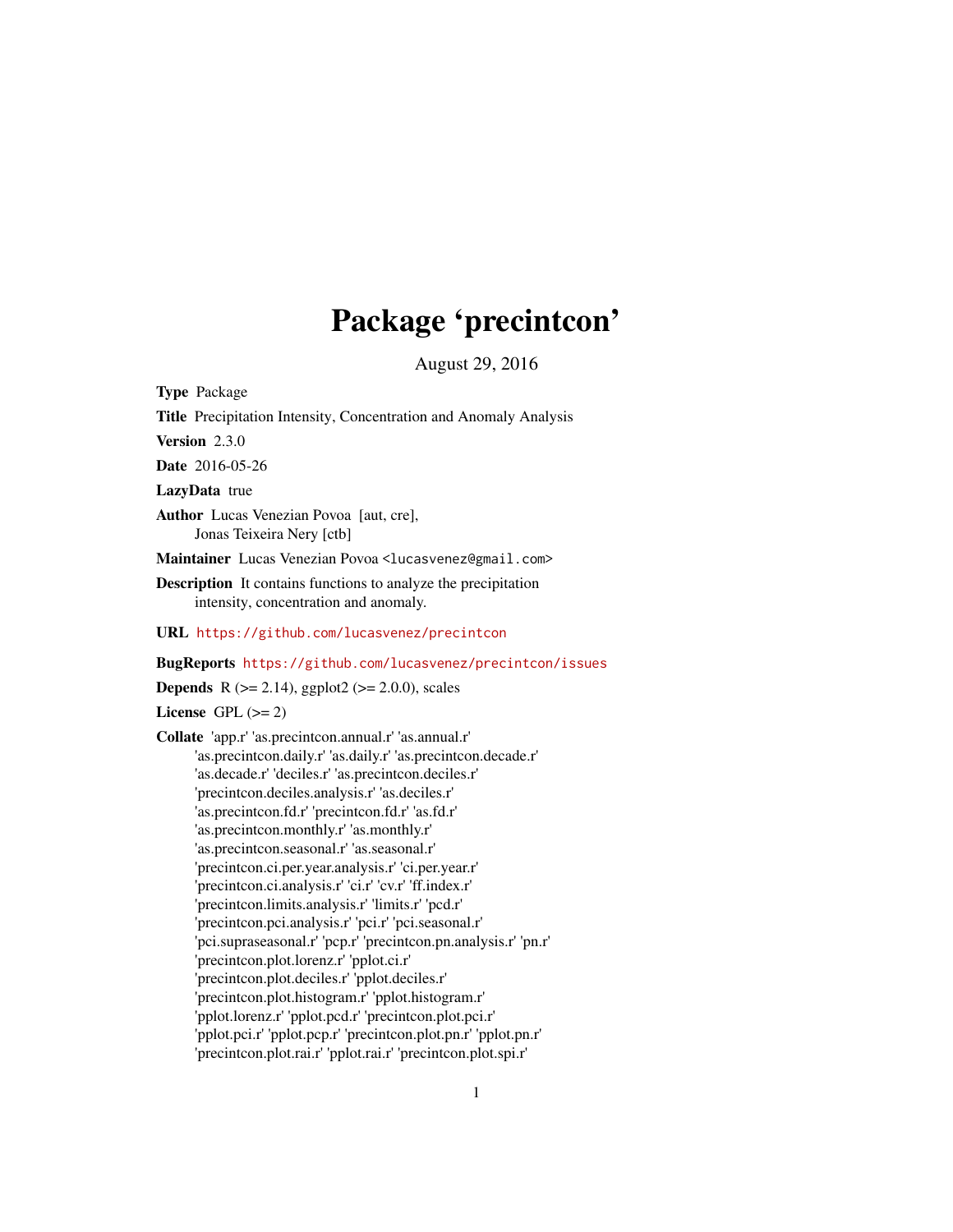'pplot.spi.r' 'precintcon.H.r' 'precintcon.Z.r' 'precintcon.b.r' 'precintcon.classification.r' 'precintcon.gamma.r' 'precintcon.ln.a.r' 'precintcon.max.r' 'precintcon.min.r' 'precintcon.monthly.aggregation.r' 'precintcon.plot.lorenz.ungrouped.r' 'precintcon.pn.r' 'precintcon.r' 'precintcon.r.squared.r' 'precintcon.rai.analysis.r' 'precintcon.read.data.r' 'precintcon.spi.analysis.r' 'precintcon.spi.per.year.analysis.r' 'precintcon.stat.analysis.r' 'rai.r' 'read.data.r' 'spi.per.year.r' 'spi.r' 'stat.r' 'tii.r' 'trend.test.r'

RoxygenNote 5.0.1

NeedsCompilation no

Repository CRAN

Date/Publication 2016-07-17 13:49:19

# R topics documented:

| 3              |
|----------------|
| $\overline{4}$ |
| 5<br>as.daily  |
| $\overline{7}$ |
| 8              |
| 9              |
| 10             |
| 11             |
| 12             |
| 13             |
| 14             |
| 15             |
| 16             |
| 17             |
| 18             |
| 19             |
| 20             |
| 21             |
| 22             |
| 23             |
| 24<br>pn       |
| 25             |
| 26             |
| 27             |
|                |
| 30             |
| $-31$          |
|                |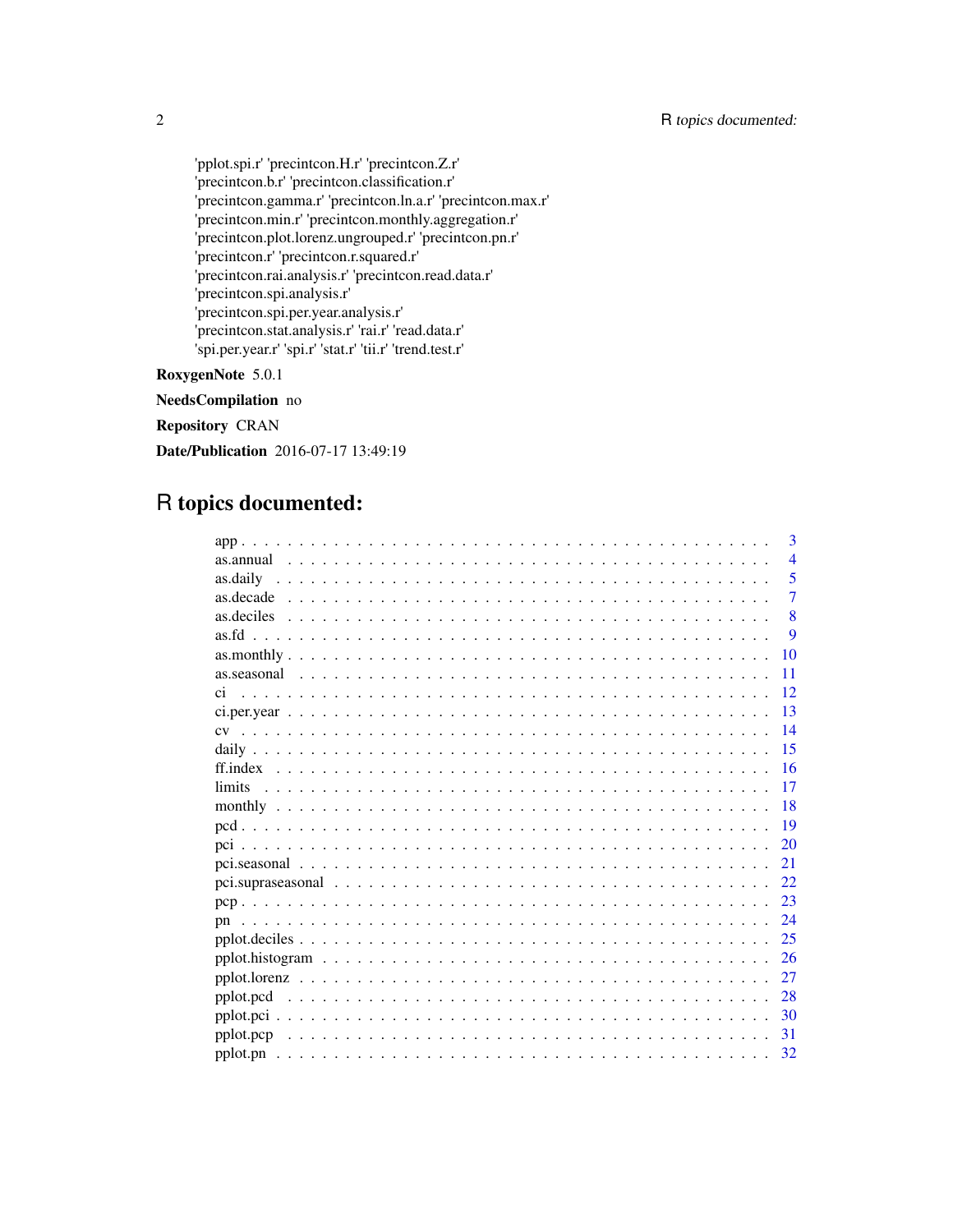<span id="page-2-0"></span>

# app *Amount and Percentage of Precipitation*

# Description

It calculates the amount and percentage of precipitation contributed by a such percent of rainiest days.

### Usage

 $app(\ldots, percent = 25)$ 

# Arguments

| percent  | is the percentage of the rainiest days to be considered (default $= 25$ ). |
|----------|----------------------------------------------------------------------------|
| $\cdots$ | a set of daily precipitation series.                                       |

#### Value

data.frame containing the following variables:

- dataset is the dataset name of the precipitation serie;
- percentage is the percentage of the rainiest days;
- absolute is the absolute amount of precipitation generated by percentage
- relative is the percentage of precipitation benerated by percentage

#### Author(s)

Lucas Venezian Povoa <lucasvenez@gmail.com>

# See Also

[read.data](#page-37-1) [as.daily](#page-4-1) [ci](#page-11-1)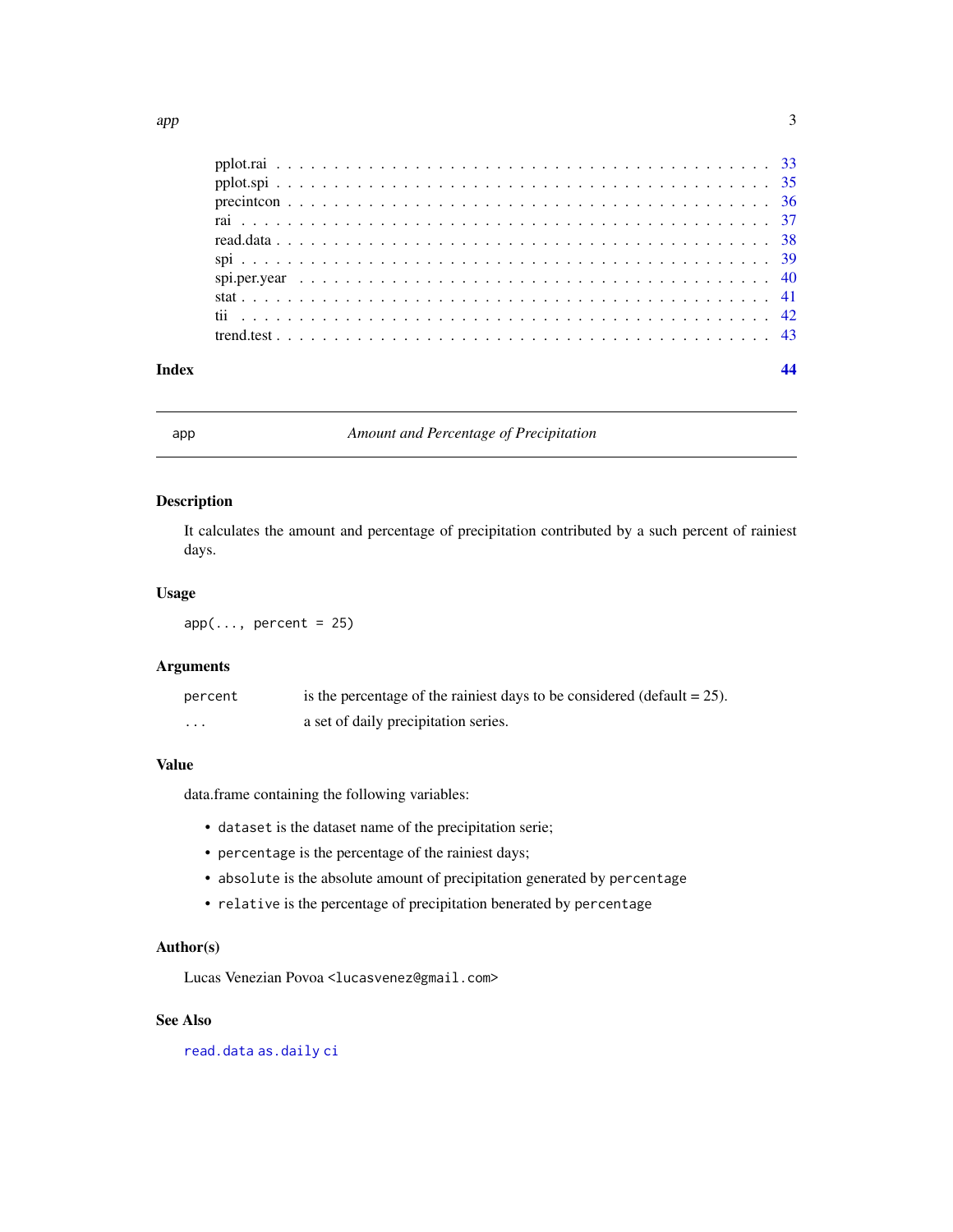#### <span id="page-3-0"></span>4 as.annual

# Examples

```
##
# Loading the daily precipitation serie
data(daily)
##
# Calculating amount and percentage of precipitation using different parameters
app(daily)
app(daily, percent = 20)app(daily, percent = c(10, 15, 20, 25))
```
<span id="page-3-1"></span>as.annual *Converting to seasonal precipitation serie.*

# <span id="page-3-2"></span>Description

Converts a daily, monthly, or seasonal precipitation serie to an annual serie.

#### Usage

```
as.annual(object)
```
#### Arguments

object a precintcon.daily, precintcon.monthly, or precintcon.seasonal object or a data.frame containing 33 or 3 columns.

#### Value

A data.frame (precintcon.annual) containing the following variables:

- year is the year.
- precipitation is the precipitation amount in millimeters.

# Author(s)

Lucas Venezian Povoa <lucasvenez@gmail.com>

# See Also

[as.daily](#page-4-1) [as.monthly](#page-9-1) [as.seasonal](#page-10-1) [pplot.lorenz](#page-26-1) [read.data](#page-37-1)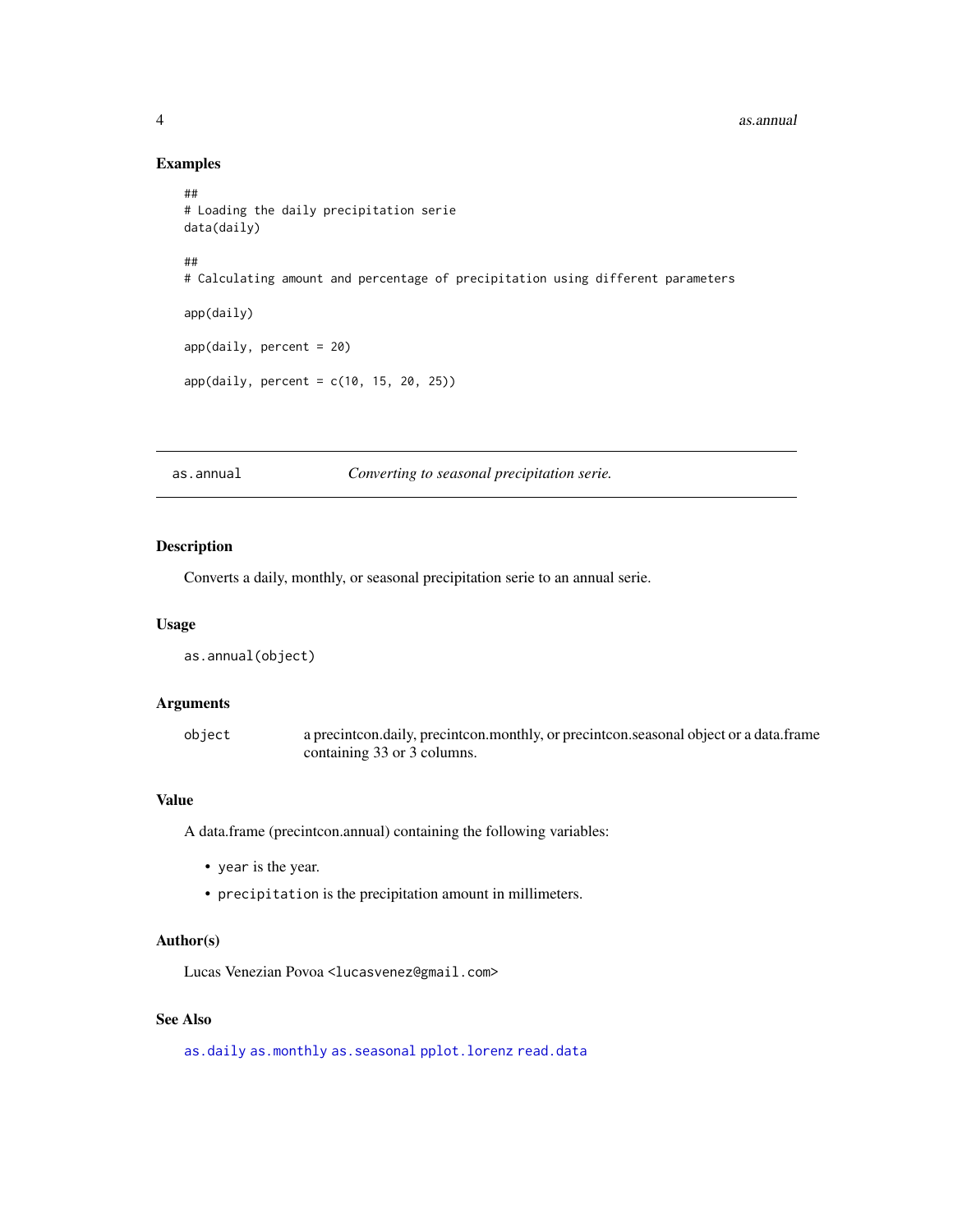#### <span id="page-4-0"></span>as.daily 5 as  $\mu$  5 as  $\mu$  5 as  $\mu$  5 as  $\mu$  5 as  $\mu$  5 as  $\mu$  5 as  $\mu$  5 as  $\mu$  5 as  $\mu$  5 as  $\mu$  5 as  $\mu$  5 as  $\mu$  5 as  $\mu$  5 as  $\mu$  5 as  $\mu$  5 as  $\mu$  5 as  $\mu$  5 as  $\mu$  5 as  $\mu$  5 as  $\mu$  5 as  $\mu$  5 a

#### Examples

```
##
# Loading the daily precipitation serie.
data(daily)
##
# Converting precipitation
as.annual(daily)
```
<span id="page-4-1"></span>as.daily *Converting a data.frame to a daily precipitation serie*

#### <span id="page-4-2"></span>Description

Converts a data.frame to a precintcon.daily.

# Usage

```
as.daily(object, na.value = NA)
```
# Arguments

| object   | a precint conductive or a data frame containing 33 columns.              |
|----------|--------------------------------------------------------------------------|
| na.value | the value used for representing non-existent values (Default value: NA). |

#### Value

A data.frame (precintcon.daily) containing the following variables:

- year is the year.
- month is the month.
- d1 is the precipitation value in millimeters of the 1st day of the month.
- d2 is the precipitation value in millimeters of the 2nd day of the month.
- d3 is the precipitation value in millimeters of the 3rd day of the month.
- d4 is the precipitation value in millimeters of the 4th day of the month.
- d5 is the precipitation value in millimeters of the 5th day of the month.
- d6 is the precipitation value in millimeters of the 6th day of the month.
- d7 is the precipitation value in millimeters of the 7th day of the month.
- d8 is the precipitation value in millimeters of the 8th day of the month.
- d9 is the precipitation value in millimeters of the 9th day of the month.
- d10 is the precipitation value in millimeters of the 10th day of the month.
- d11 is the precipitation value in millimeters of the 11th day of the month.
- d12 is the precipitation value in millimeters of the 12th day of the month.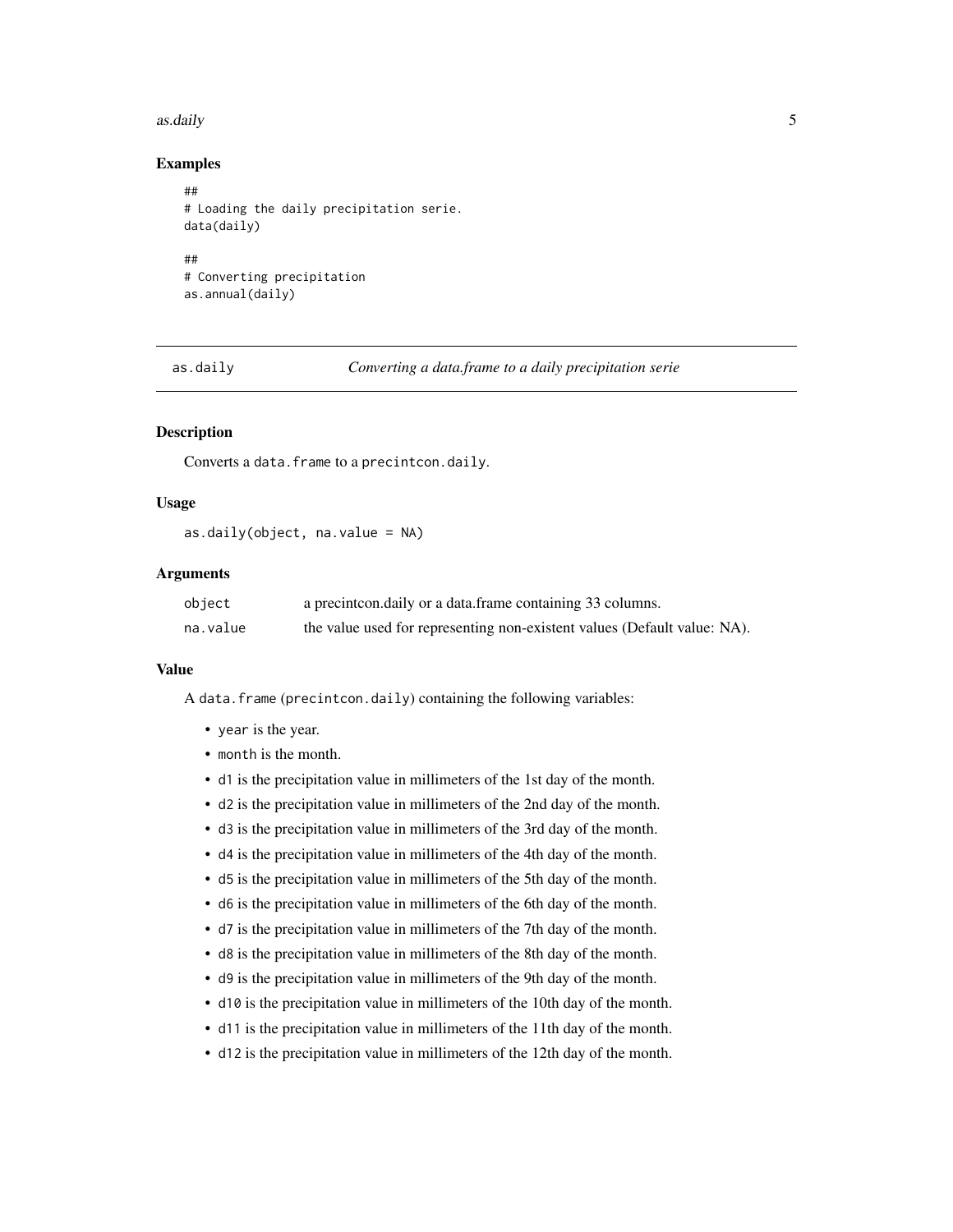- <span id="page-5-0"></span>• d13 is the precipitation value in millimeters of the 13th day of the month.
- d14 is the precipitation value in millimeters of the 14th day of the month.
- d15 is the precipitation value in millimeters of the 15th day of the month.
- d16 is the precipitation value in millimeters of the 16th day of the month.
- d17 is the precipitation value in millimeters of the 17th day of the month.
- d18 is the precipitation value in millimeters of the 18th day of the month.
- d19 is the precipitation value in millimeters of the 19th day of the month.
- d20 is the precipitation value in millimeters of the 20th day of the month.
- d21 is the precipitation value in millimeters of the 21th day of the month.
- d22 is the precipitation value in millimeters of the 22th day of the month.
- d23 is the precipitation value in millimeters of the 23th day of the month.
- d24 is the precipitation value in millimeters of the 24th day of the month.
- d25 is the precipitation value in millimeters of the 25th day of the month.
- d26 is the precipitation value in millimeters of the 26th day of the month
- d27 is the precipitation value in millimeters of the 27th day of the month.
- d28 is the precipitation value in millimeters of the 28th day of the month.
- d29 is the precipitation value in millimeters of the 29th day of the month.
- d30 is the precipitation value in millimeters of the 30th day of the month.
- d31 is the precipitation value in millimeters of the 31th day of the month.

#### Author(s)

Lucas Venezian Povoa <lucasvenez@gmail.com>

#### See Also

[as.decade](#page-6-1) [as.annual](#page-3-1) [as.seasonal](#page-10-1) [as.monthly](#page-9-1)

```
##
# Loading the daily precipitation serie.
data(daily)
##
# Converting precipitation
as.daily(daily)
```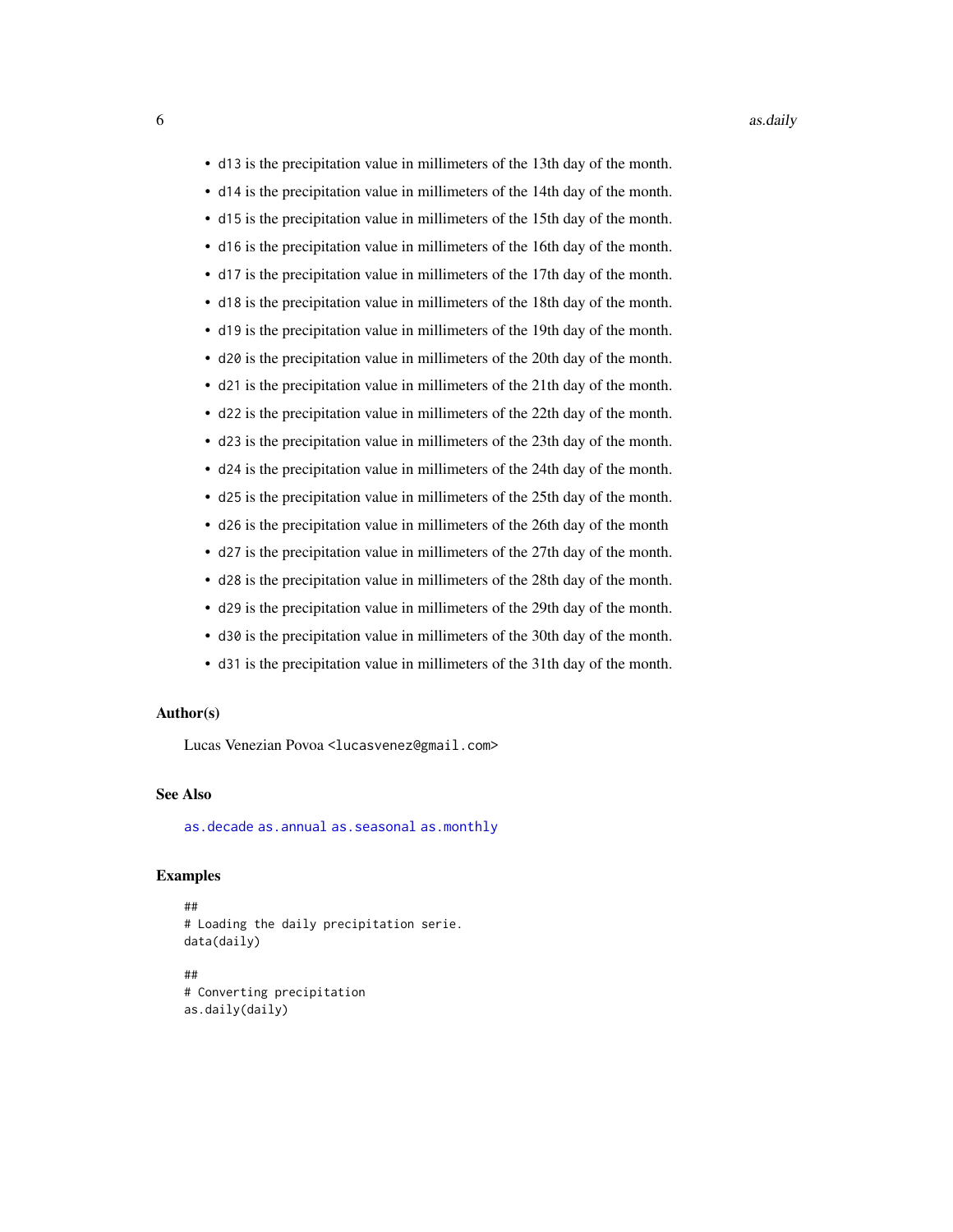<span id="page-6-1"></span><span id="page-6-0"></span>

It converts a daily, monthly or annual precipitation serie to a decade serie.

#### Usage

```
as.decade(object)
```
#### Arguments

object a precintcon.daily, precintcon.monthly, precintcon.seasonal, precintcon.annual object or a data.frame containing 33 or 3 columns.

# Details

It excludes no complete decades for converting the serie, e.g., a serie starting in 1977 and finishing in 2008 will have the year 1977 to 1979 and 2000 to 2008 excluded, resulting into a serie of the years 1980 and 1990.

#### Value

A data.frame (precintcon.decade) containing the following variables:

- year is the year.
- precipitation is the decade's precipitation in millimeters.

#### Author(s)

Lucas Venezian Povoa <lucasvenez@gmail.com>

#### See Also

[as.precintcon.annual](#page-3-2) [as.precintcon.seasonal](#page-10-2) [as.precintcon.monthly](#page-9-2) [as.precintcon.daily](#page-4-2)

```
##
# Loading the daily precipitation serie.
data(daily)
##
# Converting precipitation
as.decade(daily)
```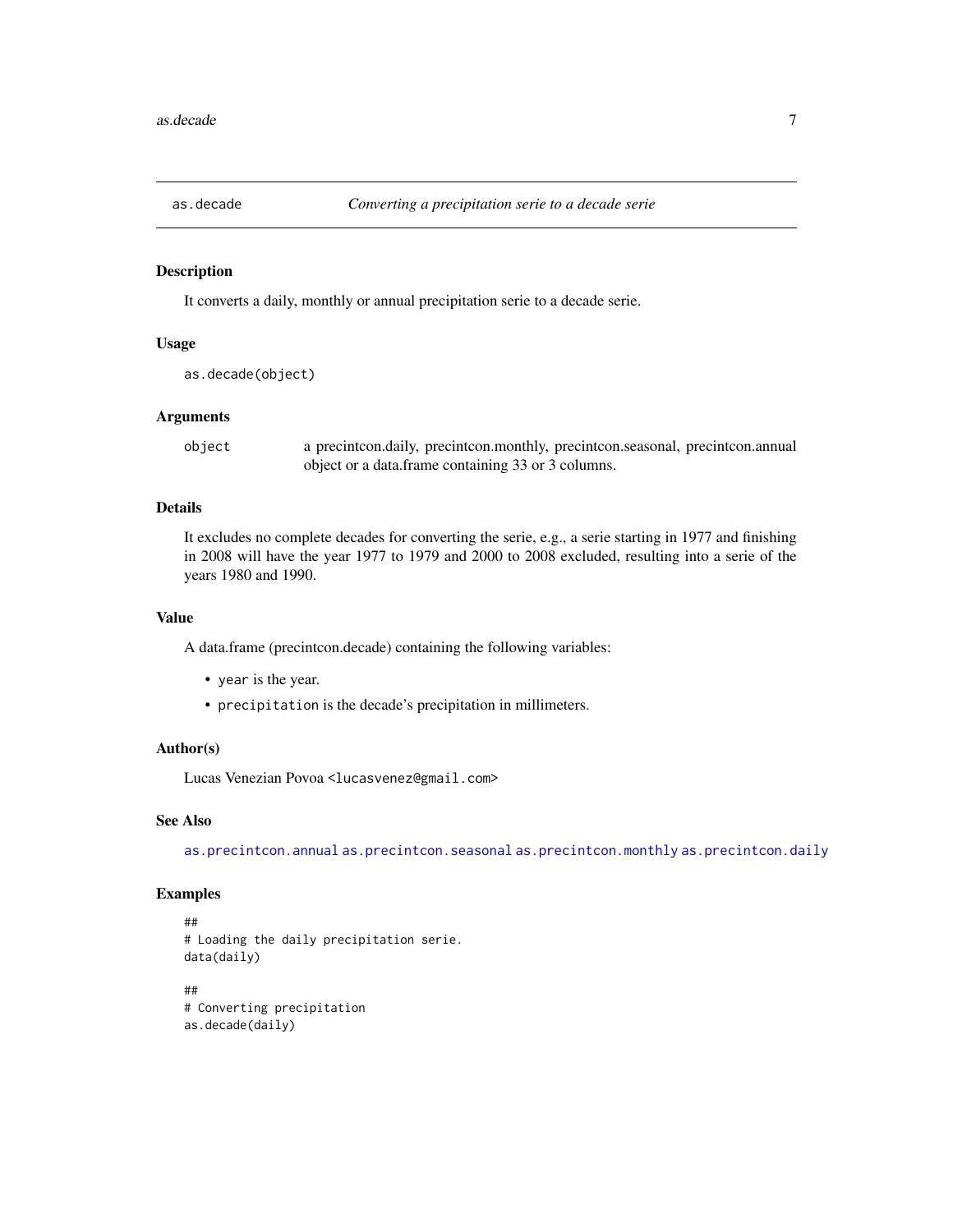<span id="page-7-1"></span><span id="page-7-0"></span>

Groups the monthly precipitation into decis, i.e., it splits a precipitation serie into ten equal parts in crescent order, from the lower to the highest precipitation.

#### Usage

as.precintcon.deciles(object)

#### Arguments

object a daily or monthly precipitation serie.

#### Value

A data.frame (precintcon.deciles) containing the following variables:

- D1 corresponds to the precipitation values not exceeding 10% of the lowest values.
- D2 corresponds to the precipitation values not exceeding 20 of the lowest values.
- D3 corresponds to the precipitation values not exceeding 30 of the lowest values.
- D4 corresponds to the precipitation values not exceeding 40% of the lowest values.
- D5 is equals to the median that corresponds to the precipitation values not exceeding 50% of the lowest values.
- D6 corresponds to the precipitation values not exceeding 60% of the lowest values.
- D7 corresponds to the precipitation values not exceeding 70 of the lowest values.
- D8 corresponds to the precipitation values not exceeding 80 of the lowest values.
- D9 corresponds to the precipitation values not exceeding 90 of the lowest values.
- D10 corresponds to the precipitation values not exceeding 100 of the lowest values.

#### Author(s)

Lucas Venezian Povoa <lucasvenez@gmail.com>

#### See Also

[read.data](#page-37-1)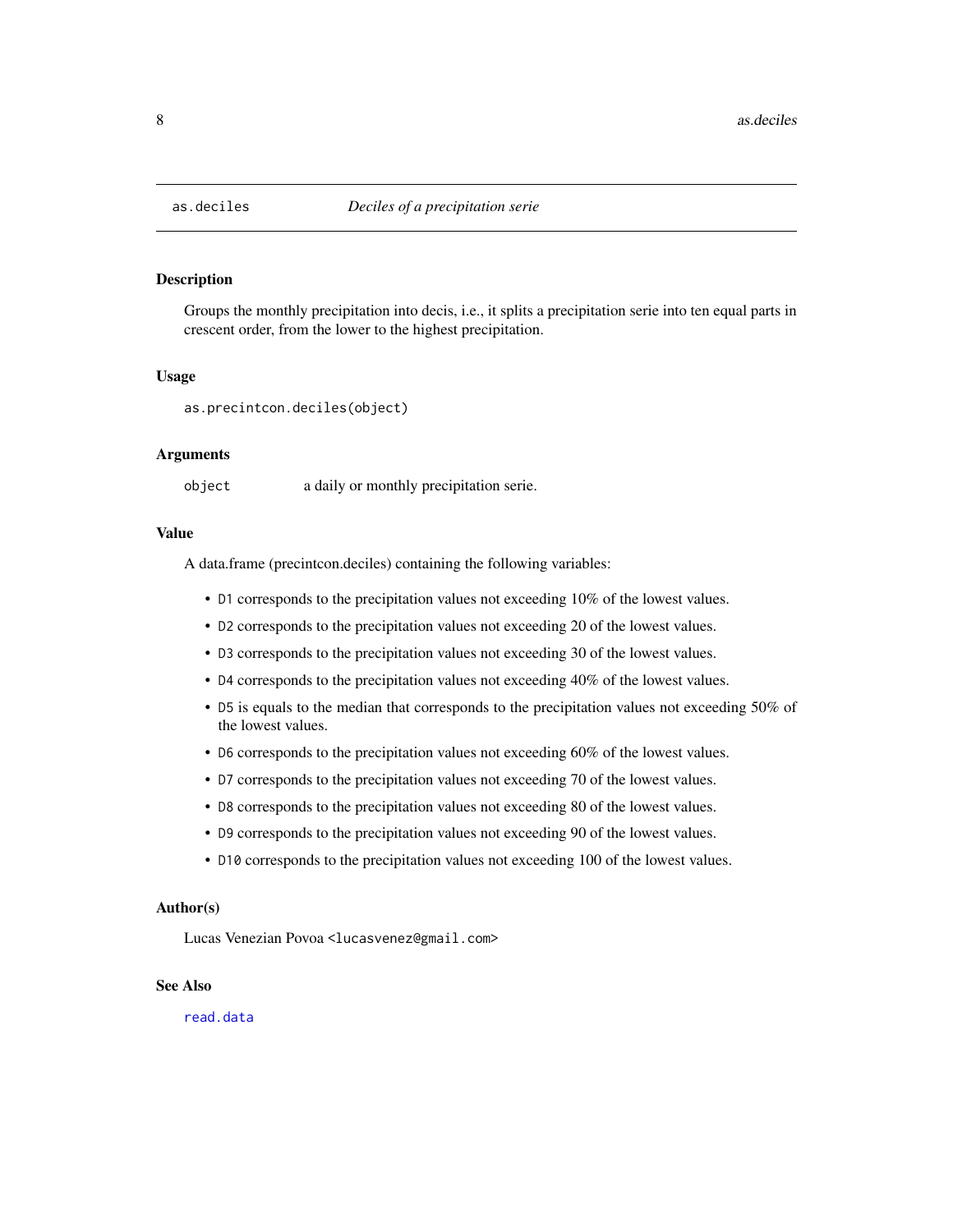<span id="page-8-0"></span>

Calculates the frequency distribution of a daily precipitation serie based on interval.

# Usage

```
as.precintcon.fd(object, interval = 1)
```
#### Arguments

| object   | a daily precipitation serie.                                            |
|----------|-------------------------------------------------------------------------|
| interval | the interval in millimeters for calculating the frequency distribution. |

#### Value

A data.frame (precintcon.fd) containing the following variables:

- initial.class is the initial value of the class.
- final.class is the final value of the class.
- midpoint is the middle point of the class.
- n is the absolute freqnecy, i.e., the number of days in each class.
- sum.n is the cumulative frequency, obtained by adding the absolute frequencies of all the classes up to the one under consideration.
- P is the pluviometric total of each class, obtained by multiplying midpoint by n.
- sum.P is the cummulative class's pluviometric total, obtained by adding the pluviometric total of all the classes up to the one under consideration.
- p.sum.n is the cumulative percentage of rainy days.
- p.sum.P is the cumulative percentage of rainfall amounts.

#### Author(s)

Lucas Venezian Povoa <lucasvenez@gmail.com>

# See Also

[read.data](#page-37-1) [as.daily](#page-4-1) [ci](#page-11-1)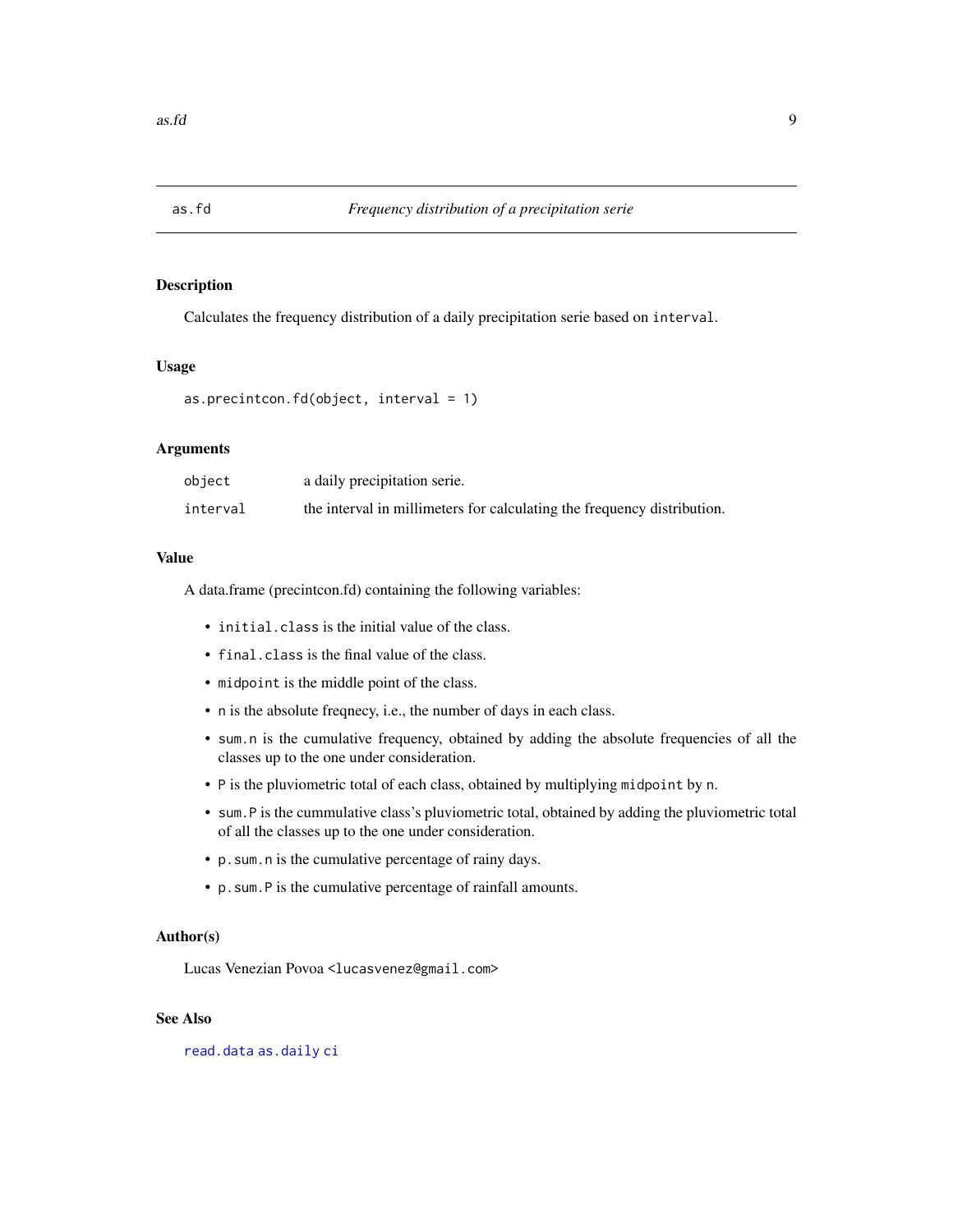# <span id="page-9-0"></span>10 as.monthly

# Examples

```
##
# Loading the daily precipitation serie
data(daily)
##
# Performing the frequency distribution
as.precintcon.fd(daily)
```
<span id="page-9-1"></span>as.monthly *Convert a daily precipitation serie to a monthly serie*

# <span id="page-9-2"></span>Description

Converts a daily precipitation serie to a monthly serie.

# Usage

as.monthly(object)

# Arguments

object a precintcon.daily object or a data.frame containing 33 or 3 columns

#### Value

A data.frame (precintcon.monthly) containing the following variables:

- year is the year.
- month is the month.
- precipitation is the precipitation amount in millimeters.

# Author(s)

Lucas Venezian Povoa <lucasvenez@gmail.com>

# See Also

[pplot.lorenz](#page-26-1) [read.data](#page-37-1)

```
## Loading the daily precipitation serie.
#
data(daily)
## Converting precipitation
#
as.monthly(daily)
```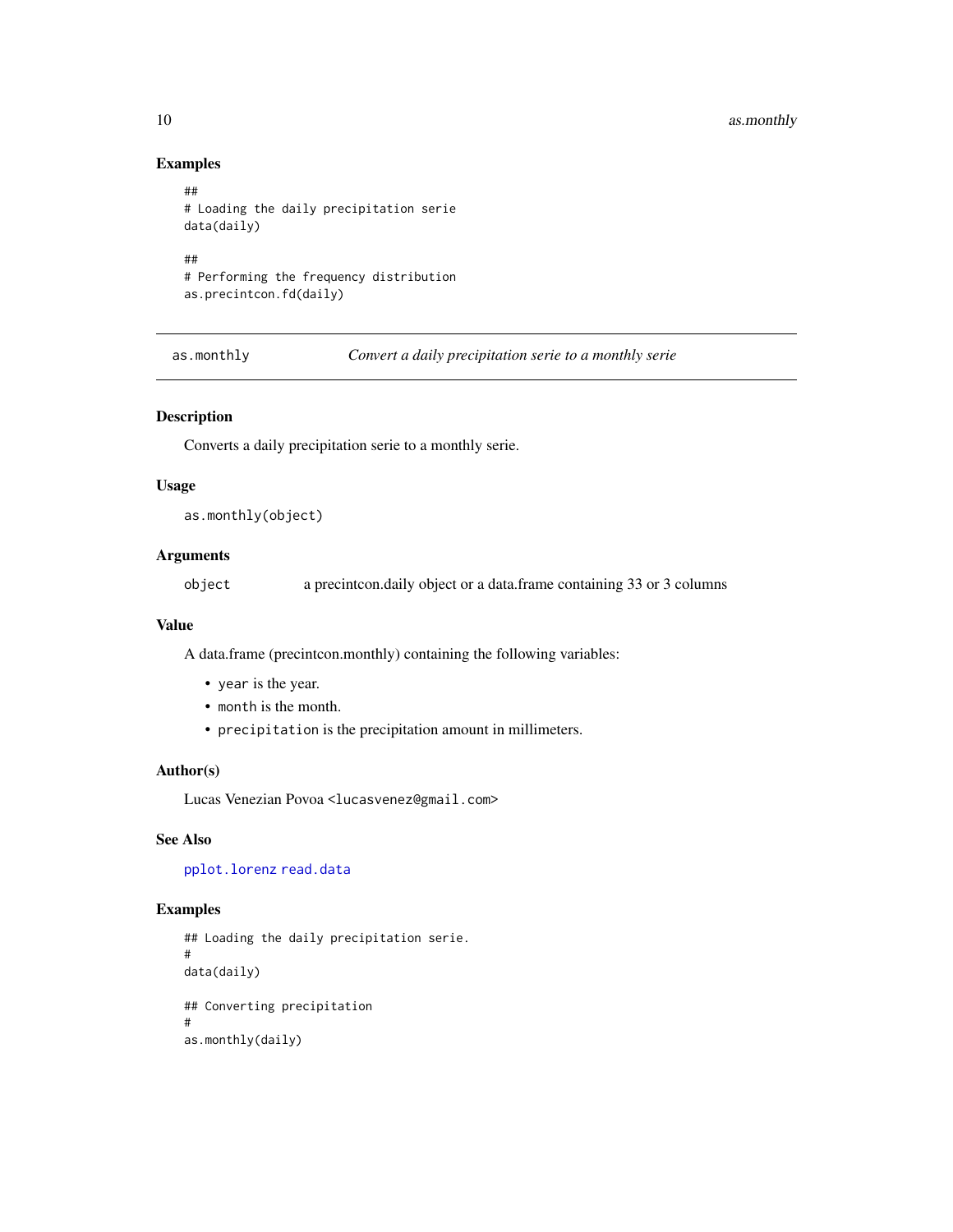<span id="page-10-2"></span><span id="page-10-1"></span><span id="page-10-0"></span>

It converts a daily or monthly precipitation serie to a seasonal serie according to meteorological seasons.

#### Usage

```
as.seasonal(object)
```
#### Arguments

object a precintcon.daily, or precintcon.monthly object or a data.frame containing 33 or 3 columns.

#### Details

If the serie has no a month of a season, it is waived in convertion, e.g., if a serie has January and February of 1975, but no December of 1974, the first two months are removed of the resulting serie because the season that depends all of them is not complete.

#### Value

A data.frame (precintcon.seasonal) containing the following variables:

- year is the year.
- season is the season.
- precipitation is the precipitation amount in millimeters.

#### Author(s)

Lucas Venezian Povoa <lucasvenez@gmail.com>

#### See Also

[pplot.lorenz](#page-26-1) [read.data](#page-37-1)

```
##
# Loading the daily precipitation serie.
data(daily)
##
# Converting precipitation
as.seasonal(daily)
```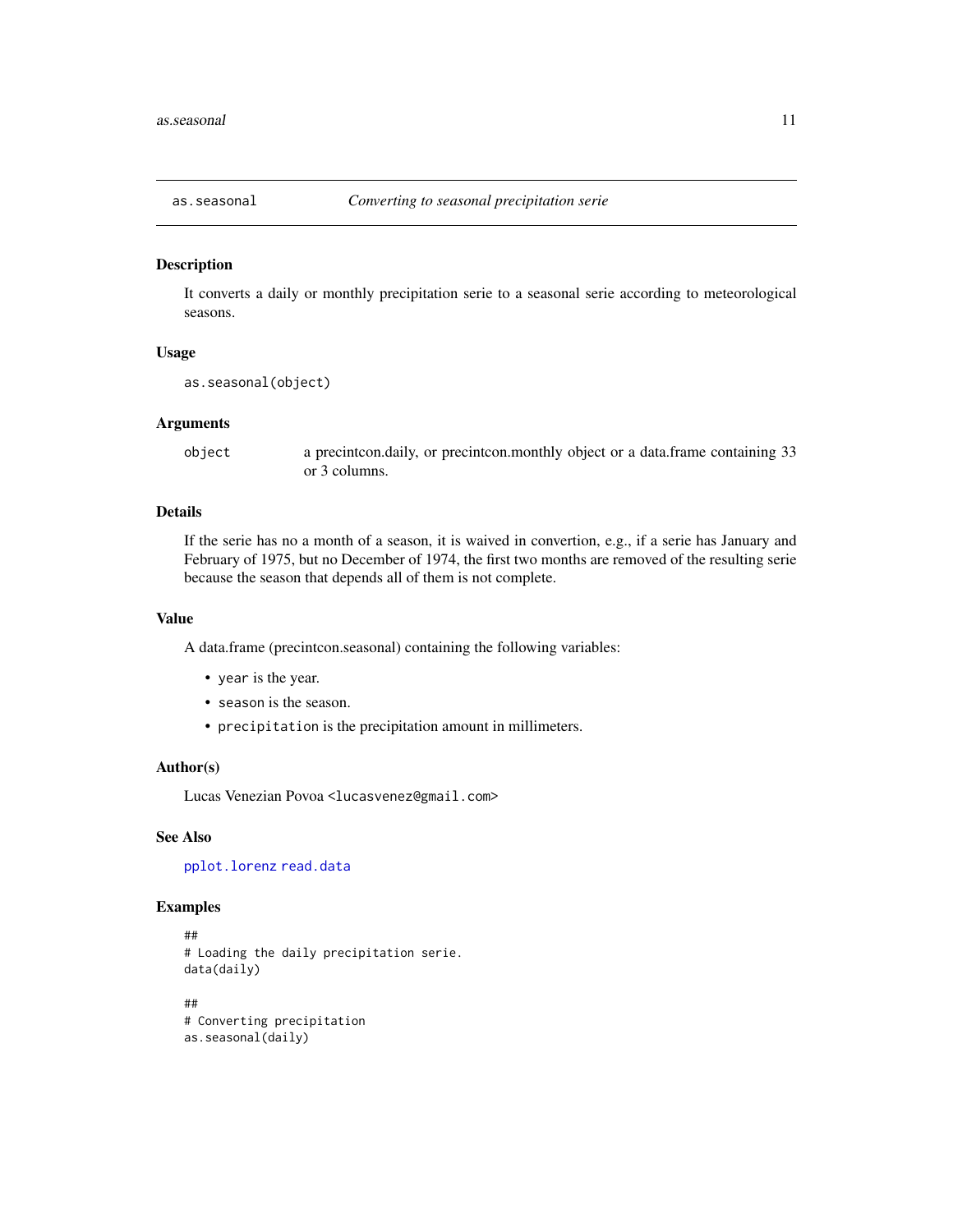<span id="page-11-1"></span><span id="page-11-0"></span>Calculates the Concentration Index (CI) on a daily precipitation serie.

# Usage

 $ci(..., interval = 1)$ 

#### Arguments

| interval | the interval in millimeters applied for calculating the concentration index. (De-<br>fault value: 1) |
|----------|------------------------------------------------------------------------------------------------------|
| $\cdots$ | a set of daily precipitation series.                                                                 |

#### Value

A data.frame containing the following variables:

- dataset is the precipitation serie name.
- a is the constant of the exponential curve defined via the least-squares method.
- b is the constant of the exponential curve defined via the least-squares method.
- r2 is the determination of coefficient of determination (R2) of the exponential model.
- A is the area over the exponential curve.
- S is the are compressed for the exponential curve.
- ci is the concentration index.

# Author(s)

Lucas Venezian Povoa <lucasvenez@gmail.com>

# See Also

[pplot.lorenz](#page-26-1) [read.data](#page-37-1) [as.daily](#page-4-1)

```
##
# Loading the daily precipitation serie.
data(daily)
##
# Performing the Concentration Index Analysis
ci(daily, interval = 1)
```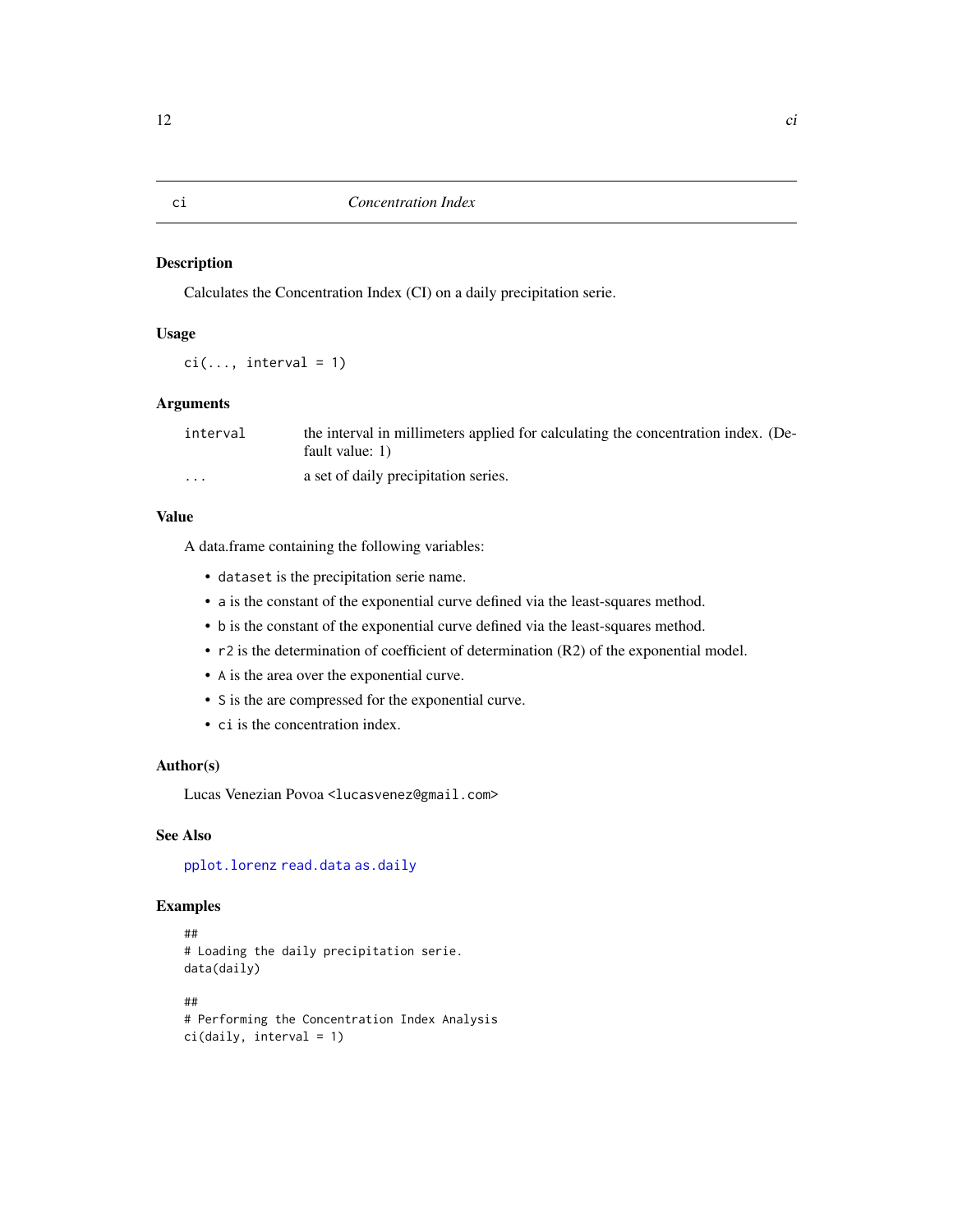<span id="page-12-1"></span><span id="page-12-0"></span>

Calculates the Concentration Index (CI) per year on a daily precipitation serie.

## Usage

```
ci.per.year(object, interval = 1)
```
# Arguments

| object   | a daily precipitation serie.                                                                         |
|----------|------------------------------------------------------------------------------------------------------|
| interval | the interval in millimeters applied for calculating the concentration index. (De-<br>fault value: 1) |

# Value

A data.frame (precintcon.ci) containing the following variables:

- year is the year.
- ci is the concentration index.

# Author(s)

Lucas Venezian Povoa <lucasvenez@gmail.com>

# See Also

[pplot.lorenz](#page-26-1) [read.data](#page-37-1) [as.daily](#page-4-1)

```
##
# Loading the daily precipitation serie.
data(daily)
##
# Performing the Concentration Index Analysis
ci.per.year(daily, interval = 1)
```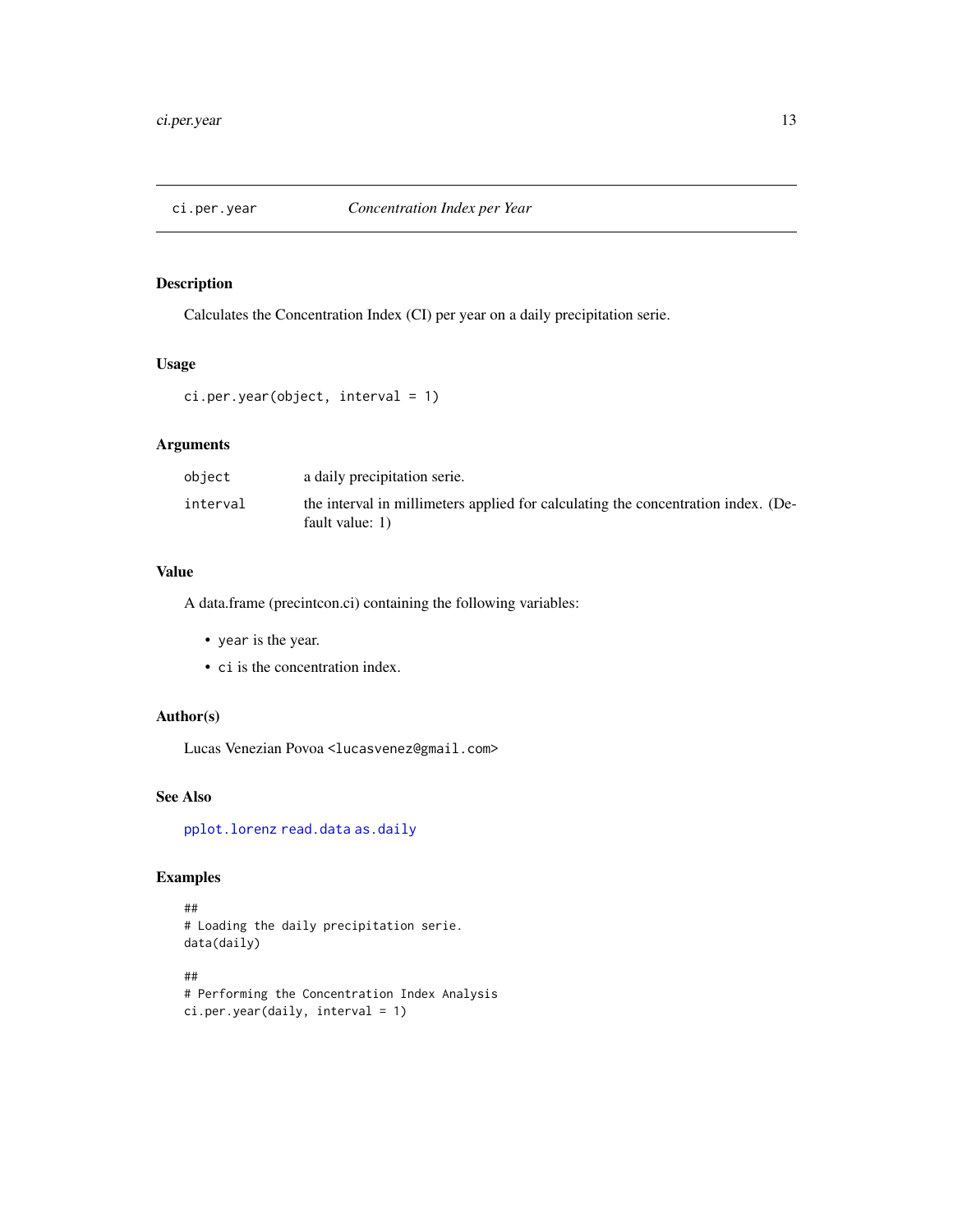It calculates the coefficient of variance of a monthly precipitation.

#### Usage

cv(object)

# Arguments

object is a daily or monthly precipitation serie.

#### Details

A daily precipitation serie is transformed to a monthly serie.

# Value

the coefficient of variance

# Author(s)

Lucas Venezian Povoa <lucasvenez@gmail.com>

# Examples

```
##
# Loading the montly precipitation serie.
data(monthly)
```
## # Calculating the Coefficient of Variance cv(monthly)

<span id="page-13-0"></span>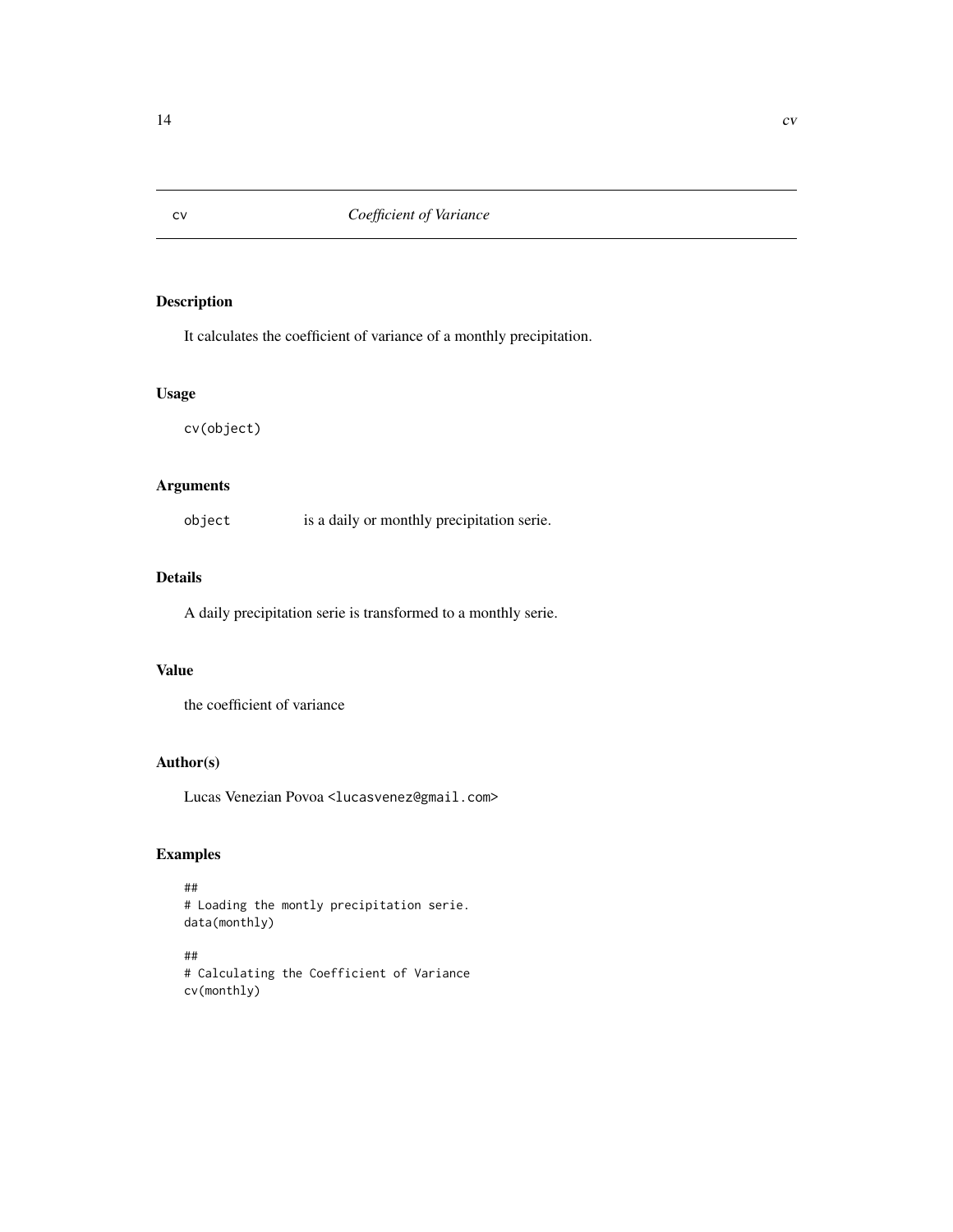<span id="page-14-1"></span><span id="page-14-0"></span>This data set gives the daily precipitation (in millimeters) between 1976 and 2010, as compiled by the National Water Agency (ANA), Brazil.

#### Usage

data(daily)

#### Format

A data frame with 420 observations on the following 33 variables:

year the year.

month the month.

d1 the precipitation value in millimeters of the day #1 of the month.

d2 the precipitation value in millimeters of the day #2 of the month.

d3 the precipitation value in millimeters of the day #3 of the month.

d4 the precipitation value in millimeters of the day #4 of the month.

d5 the precipitation value in millimeters of the day #5 of the month.

d6 the precipitation value in millimeters of the day #6 of the month.

d7 the precipitation value in millimeters of the day #7 of the month.

d8 the precipitation value in millimeters of the day #8 of the month.

d9 the precipitation value in millimeters of the day #9 of the month.

d10 the precipitation value in millimeters of the day #10 of the month.

d11 the precipitation value in millimeters of the day #11 of the month.

d12 the precipitation value in millimeters of the day #12 of the month.

d13 the precipitation value in millimeters of the day #13 of the month.

d14 the precipitation value in millimeters of the day #14 of the month.

d15 the precipitation value in millimeters of the day #15 of the month.

d16 the precipitation value in millimeters of the day #16 of the month.

d17 the precipitation value in millimeters of the day #17 of the month.

d18 the precipitation value in millimeters of the day #18 of the month.

d19 the precipitation value in millimeters of the day #19 of the month.

d20 the precipitation value in millimeters of the day #20 of the month.

d21 the precipitation value in millimeters of the day #21 of the month.

d22 the precipitation value in millimeters of the day #22 of the month.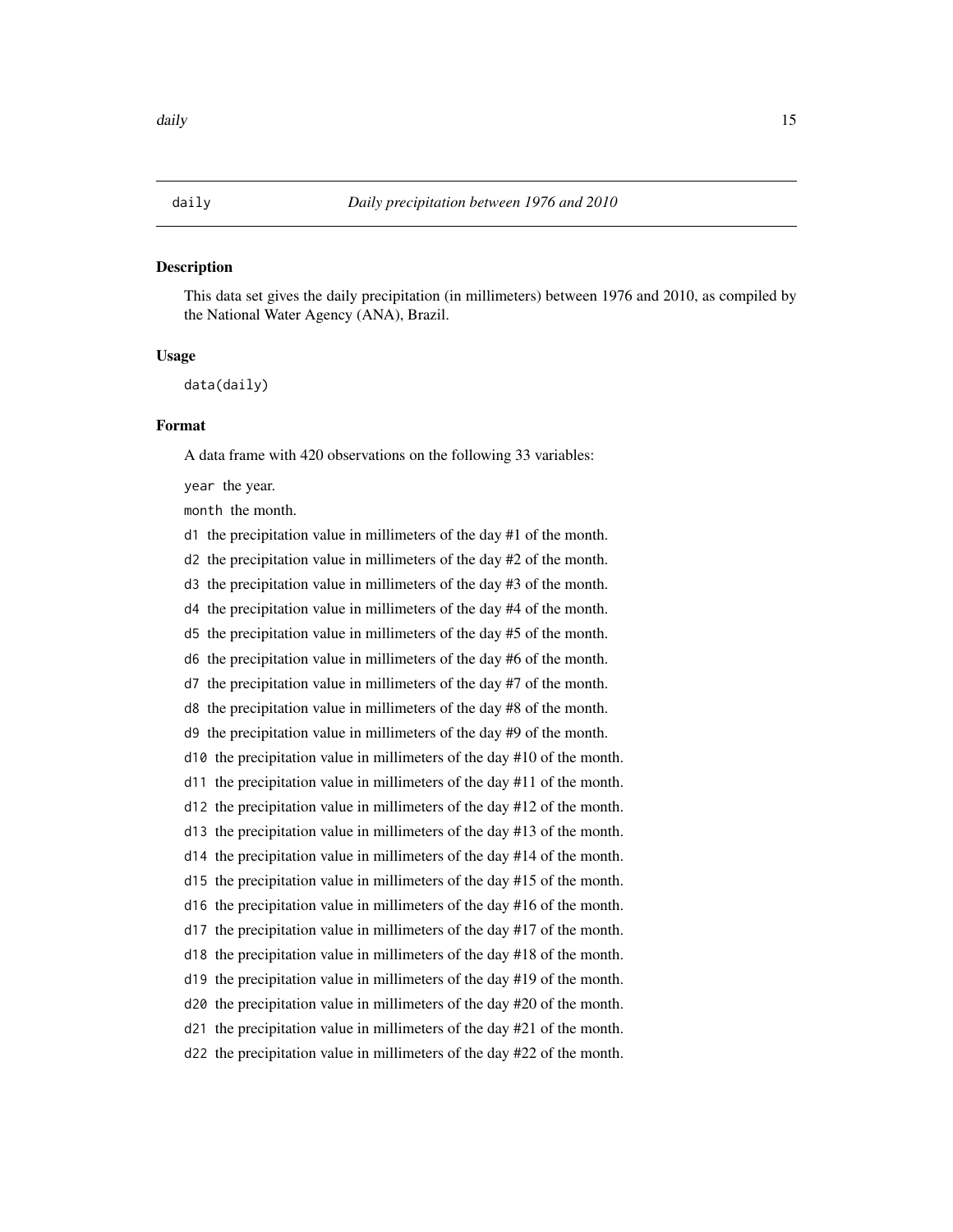- <span id="page-15-0"></span>d23 the precipitation value in millimeters of the day #23 of the month.
- d24 the precipitation value in millimeters of the day #24 of the month.
- d25 the precipitation value in millimeters of the day #25 of the month.
- d26 the precipitation value in millimeters of the day #26 of the month.
- d27 the precipitation value in millimeters of the day #27 of the month.
- d28 the precipitation value in millimeters of the day #28 of the month.
- d29 the precipitation value in millimeters of the day #29 of the month.
- d30 the precipitation value in millimeters of the day #30 of the month.
- d31 the precipitation value in millimeters of the day #31 of the month.

#### Source

National Water Agency (ANA) <http://www2.ana.gov.br/Paginas/default.aspx>

#### Examples

```
data(daily)
## maybe pci(daily) ; rai(daily) ...
```
ff.index *F factor*

#### **Description**

It calculates the Approximated Rainfall Erosivity Factor according to the ff index.

#### Usage

```
ff.index(object)
```
#### Arguments

object is a daily or monthly precipitation serie

#### Value

the ff index in millimeters

# Author(s)

Lucas Venezian Povoa

#### References

Ferro, V., Giordano, G., Iovino, M. (1991). Isoerosivity and Erosion Risk Map for Sicily. Hydrolog. Sci. J. 36, 549-564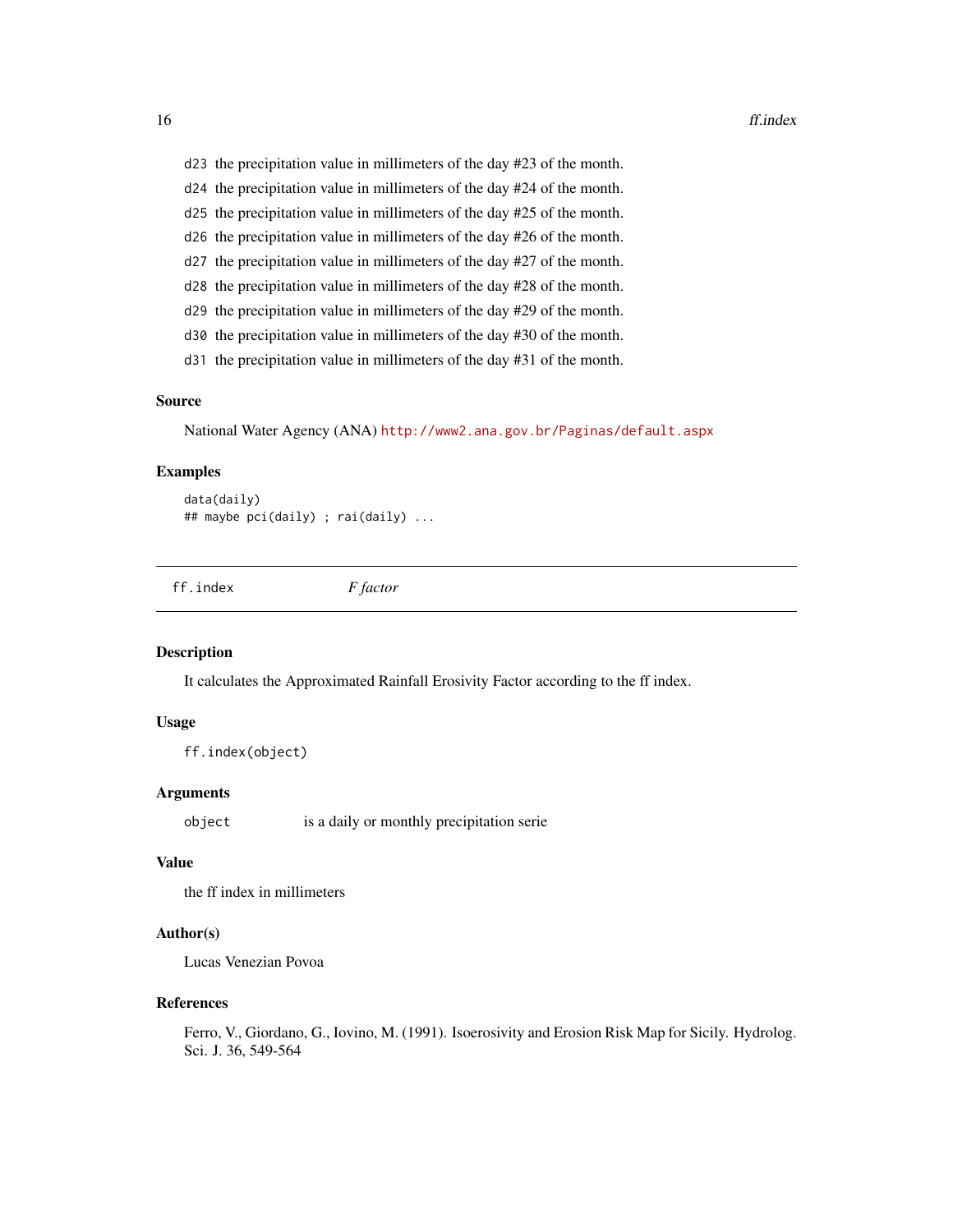#### <span id="page-16-0"></span>limits and the contract of the contract of the contract of the contract of the contract of the contract of the contract of the contract of the contract of the contract of the contract of the contract of the contract of the

# Examples

```
##
# Loading the daily precipitation serie.
data(daily)
##
# Calculating ff index
ff.index(daily)
```
limits *Limits*

# Description

Calculates the upper and lower limit on a set of daily or monthly precipitation series.

# Usage

limits(...)

# Arguments

... a set of daily or monthly precipitation series.

## Value

A data.frame containing the following variables:

- dataset is the precipitation serie name.
- max is the maximum value in the precipitation serie.
- max.date is the first date of the maximum precipitation serie.
- min is the minimum value in the precipitation serie.
- min.date is the first date of the minimum precipitation serie.

#### Author(s)

Lucas Venezian Povoa <lucasvenez@gmail.com>

# See Also

[read.data](#page-37-1) [as.daily](#page-4-1)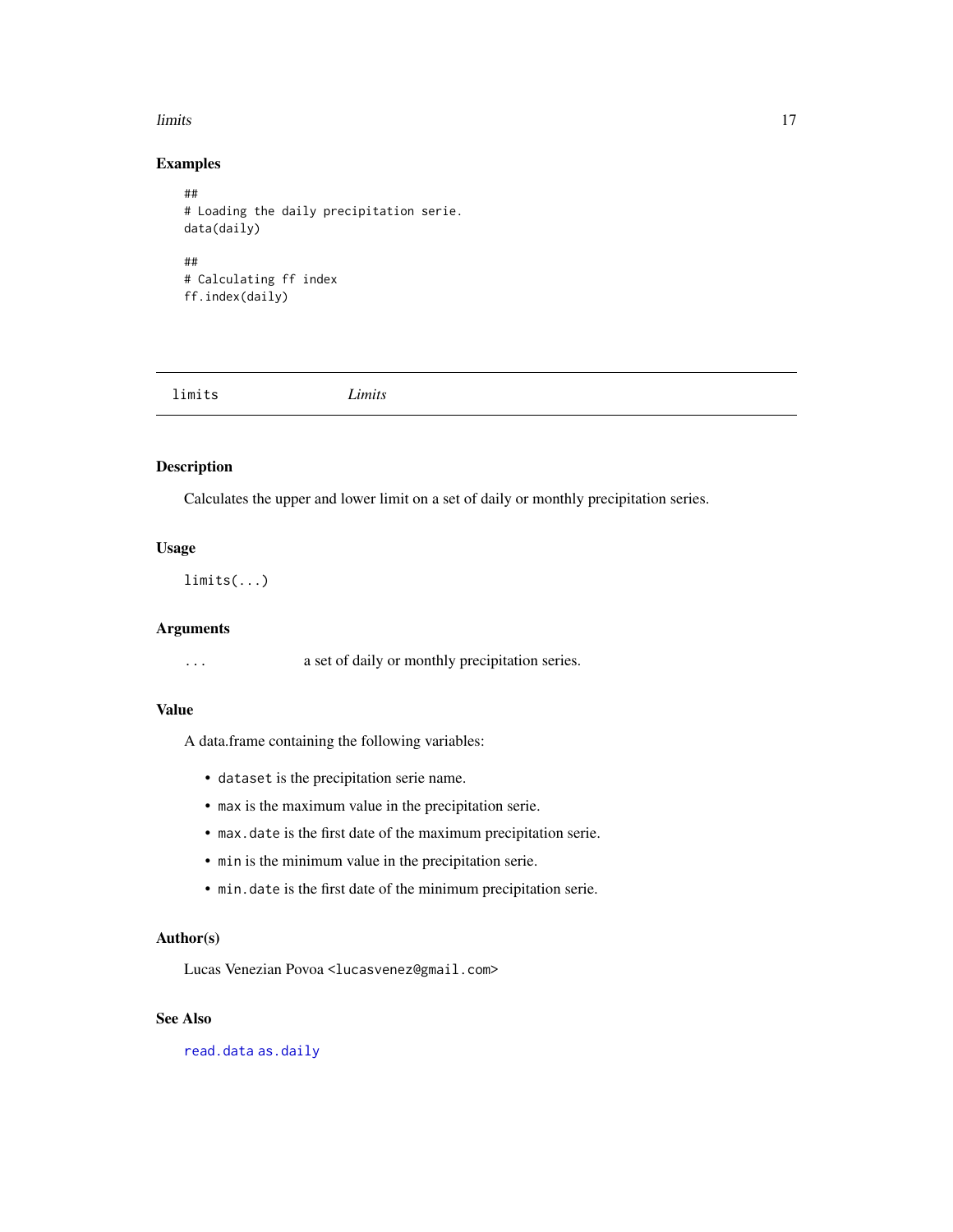#### <span id="page-17-0"></span>18 monthly

# Examples

```
##
# Loading the monthly precipitation serie.
data(monthly)
##
# Performing the Concentration Index Analysis
limits(monthly)
```
<span id="page-17-1"></span>monthly *Monthly precipitation between 1950 and 1992.*

#### Description

This dataset gives the monthly precipitation (in millimeters) between 1950 and 1992, as compiled by the National Water Agency (ANA), Brazil.

#### Usage

data(monthly)

#### Format

A data frame with 516 observations on the following 3 variables:

year the year.

month the month.

precipitation the precipitation amount in millimeters.

# Source

National Water Agency (ANA) <http://www2.ana.gov.br/Paginas/default.aspx>

```
data(monthly)
## maybe pci(monthly) ; rai(monthly) ...
```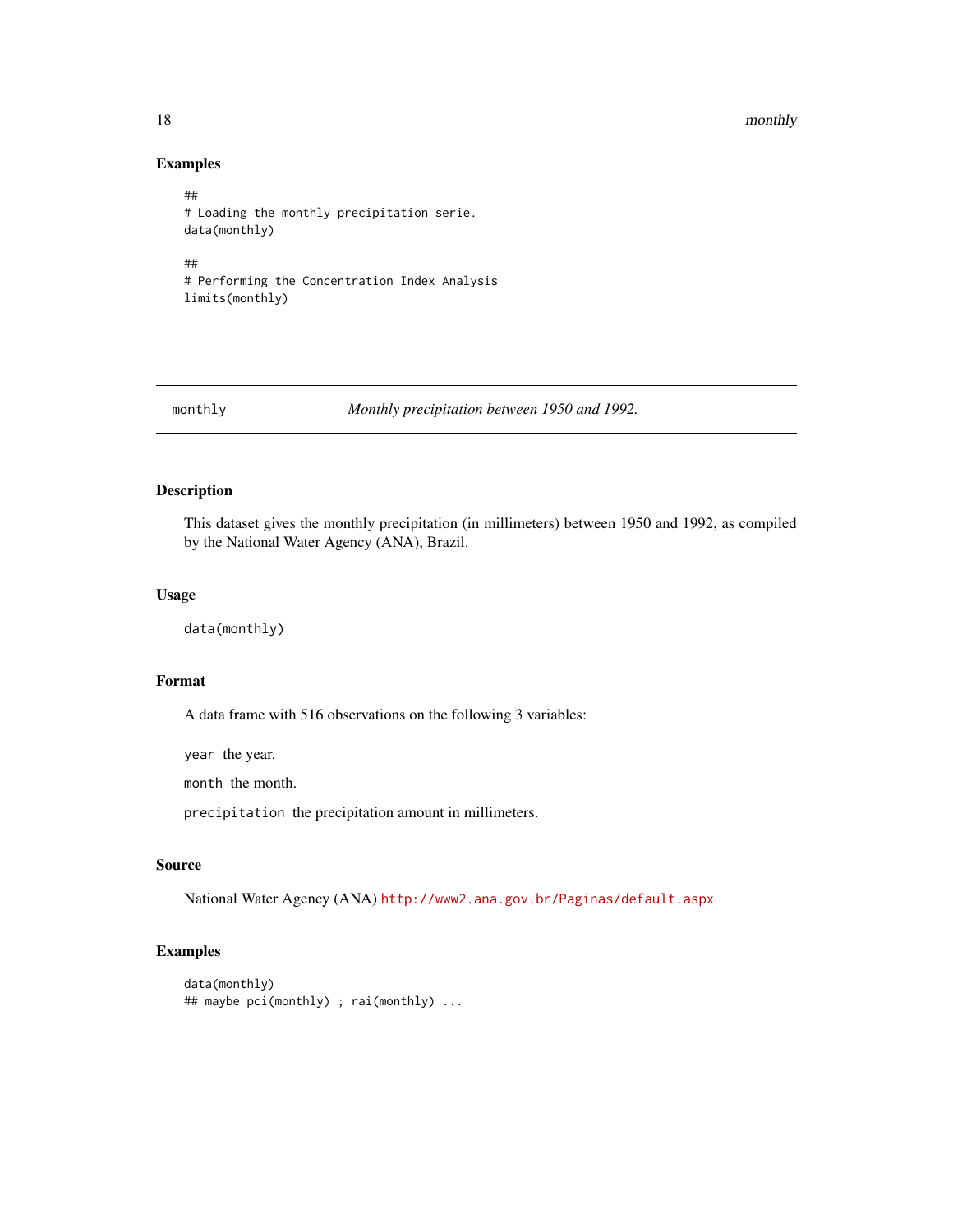<span id="page-18-1"></span><span id="page-18-0"></span>

Calculates the Precipitation Concentration Degree (PCD) on a daily or monthly precipitation serie.

#### Usage

pcd(object)

#### Arguments

object a daily or monthly precipitation serie.

#### Value

A data.frame containing the following variables:

- year is the year.
- pcd is the percentage of precipitation concentration corresponding to a year. Values closer to 0 mean precipitation dispersion among all months and 1 concentration into only a month.

#### Author(s)

Lucas Venezian Povoa <lucasvenez@gmail.com>

#### References

Zhang LJ, Qian YF (2003) Annual distribution features of precipitation in China and their interannual variations. J Acta Meteorological Sinica 17:146-163

# See Also

[pplot.pcd](#page-27-1) [read.data](#page-37-1) [as.daily](#page-4-1) [as.monthly](#page-9-1)

```
##
# Loading the monthly precipitation serie.
data(monthly)
##
# Performing the Precipitation Concentration Index analysis
pcd(monthly)
```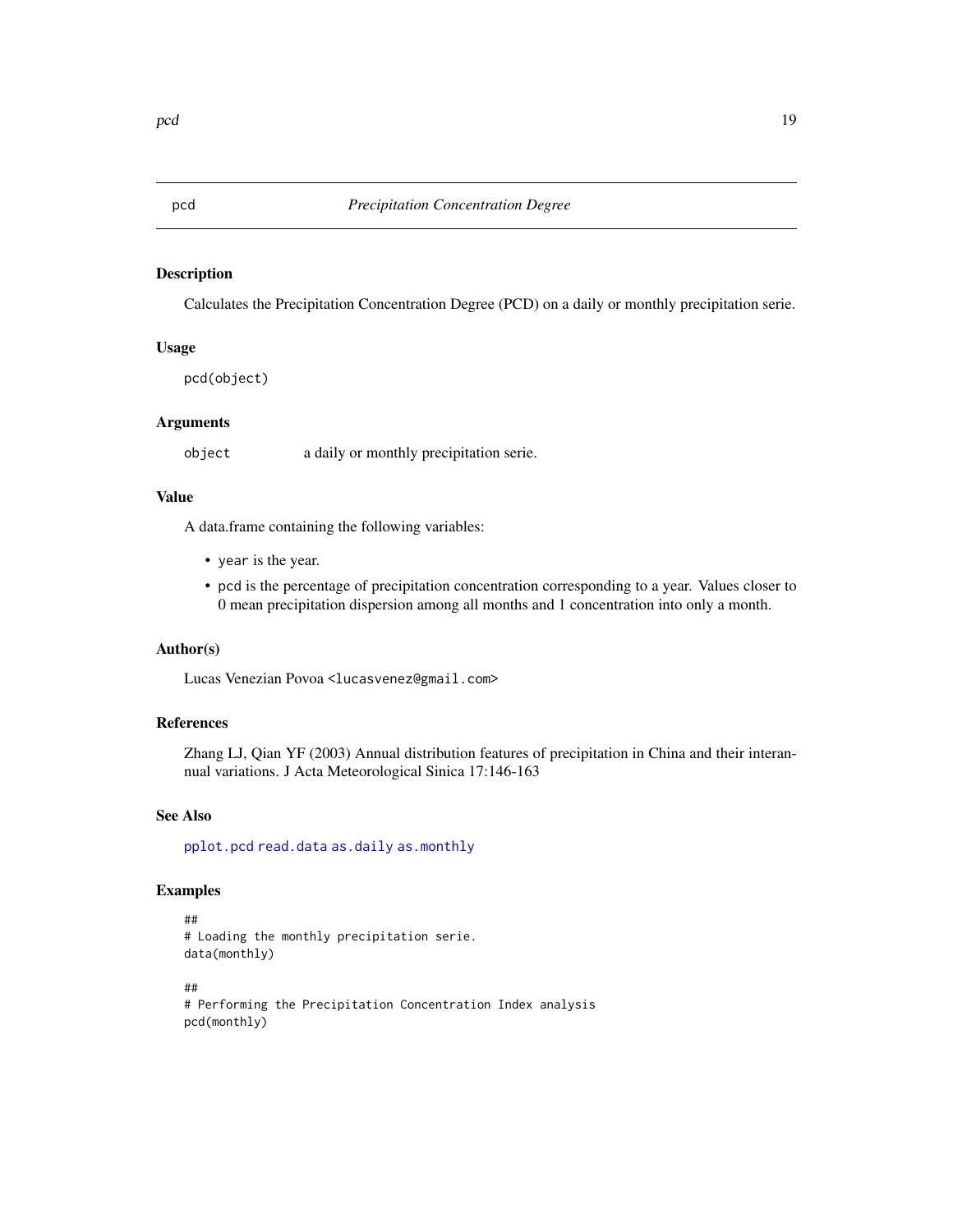It calculates the Precipitation Concentration Index (PCI) on a daily or monthly precipitation serie.

#### Usage

pci(object)

# Arguments

object a daily or monthly precipitation serie.

# Value

A data.frame containing the following variables:

- year is the year.
- pci is the precipitation concentration index.

# Author(s)

Lucas Venezian Povoa <lucasvenez@gmail.com>

# See Also

[pplot.pci](#page-29-1) [read.data](#page-37-1) [as.daily](#page-4-1) [as.monthly](#page-9-1)

# Examples

```
##
# Loading the monthly precipitation serie.
data(monthly)
```
## # Performing the Precipitation Concentration Index analysis pci(monthly)

<span id="page-19-1"></span><span id="page-19-0"></span>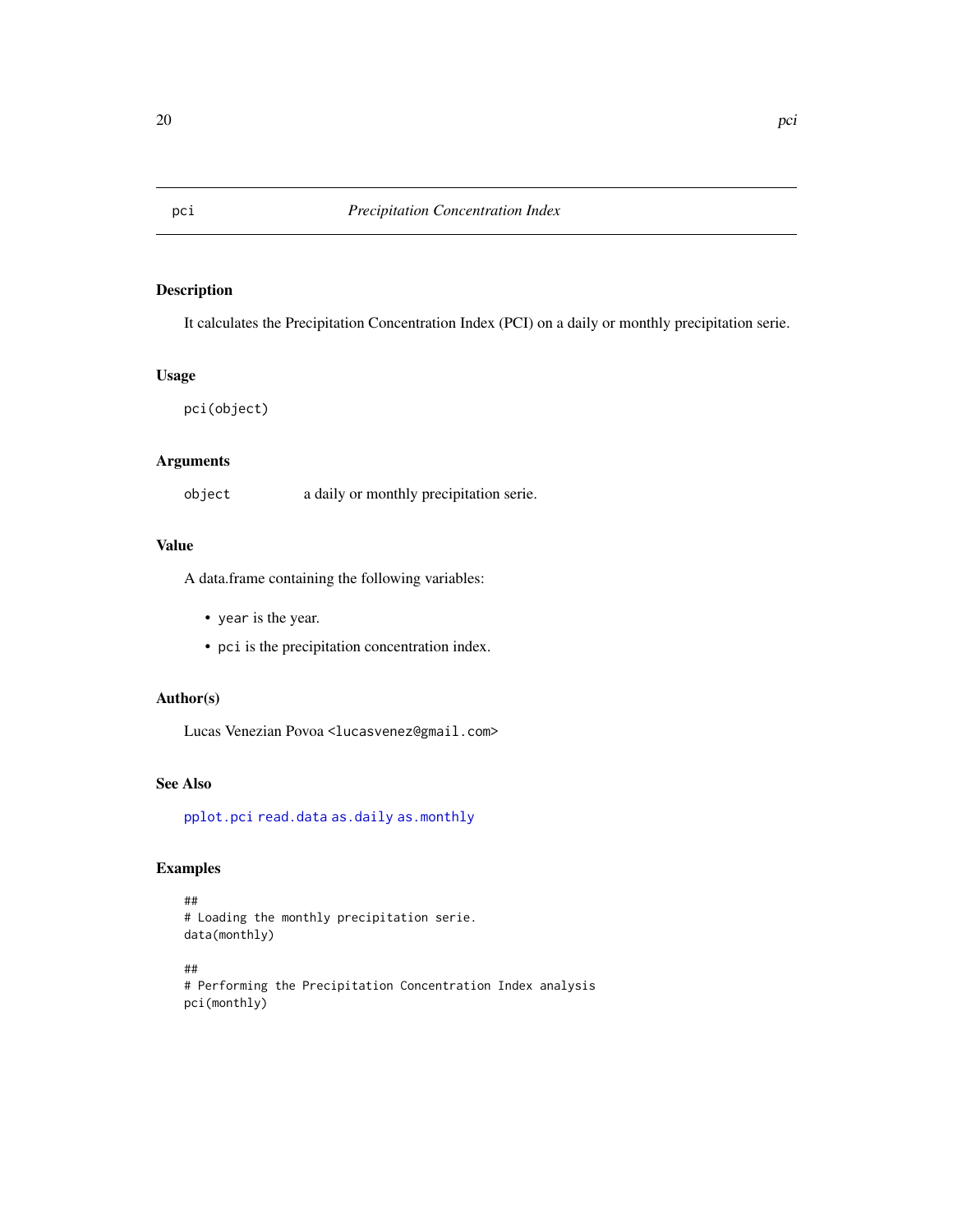<span id="page-20-0"></span>

It calculates the Precipitation Concentration Index (PCI) in a seasonal granularity on a daily or monthly precipitation serie.

#### Usage

pci.seasonal(object, hemisthere)

#### Arguments

| object     | is a daily or monthly precipitation serie                                         |
|------------|-----------------------------------------------------------------------------------|
| hemisthere | is the hemisthere, "n" for northern and "s" for south, of the precipitation serie |

# Value

A data.frame containing the following variables:

- year is the year;
- season is the meteorological season; and
- pci.seasonal is the seasonal perceptation concentration index.

#### Author(s)

Lucas Venezian Povoa <lucasvenez@gmail.com>

```
##
# Loading the daily precipitation serie
data(daily)
##
# Calculating the seasonal perceptation concentration index
pci.seasonal(daily, hemisthere = "s")
```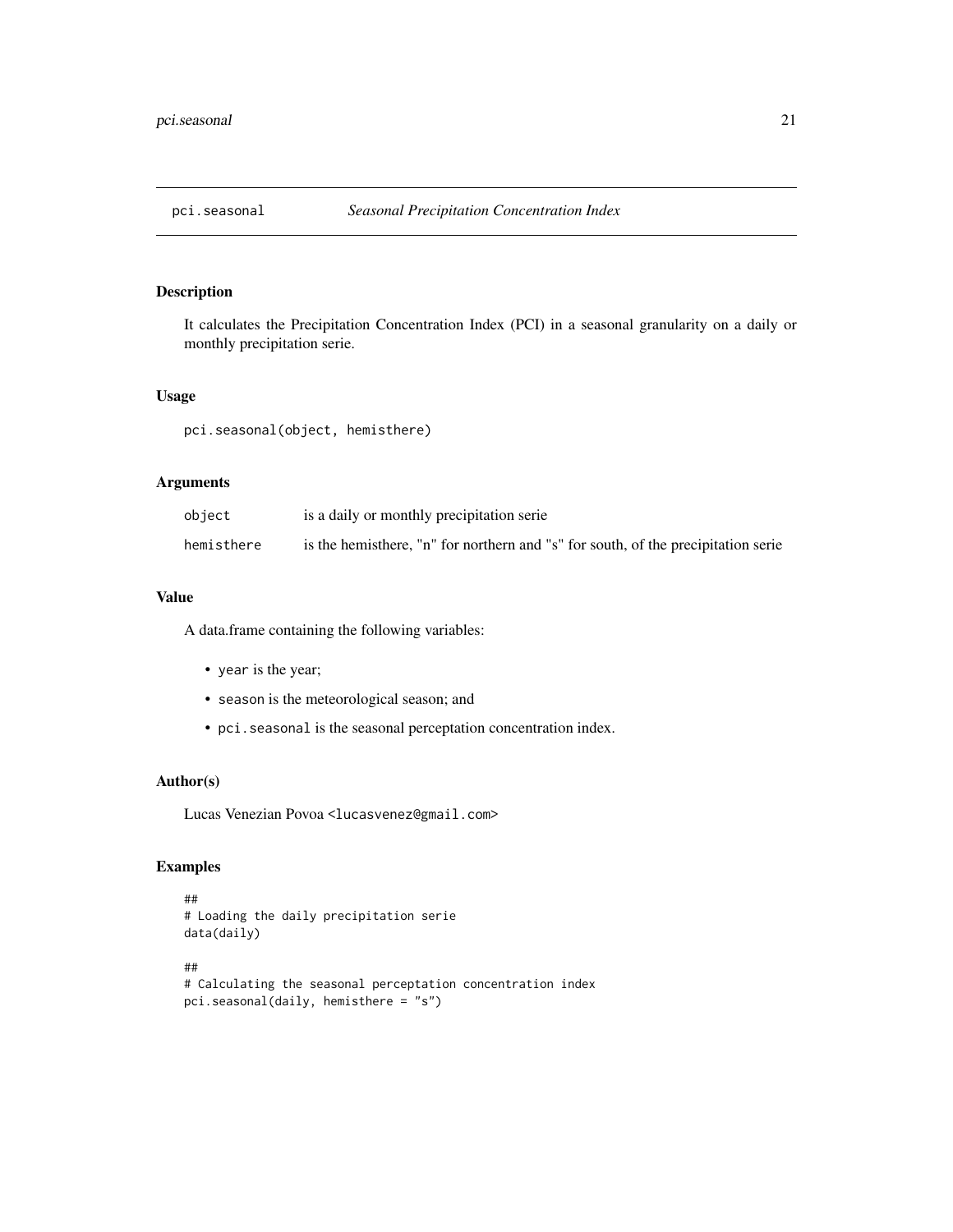<span id="page-21-0"></span>

It calculates the supraseasonal precipitation concentration index.

# Usage

```
pci.supraseasonal(object, hemisthere = c("n", "s"))
```
# Arguments

| object     | is a daily or monthly precipitation serie.                                         |
|------------|------------------------------------------------------------------------------------|
| hemisthere | is the hemisthere, "n" for northern and "s" for south, of the precipitation serie. |

#### Value

A data.frame containing the following variables:

- year is the year;
- season is the meteorological supraseason, wet or dry; and
- pci.season is the seasonal perceptation concentration index.

#### Author(s)

Lucas Venezian Povoa <lucasvenez@gmail.com>

### References

M. de Luis, J. C. Gonz\'alez-Hidalgo, M. Brunetti, L. A. Longares (2011). Precipitation concentration changes in Spain 1946-2005. Natural Hazards and Earth System Science, 5:11, pp. 1259–1265

```
##
# Loading the daily precipitation serie
data(daily)
##
# Calculating the supraseasonal precipitation concentration index
pci.supraseasonal(daily, hemisthere = "s")
```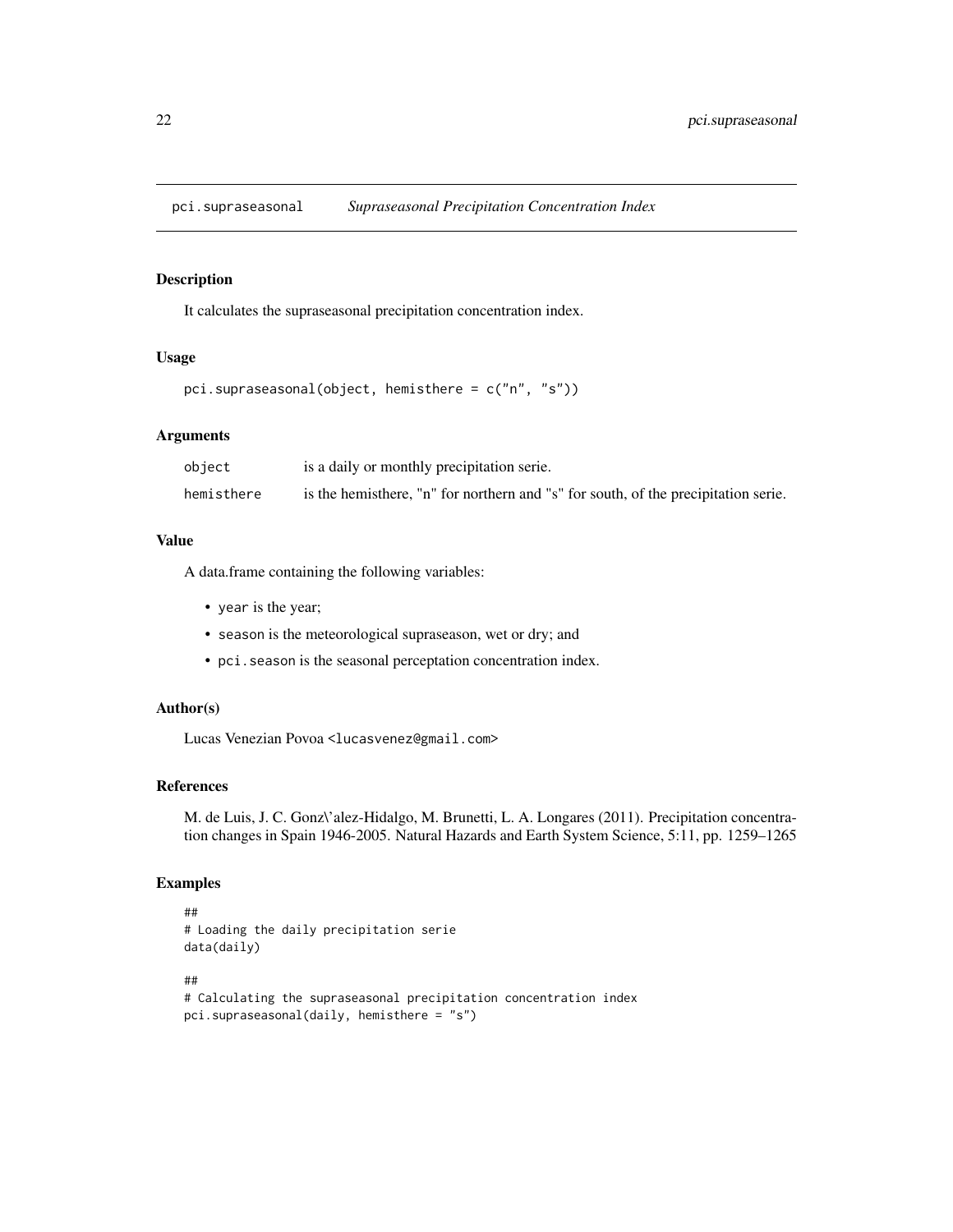<span id="page-22-1"></span><span id="page-22-0"></span>Calculates the Precipitation Concentration Period (PCP) on a daily or monthly precipitation serie.

#### Usage

pcp(object)

#### Arguments

object a daily or monthly precipitation serie.

# Value

A data.frame containing the following variables:

- year is the year.
- pcp is the precipitation concentration period, in degree, corresponding to a year. Results correspond to a month like below when using the 'azimuth' default values:  $0 =$  January,  $30 =$ February,  $60 = March, \ldots, 300 = November$ , and  $330 = December$ .

#### Author(s)

Lucas Venezian Povoa <lucasvenez@gmail.com>

#### References

Zhang L.J., Qian Y.F. (2003) Annual distribution features of precipitation in China and their interannual variations. J Acta Meteorological Sinica 17:146-163

#### See Also

[pplot.pcp](#page-30-1) [read.data](#page-37-1) [as.daily](#page-4-1) [as.monthly](#page-9-1)

```
##
# Loading the monthly precipitation serie.
data(monthly)
##
```

```
# Performing the Precipitation Concentration Degree analysis
pcd(monthly)
```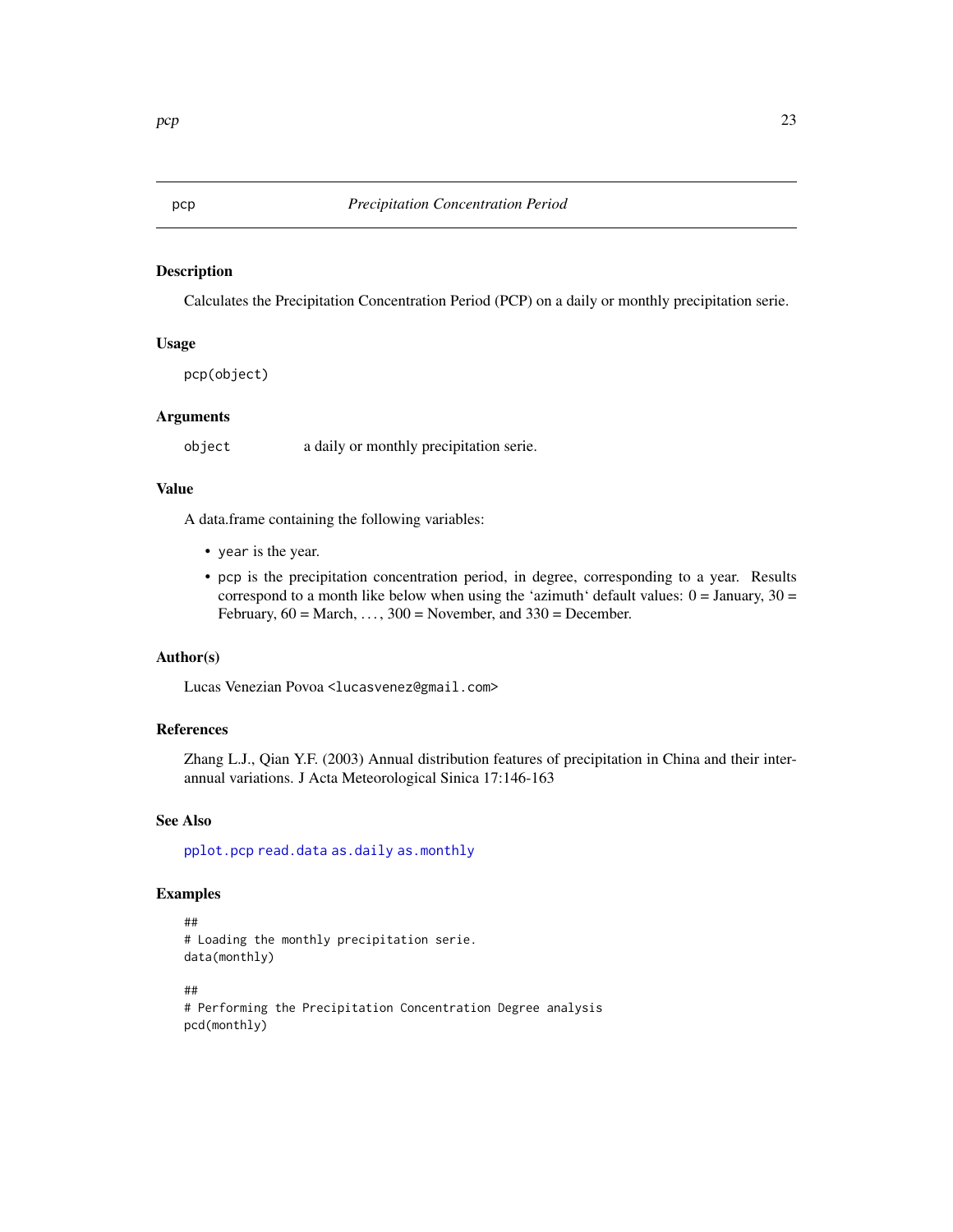Calculates the Percentage of Normal (PN) on a daily or monthly precipitation serie.

# Usage

pn(object, interval = 30, scale = "a")

# Arguments

| object   | a daily or monthly precipitation serie.                                                                                                                                    |
|----------|----------------------------------------------------------------------------------------------------------------------------------------------------------------------------|
| interval | the number of months applied for calculating the percentage of normal.                                                                                                     |
| scale    | the scale used for calculating the percentage of normal, which should be either<br>"w" for weak (not supported yet), "m" for month, "s" for season, or "d" for<br>decades. |

#### Value

A data.frame (precintcon.pn) containing the following variables:

- year is the year.
- month is the month. It exists only whether scale = "m".
- pn is the percentage of normal.

#### Author(s)

Lucas Venezian Povoa <lucasvenez@gmail.com>

# See Also

[pplot.pn](#page-31-1) [read.data](#page-37-1) [as.daily](#page-4-1) [as.monthly](#page-9-1)

```
##
# Loading the monthly precipitation serie.
data(monthly)
##
# Performing the Percentage of Normal analysis
```

```
pn(monthly)
```
<span id="page-23-0"></span>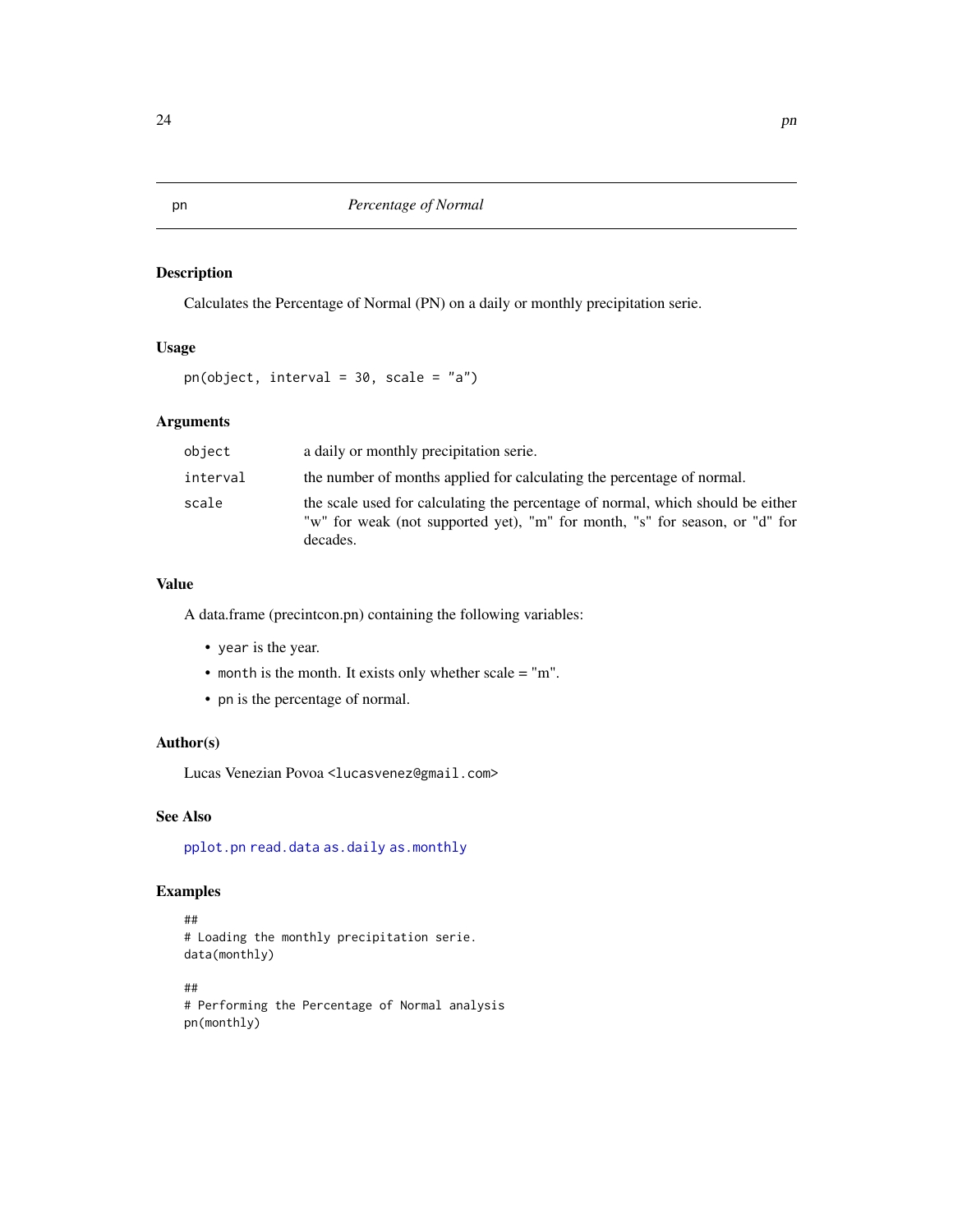<span id="page-24-0"></span>pplot.deciles *Plot deciles*

# Description

Plots the deciles of a precipitation serie.

# Usage

```
pplot.deciles(..., ylab = "Precipitation",
legend.title = "Legend", legend = NULL,
fontsize = 10, axis.text.color = "black",
export = FALSE, export.name = "deciles_plot.png",
width = 8.6, height = 7.5, units = "cm", grouped = FALSE)
```
#### Arguments

| ylab            | the text for the y axis. (Default value: "Precipitation")                                                                                       |
|-----------------|-------------------------------------------------------------------------------------------------------------------------------------------------|
| legend.title    | the text for the legend title. (Default value: "Legend")                                                                                        |
| legend          | the text vector for the legend items. If NULL the legends will be equals to the<br>variable names. (Default value: NULL)                        |
| fontsize        | the font size value in pt. (Default value: 10)                                                                                                  |
| axis.text.color |                                                                                                                                                 |
|                 | the legend colors. (Default value: "black")                                                                                                     |
| export          | the logical value for defining whether the graph should be export to a file or not.<br>(Default value: FALSE)                                   |
| export.name     | the text for defining the exported file name. It is only used if export = TRUE.<br>(Default value: "deciles_plot.png")                          |
| width           | the number for defining the exported graph width. It is only used if export $=$<br>TRUE. (Default value: 8.6)                                   |
| height          | the number for defining the exported graph height. It is only used if export $=$<br>TRUE. (Default value: 7.5)                                  |
| units           | the text for defining the units of the height and width parameters. It is only used<br>if $\text{export} = \text{TRUE}$ . (Default value: "cm") |
| grouped         | the logical value for defining whether the graphs should be plotted in group.                                                                   |
| $\cdots$        | a set of daily or monthly precipitation serie.                                                                                                  |

#### Author(s)

Lucas Venezian Povoa <lucasvenez@gmail.com>

# See Also

[deciles](#page-7-1) [read.data](#page-37-1)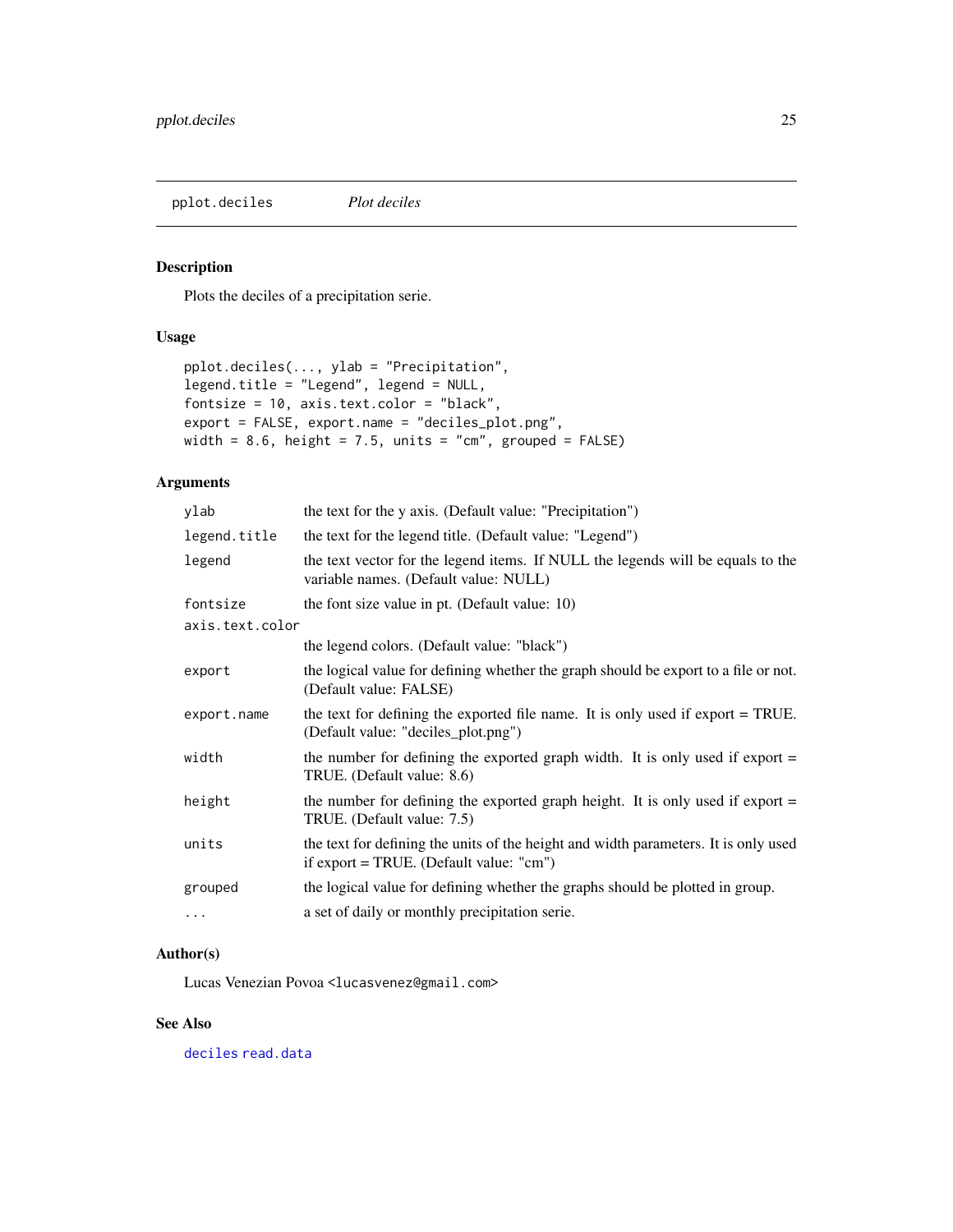# Examples

```
## Loading the monthly precipitation serie.
#
data(monthly)
## Performing the a set of statistical analysis
#
pplot.deciles(monthly)
```
pplot.histogram *Plot histogram*

# Description

Plots the histogram of a precipitation serie.

# Usage

```
pplot.histogram(..., density = FALSE, xlab = "Precipitation (mm)",
ylab = "Frequency", legend.title = "Legend",
legend = NULL, fontsize = 10, axis.text.color = "black",
export = FALSE, export.name = "histogram_plot.png",
width = 10, height = 10, units = "cm")
```
# Arguments

| density         | the logical value for defining whether the graph should be plotted with bars or<br>lines. (Default value: FALSE)         |
|-----------------|--------------------------------------------------------------------------------------------------------------------------|
| xlab            | the text for the x axis. (Default value: "Precipitation $(mm)$ ")                                                        |
| ylab            | the text for the y axis. (Default value: "Frequency")                                                                    |
| legend.title    | the text for the legend title. (Default value: "Legend")                                                                 |
| legend          | the text vector for the legend items. If NULL the legends will be equals to the<br>variable names. (Default value: NULL) |
| fontsize        | the font size value in pt. (Default value: 10)                                                                           |
| axis.text.color |                                                                                                                          |
|                 | the legend colors. (Default value: "black")                                                                              |
| export          | the logical value for defining whether the graph should be export to a file or not.<br>(Default value: FALSE)            |
| export.name     | the text for defining the exported file name. It is only used if export = TRUE.<br>(Default value: "histogram_plot.png") |
| width           | the number for defining the exported graph width. It is only used if export $=$<br>TRUE. (Default value: 10)             |
| height          | the number for defining the exported graph height. It is only used if export $=$<br>TRUE. (Default value: 10)            |

<span id="page-25-0"></span>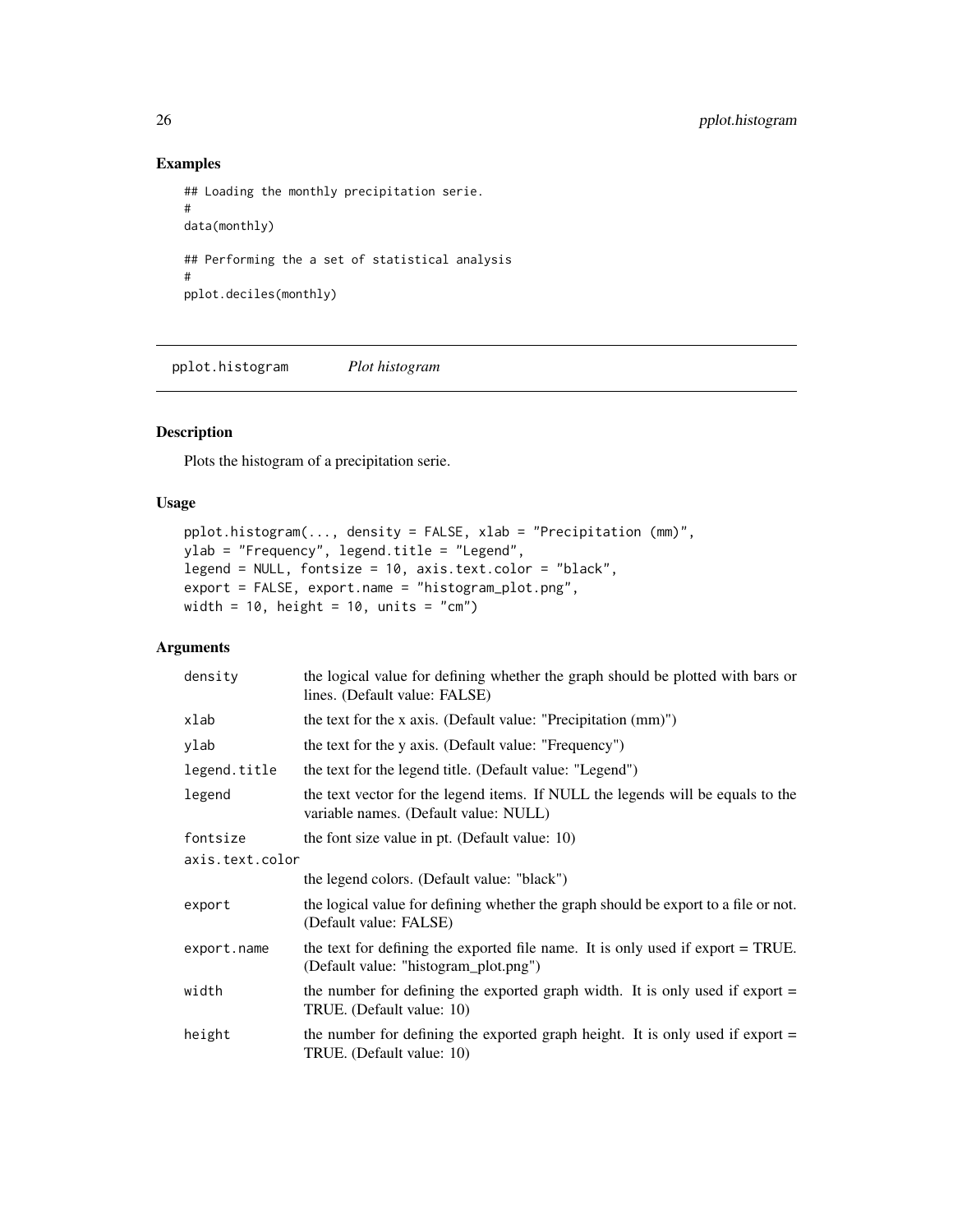# <span id="page-26-0"></span>pplot.lorenz 27

| units                   | the text for defining the units of the height and width parameters. It is only used |
|-------------------------|-------------------------------------------------------------------------------------|
|                         | if export = TRUE. (Default value: "cm")                                             |
| $\cdot$ $\cdot$ $\cdot$ | a set of daily or monthly precipitation series.                                     |

# Author(s)

Lucas Venezian Povoa <lucasvenez@gmail.com>

# See Also

[read.data](#page-37-1)

# Examples

```
##
# Loading the daily precipitation serie.
data(daily)
##
# Performing the a set of statistical analysis
pplot.histogram(daily)
```
<span id="page-26-1"></span>pplot.lorenz *Plot Lorenz's curve*

# Description

Plots the Lorenz's curve of a precipitation serie.

# Usage

```
pplot.lorenz(..., interval = 1, grouped = FALSE,
xlab = expression(sum(n[i]), i==1), ylab = expression(sum(P[i]), i==1),
legend.title = "Legend", legend = NULL, fontsize = 10,
axis.text.color = "black", export = FALSE, export.name = "lorenz_plot.png",
width = 8.6, height = 7.5, units = "cm")
```
# Arguments

| interval     | the interval in millimeters applied for calculating the Lorenz's curve. (Default<br>value: $1)$                         |
|--------------|-------------------------------------------------------------------------------------------------------------------------|
| grouped      | the logical value for defining whether all series should be plotted in the same<br>graph or not. (Default value: FALSE) |
| xlab         | the text for the x axis. (Default value: expression(sum(n[i]), $i=1$ )                                                  |
| ylab         | the text for the y axis. (Default value: expression(sum( $P[i]$ ), $i=1$ ))                                             |
| legend.title | the text for the legend title. (Default value: "Legend")                                                                |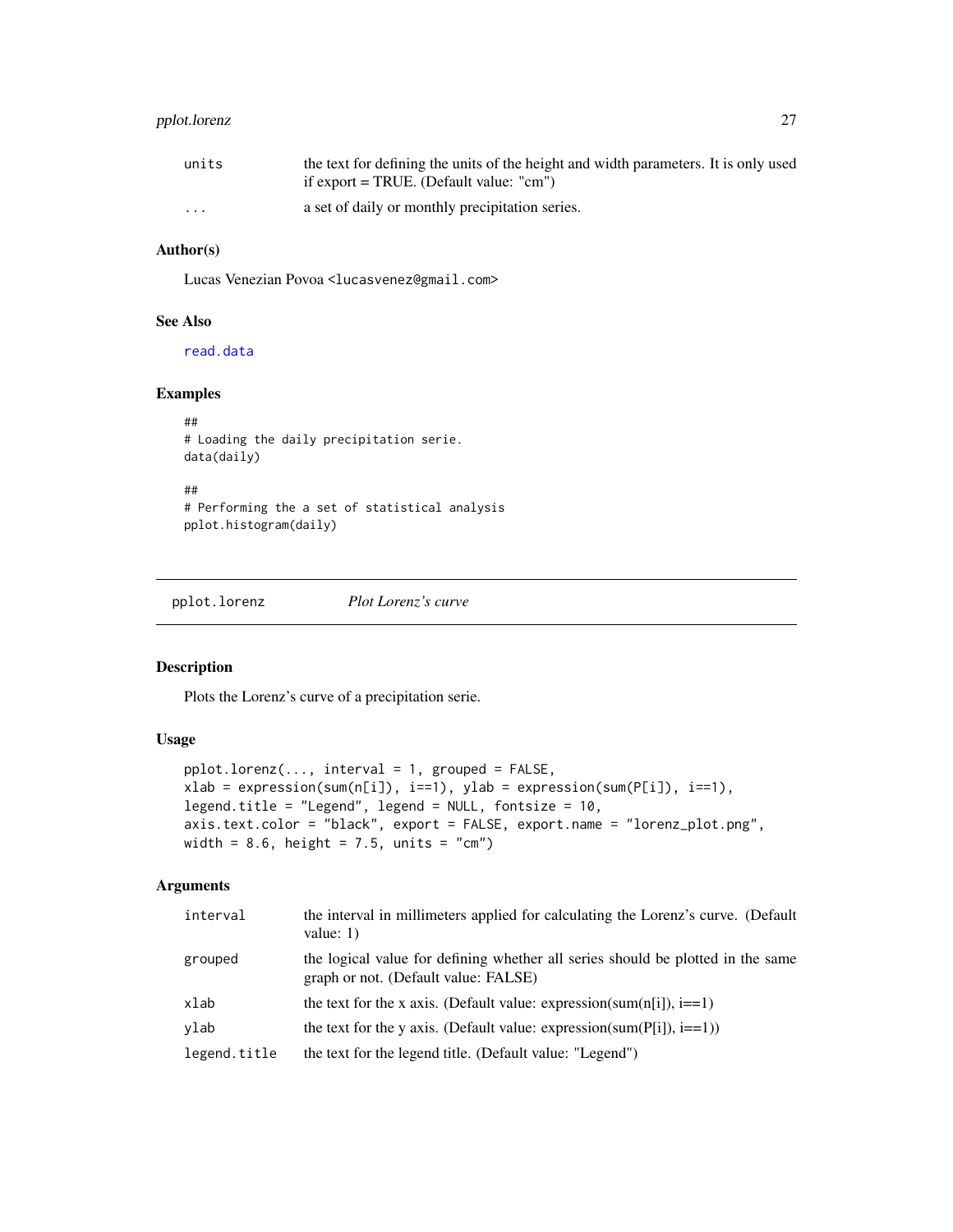<span id="page-27-0"></span>

| legend          | the text vector for the legend items. If NULL the legends will be equals to the<br>variable names. (Default value: NULL)                        |
|-----------------|-------------------------------------------------------------------------------------------------------------------------------------------------|
| fontsize        | the font size value in pt. (Default value: 10)                                                                                                  |
| axis.text.color |                                                                                                                                                 |
|                 | the legend colors. (Default value: "black")                                                                                                     |
| export          | the logical value for defining whether the graph should be export to a file or not.<br>(Default value: FALSE)                                   |
| export.name     | the text for defining the exported file name. It is only used if export = TRUE.<br>(Default value: "histogram_plot.png")                        |
| width           | the number for defining the exported graph width. It is only used if export $=$<br>TRUE. (Default value: 10)                                    |
| height          | the number for defining the exported graph height. It is only used if export $=$<br>TRUE. (Default value: 10)                                   |
| units           | the text for defining the units of the height and width parameters. It is only used<br>if $\text{export} = \text{TRUE}$ . (Default value: "cm") |
| $\cdots$        | a set of daily precipitation series.                                                                                                            |

# Author(s)

Lucas Venezian Povoa <lucasvenez@gmail.com>

#### See Also

[ci](#page-11-1) [read.data](#page-37-1) [as.daily](#page-4-1)

### Examples

```
##
# Loading the daily precipitation serie.
data(daily)
```
##

```
# Performing the a set of statistical analysis
pplot.ci(daily, interval = 1)
```
<span id="page-27-1"></span>pplot.pcd *Plot Precipitation Concentration Degree*

# Description

Plots the Precipitation Concentraition Degre per year of a precipitation serie.

# Usage

```
pplot.pcd(..., xlab = "Year", ylab = "PCD",
      ylim = c(0,360), legend = NULL, fontsize = 10, axis.text.color = "black",
       export = FALSE, export.name = "pcd_plot.png", width = 8.6,
       height = 7.5, units = "cm")
```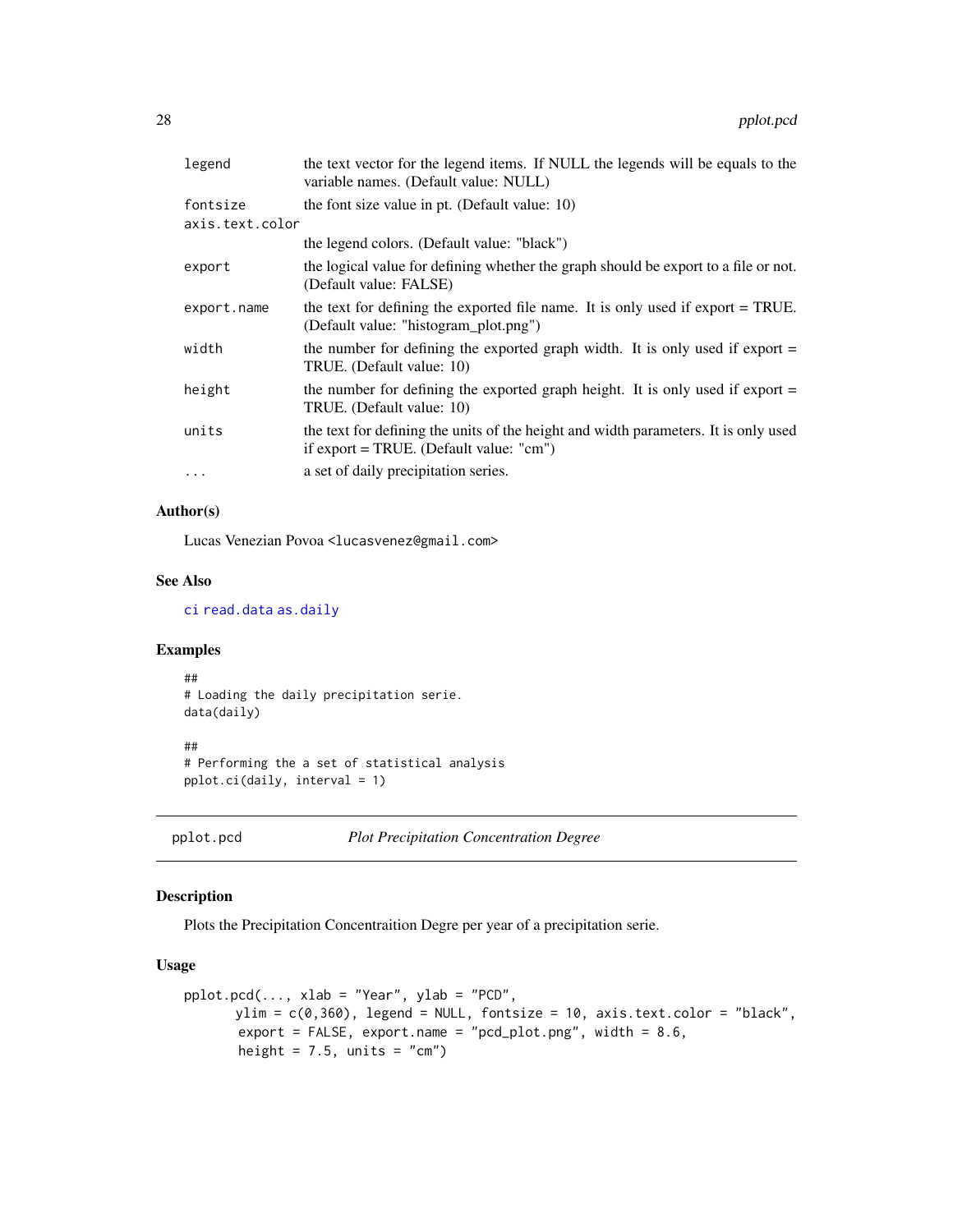#### <span id="page-28-0"></span>pplot.pcd 29

# Arguments

| xlab            | the text for the x axis. (Default value: "Year")                                                                                                |
|-----------------|-------------------------------------------------------------------------------------------------------------------------------------------------|
| ylab            | the text for the y axis. (Default value: "PCD")                                                                                                 |
| ylim            | the limits of the y axis. (Default value: $c(0, 360)$ )                                                                                         |
| legend          | the text vector for the legend items. If NULL the legends will be equals to the<br>variable names. (Default value: NULL)                        |
| fontsize        | the font size value in pt. (Default value: 10)                                                                                                  |
| axis.text.color |                                                                                                                                                 |
|                 | the legend colors. (Default value: "black")                                                                                                     |
| export          | the logical value for defining whether the graph should be export to a file or not.<br>(Default value: FALSE)                                   |
| export.name     | the text for defining the exported file name. It is only used if export = TRUE.<br>(Default value: "pcd_plot.png")                              |
| width           | the number for defining the exported graph width. It is only used if export $=$<br>TRUE. (Default value: 8.6)                                   |
| height          | the number for defining the exported graph height. It is only used if export $=$<br>TRUE. (Default value: 7.5)                                  |
| units           | the text for defining the units of the height and width parameters. It is only used<br>if $\text{export} = \text{TRUE}$ . (Default value: "cm") |
| $\cdots$        | a set of daily or monthly precipitation series.                                                                                                 |

# Author(s)

Lucas Venezian Povoa <lucasvenez@gmail.com>

#### References

Zhang LJ, Qian YF (2003) Annual distribution features of precipitation in China and their interannual variations. J Acta Meteorological Sinica 17:146-163

# See Also

[pcd](#page-18-1) [read.data](#page-37-1)

```
##
# Loading the daily precipitation serie.
data(daily)
##
# Plotting PCD index per year
pplot.pcd(daily)
```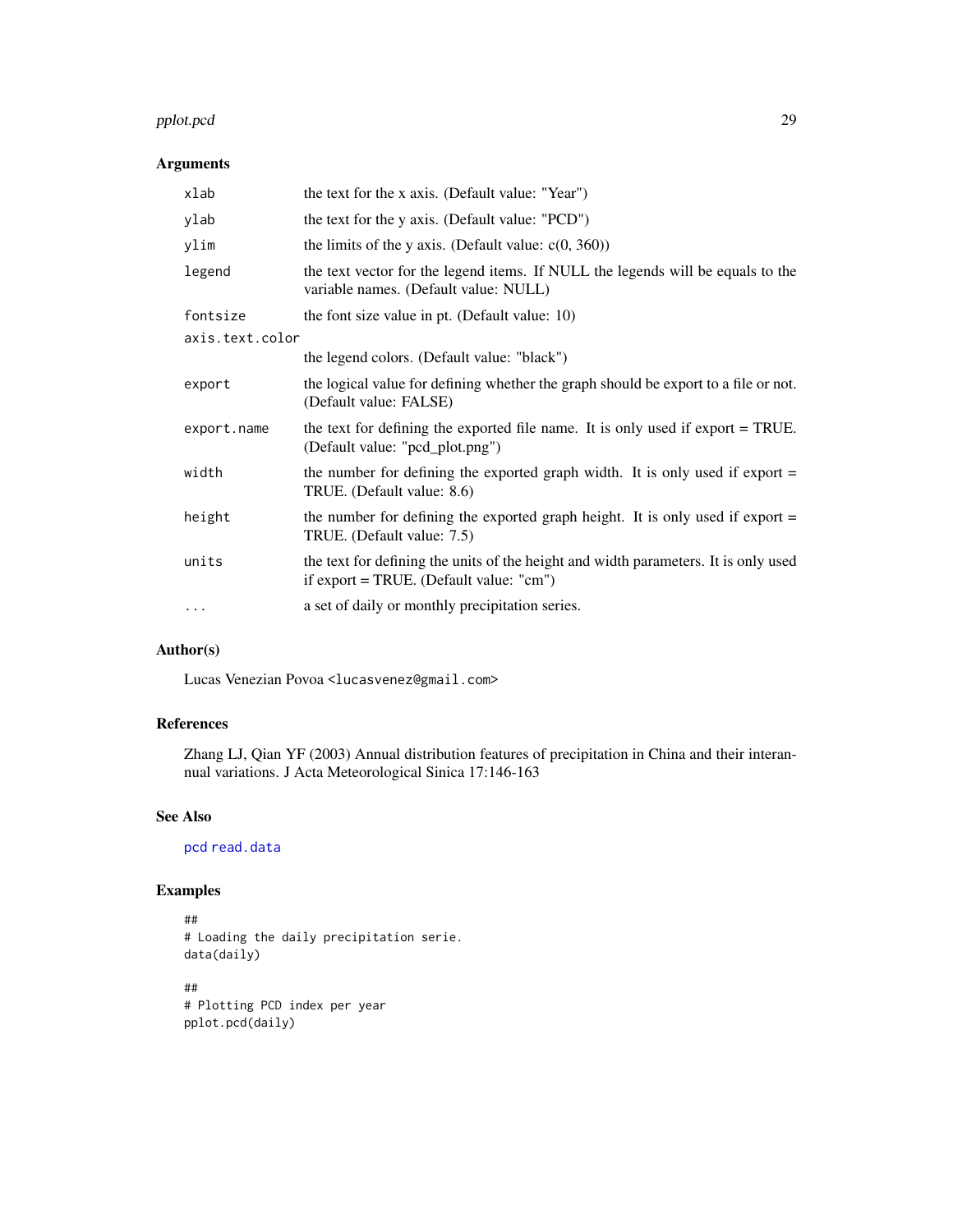<span id="page-29-1"></span><span id="page-29-0"></span>

Plots the Precipitation Concentration Index of a precipitation serie.

#### Usage

```
pplot.pci(..., xlab = "Years", ylab = "PCI", legend = NULL,fontsize = 10, axis.text.color = "black", export = FALSE,
export.name = "pci_plot.png", width = 10, height = 10, units = "cm")
```
# Arguments

| xlab            | the text for the x axis. (Default value: "Years"                                                                                                |
|-----------------|-------------------------------------------------------------------------------------------------------------------------------------------------|
| ylab            | the text for the y axis. (Default value: "PCI")                                                                                                 |
| legend          | the text vector for the legend items. If NULL the legends will be equals to the<br>variable names. (Default value: NULL)                        |
| fontsize        | the font size value in pt. (Default value: 10)                                                                                                  |
| axis.text.color |                                                                                                                                                 |
|                 | the legend colors. (Default value: "black")                                                                                                     |
| export          | the logical value for defining whether the graph should be export to a file or not.<br>(Default value: FALSE)                                   |
| export.name     | the text for defining the exported file name. It is only used if export $=$ TRUE.<br>(Default value: "pci_plot.png")                            |
| width           | the number for defining the exported graph width. It is only used if export $=$<br>TRUE. (Default value: 10)                                    |
| height          | the number for defining the exported graph height. It is only used if export $=$<br>TRUE. (Default value: 10)                                   |
| units           | the text for defining the units of the height and width parameters. It is only used<br>if $\text{export} = \text{TRUE}$ . (Default value: "cm") |
| $\cdots$        | a set of daily precipitation series.                                                                                                            |

# Author(s)

Lucas Venezian Povoa <lucasvenez@gmail.com>

# See Also

[read.data](#page-37-1)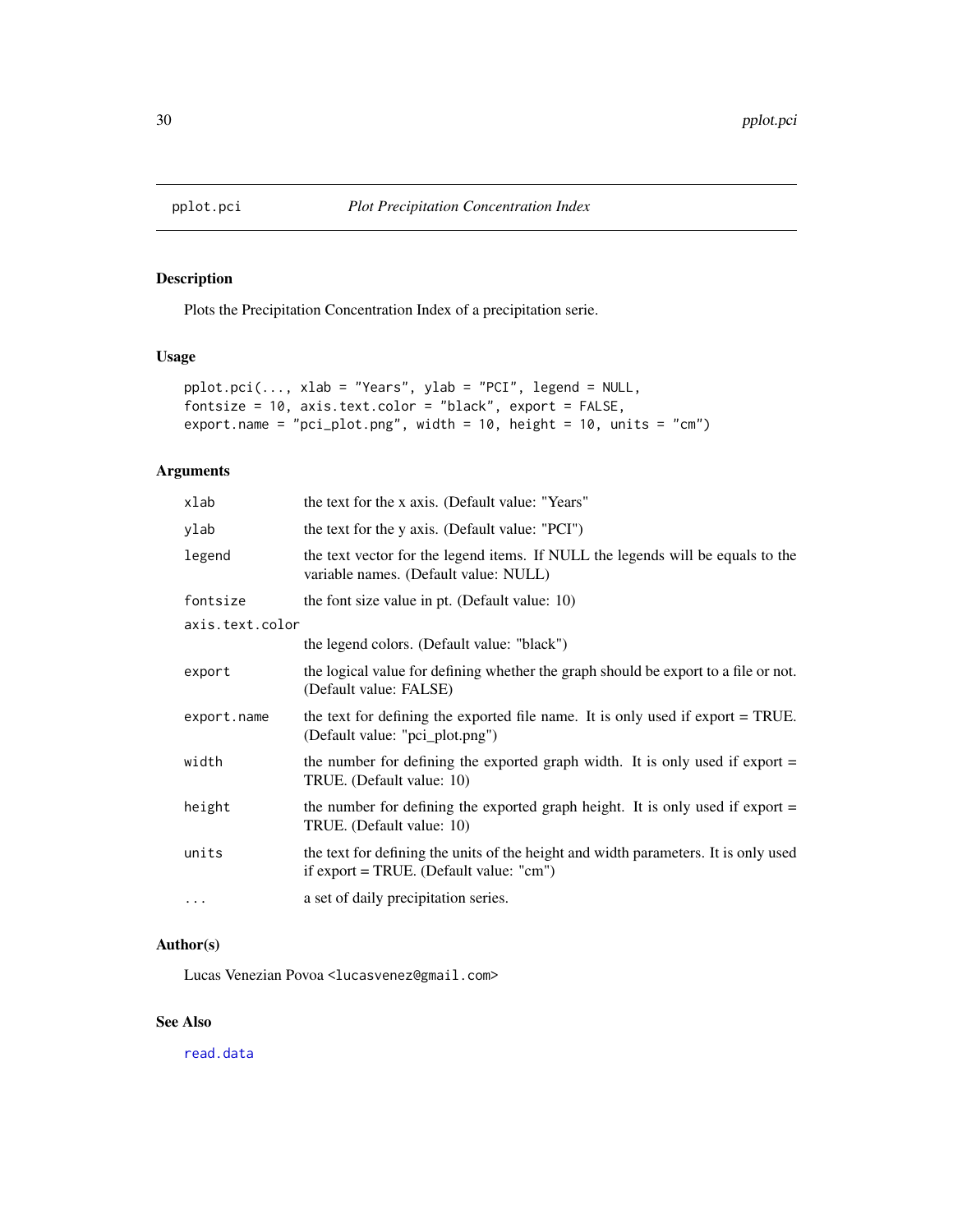#### <span id="page-30-0"></span>pplot.pcp 31

# Examples

```
##
# Loading the daily precipitation serie.
data(daily)
##
# Performing the a set of statistical analysis
pplot.pci(daily)
```
<span id="page-30-1"></span>pplot.pcp *Plot Precipitation Concentration Period per Year*

# Description

Plots the Precipitation Concentration Period per year of a precipitation serie.

# Usage

```
pplot.pcp(..., xlab = "Year",
      ylab = "PCP", ylim = c(0,360), legend = NULL, fontsize = 10,
      axis.text.color = "black", export = FALSE, export.name = "pcd_plot.png",
      width = 8.6, height = 7.5, units = "cm")
```
# Arguments

| xlab            | the text for the x axis. (Default value: "Year")                                                                                                |
|-----------------|-------------------------------------------------------------------------------------------------------------------------------------------------|
| ylab            | the text for the y axis. (Default value: "PCD")                                                                                                 |
| ylim            | the limits of the y axis. (Default value: $c(0, 360)$ )                                                                                         |
| legend          | the text vector for the legend items. If NULL the legends will be equals to the<br>variable names. (Default value: NULL)                        |
| fontsize        | the font size value in pt. (Default value: 10)                                                                                                  |
| axis.text.color |                                                                                                                                                 |
|                 | the legend colors. (Default value: "black")                                                                                                     |
| export          | the logical value for defining whether the graph should be export to a file or not.<br>(Default value: FALSE)                                   |
| export.name     | the text for defining the exported file name. It is only used if export = TRUE.<br>(Default value: "pcd_plot.png")                              |
| width           | the number for defining the exported graph width. It is only used if export $=$<br>TRUE. (Default value: 8.6)                                   |
| height          | the number for defining the exported graph height. It is only used if export $=$<br>TRUE. (Default value: 7.5)                                  |
| units           | the text for defining the units of the height and width parameters. It is only used<br>if $\text{export} = \text{TRUE}$ . (Default value: "cm") |
| $\cdots$        | a set of daily or monthly precipitation series.                                                                                                 |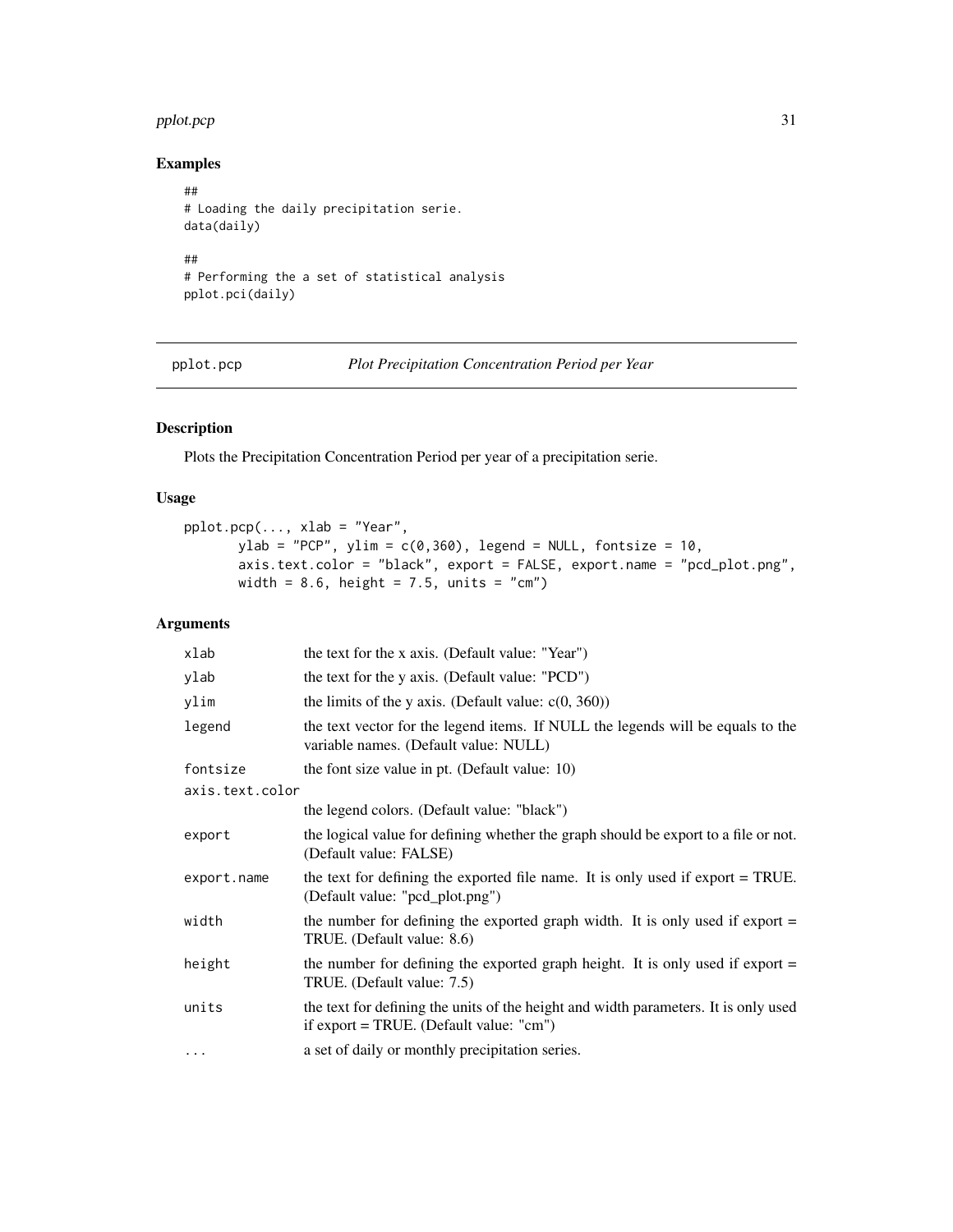#### <span id="page-31-0"></span>Author(s)

Lucas Venezian Povoa <lucasvenez@gmail.com>

#### References

Zhang LJ, Qian YF (2003) Annual distribution features of precipitation in China and their interannual variations. J Acta Meteorological Sinica 17:146-163

# See Also

[pcp](#page-22-1) [read.data](#page-37-1)

# Examples

```
##
# Loading the daily precipitation serie.
data(daily)
##
# Plotting PCP per year
pplot.pcp(daily)
```
<span id="page-31-1"></span>pplot.pn *Plot Percent of Normal*

# Description

Plots the Percent of Normal of a precipitation serie.

#### Usage

```
pplot.pn(..., interval = 30, scale = "a", xlab = NA, ylab = "PN",fontsize = 10, axis.text.color = "black", legend = NULL,
         export = FALSE, export.name = "pn_plot.png", width = 10,
         height = 10, units = "cm")
```
# Arguments

| interval        | the number of months applied for calculating the percentage of normal.                                                                                                     |
|-----------------|----------------------------------------------------------------------------------------------------------------------------------------------------------------------------|
| scale           | the scale used for calculating the percentage of normal, which should be either<br>"w" for weak (not supported yet), "m" for month, "s" for season, or "d" for<br>decades. |
| xlab            | the text for the x axis. (Default value: NA)                                                                                                                               |
| ylab            | the text for the y axis. (Default value: "PN")                                                                                                                             |
| fontsize        | the font size value in pt. (Default value: 10)                                                                                                                             |
| axis.text.color |                                                                                                                                                                            |
|                 | the legend colors. (Default value: "black")                                                                                                                                |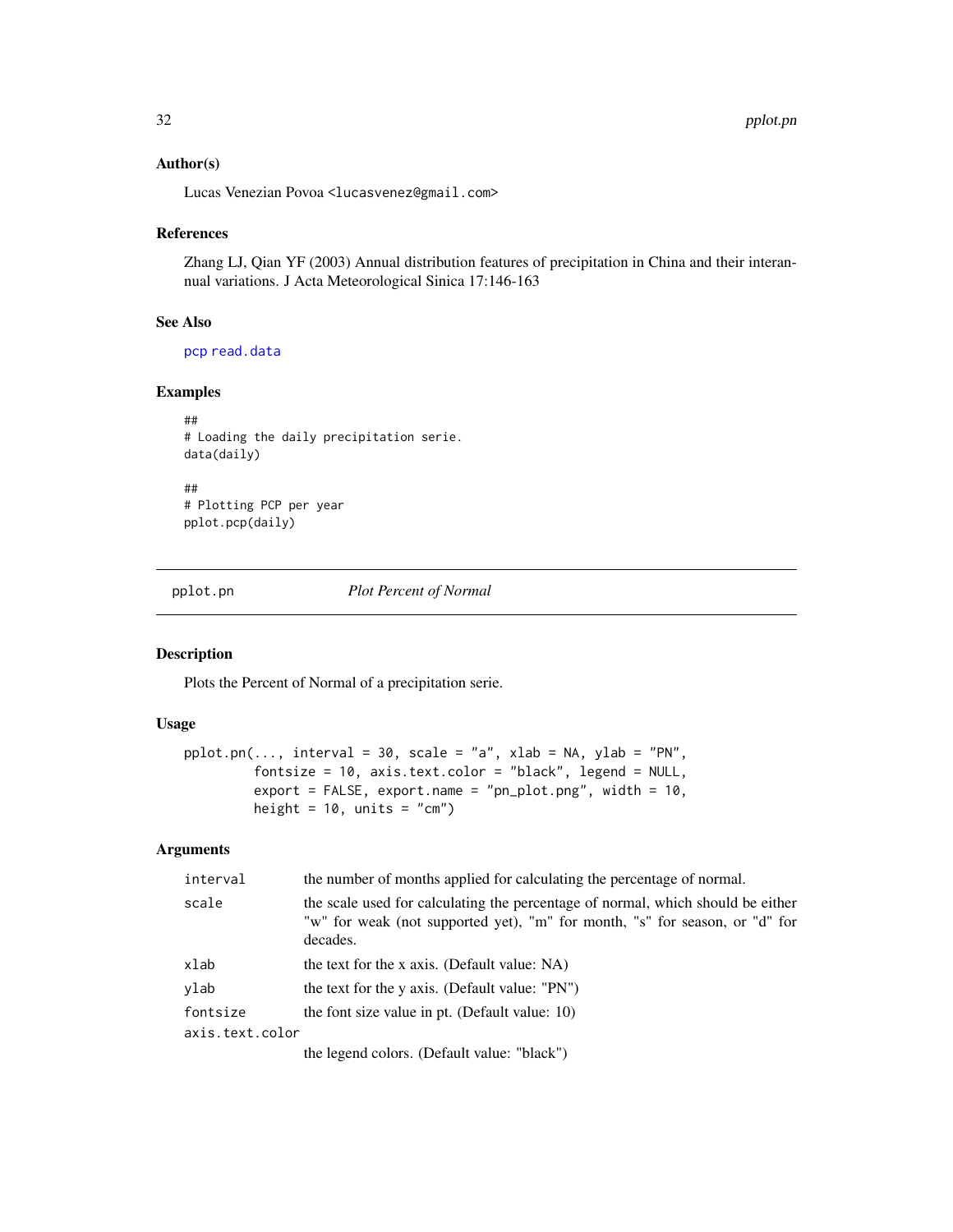#### <span id="page-32-0"></span>pplot.rai 33

| legend      | the text vector for the legend items. If NULL the legends will be equals to the<br>variable names. (Default value: NULL)       |
|-------------|--------------------------------------------------------------------------------------------------------------------------------|
| export      | the logical value for defining whether the graph should be export to a file or not.<br>(Default value: FALSE)                  |
| export.name | the text for defining the exported file name. It is only used if export = TRUE.<br>(Default value: "pci_plot.png")             |
| width       | the number for defining the exported graph width. It is only used if export $=$<br>TRUE. (Default value: 10)                   |
| height      | the number for defining the exported graph height. It is only used if export $=$<br>TRUE. (Default value: 10)                  |
| units       | the text for defining the units of the height and width parameters. It is only used<br>if export = TRUE. (Default value: "cm") |
| $\cdots$    | a set of daily or monthly precipitation serie.                                                                                 |

# Author(s)

Lucas Venezian Povoa <lucasvenez@gmail.com>

#### See Also

[read.data](#page-37-1)

#### Examples

## # Loading the daily precipitation serie. data(daily) ##

# Performing the a set of statistical analysis pplot.pn(daily)

<span id="page-32-1"></span>

pplot.rai *Plot Rainfall Anomaly Index*

#### Description

Plots the Rainfall Anomaly Index of a precipitation serie.

#### Usage

```
pplot.rai(..., granularity = "m", xlab = "Month", ylab = "RAL",ylim = c(-3,3), legend = NULL, fontsize = 10,
               axis.text.color = "black", export = FALSE,
export.name = "rai_plot.png", width = 8.6,
   height = 7.5, units = "cm")
```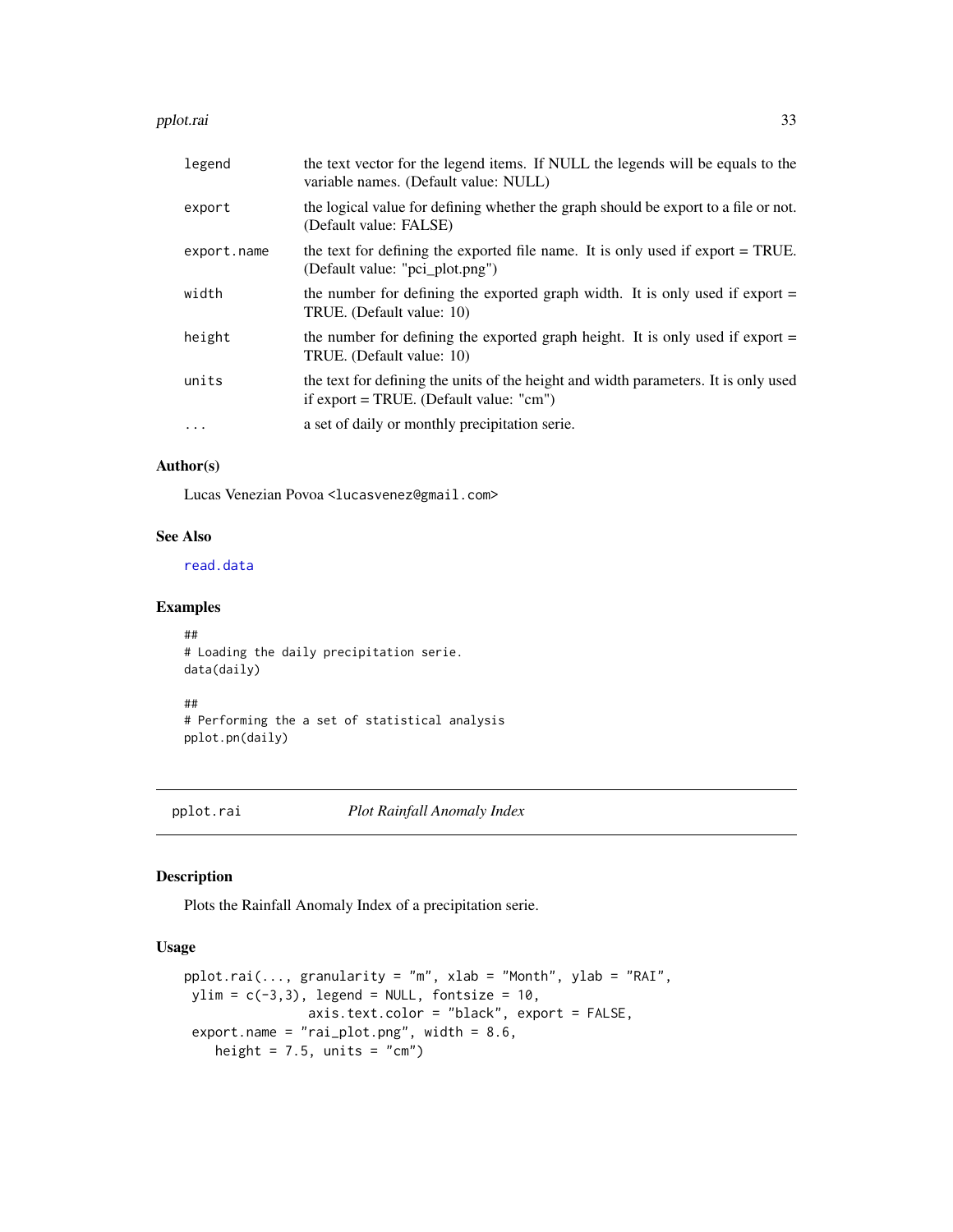# <span id="page-33-0"></span>Arguments

| granularity     | the granularity applied for calculating the rainfall anomaly index, which should<br>be either "a" for annual granularity or "m" for monthly granularity ". (Default<br>value: "m") |
|-----------------|------------------------------------------------------------------------------------------------------------------------------------------------------------------------------------|
| xlab            | the text for the x axis. (Default value: "Month")                                                                                                                                  |
| ylab            | the text for the y axis. (Default value: "RAI")                                                                                                                                    |
| ylim            | the limits of the y axis. (Default value: $c(-3, 3)$ )                                                                                                                             |
| legend          | the text vector for the legend items. If NULL the legends will be equals to the<br>variable names. (Default value: NULL)                                                           |
| fontsize        | the font size value in pt. (Default value: 10)                                                                                                                                     |
| axis.text.color |                                                                                                                                                                                    |
|                 | the legend colors. (Default value: "black")                                                                                                                                        |
| export          | the logical value for defining whether the graph should be export to a file or not.<br>(Default value: FALSE)                                                                      |
| export.name     | the text for defining the exported file name. It is only used if export = TRUE.<br>(Default value: "rai_plot.png")                                                                 |
| width           | the number for defining the exported graph width. It is only used if export $=$<br>TRUE. (Default value: 8.6)                                                                      |
| height          | the number for defining the exported graph height. It is only used if export $=$<br>TRUE. (Default value: 7.5)                                                                     |
| units           | the text for defining the units of the height and width parameters. It is only used<br>if $\text{export} = \text{TRUE}$ . (Default value: "cm")                                    |
| $\cdots$        | a set of daily or monthly precipitation series.                                                                                                                                    |

# Author(s)

Lucas Venezian Povoa <lucasvenez@gmail.com>

#### References

Rooy, M. P. van. A Rainfall anomaly index independent of time and space, Notos. v.14, p.43-48, 1965.

# See Also

[read.data](#page-37-1)

```
##
# Loading the daily precipitation serie.
data(daily)
##
# Performing the a set of statistical analysis
pplot.rai(daily, granularity = "m")
```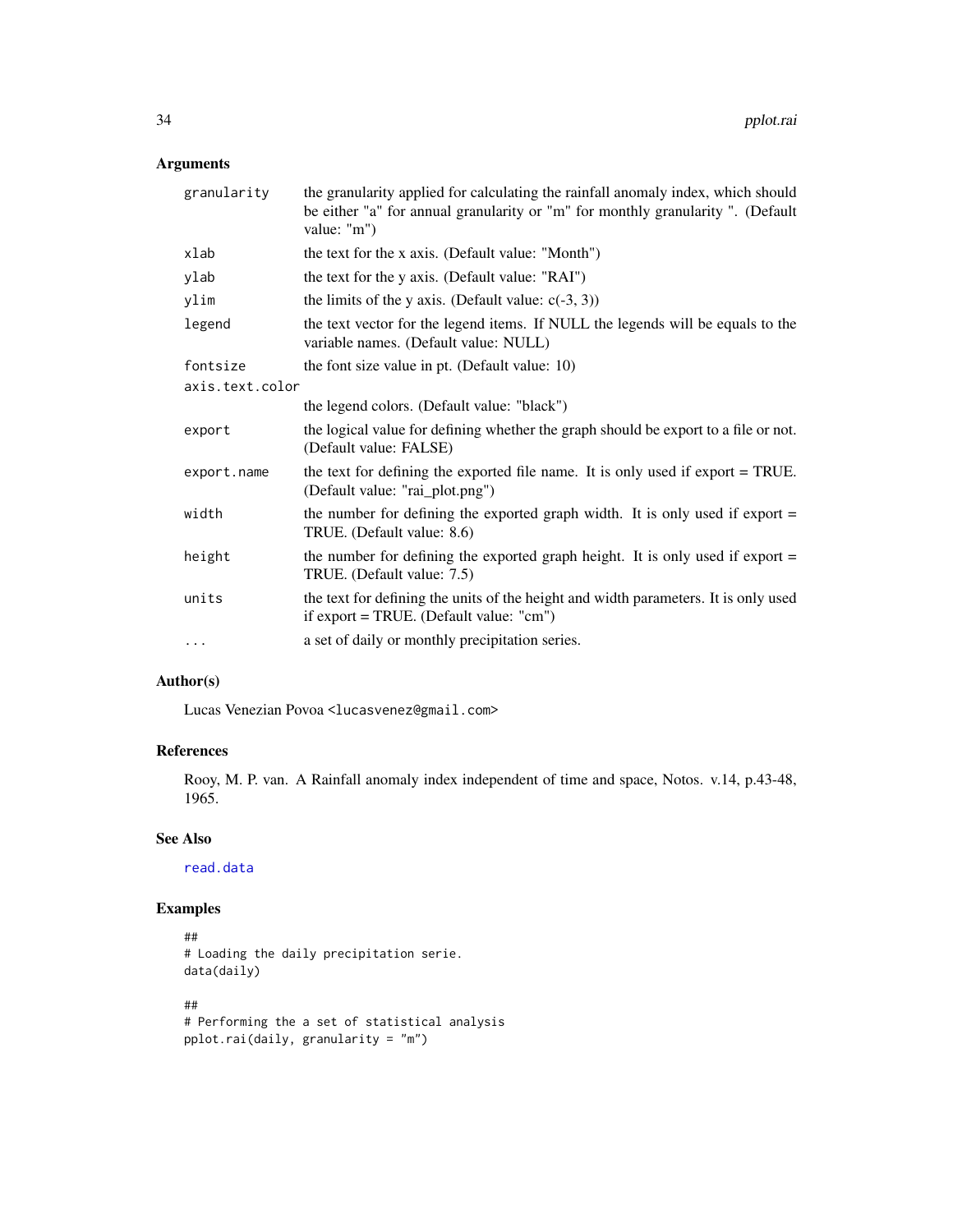<span id="page-34-1"></span><span id="page-34-0"></span>

Plots the Standardized Precipitation Index of a precipitation serie.

# Usage

```
pplot.spi(..., period = 3, distribution = "Gamma", xlab = "Months",
ylab = "SPI", ylim = c(-3,3), legend = NULL, fontsize = 10,
axis.text.color = "black", export = FALSE, export.name = "spi_plot.png",
width = 8.6, height = 7.5, units = "cm")
```
# Arguments

| period          | the number of months to be aggregated for calculating the standardized precipi-<br>tation index. (Default value: 3)                             |
|-----------------|-------------------------------------------------------------------------------------------------------------------------------------------------|
| distribution    | it has no effect yet. (Default value: "Gamma")                                                                                                  |
| xlab            | the text for the x axis. (Default value: "Months")                                                                                              |
| ylab            | the text for the y axis. (Default value: "SPI")                                                                                                 |
| ylim            | the limits of the y axis. (Default value: $c(-3, 3)$ )                                                                                          |
| legend          | the text vector for the legend items. If NULL the legends will be equals to the<br>variable names. (Default value: NULL)                        |
| fontsize        | the font size value in pt. (Default value: 10)                                                                                                  |
| axis.text.color |                                                                                                                                                 |
|                 | the legend colors. (Default value: "black")                                                                                                     |
| export          | the logical value for defining whether the graph should be export to a file or not.<br>(Default value: FALSE)                                   |
| export.name     | the text for defining the exported file name. It is only used if export = TRUE.<br>(Default value: "spi_plot.png")                              |
| width           | the number for defining the exported graph width. It is only used if export $=$<br>TRUE. (Default value: 8.6)                                   |
| height          | the number for defining the exported graph height. It is only used if export $=$<br>TRUE. (Default value: 7.5)                                  |
| units           | the text for defining the units of the height and width parameters. It is only used<br>if $\text{export} = \text{TRUE}$ . (Default value: "cm") |
| $\cdots$        | a set of daily or monthly precipitation series.                                                                                                 |
|                 |                                                                                                                                                 |

# Author(s)

Lucas Venezian Povoa <lucasvenez@gmail.com>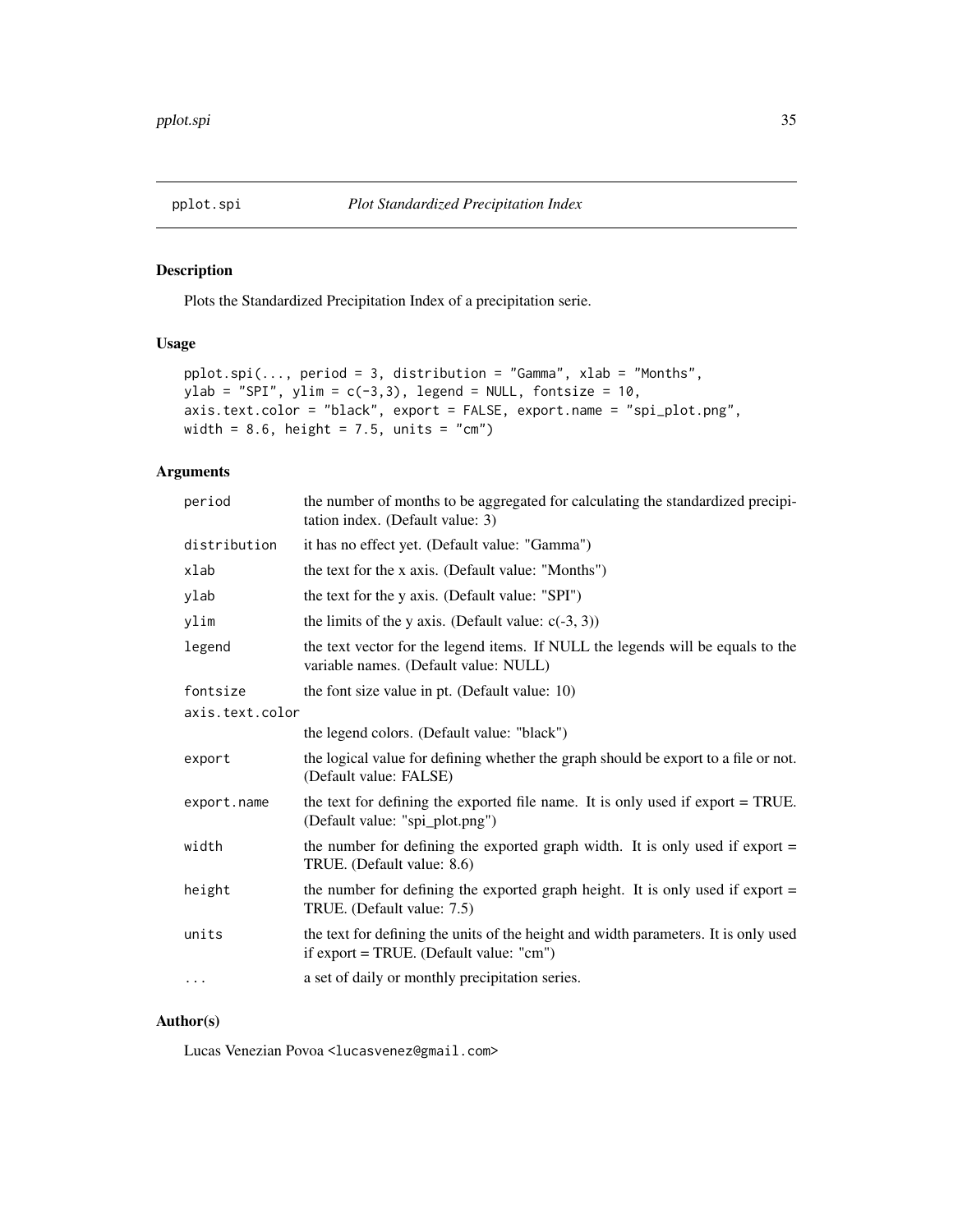#### See Also

[read.data](#page-37-1)

#### Examples

```
##
# Loading the daily precipitation serie.
data(daily)
##
# Performing the a set of statistical analysis
pplot.spi(daily)
```
precintcon *Precipitation Intensity, Concentration and Anomaly Analysis*

#### Description

It contains functions to analyze the precipitation intensity, concentration and anomaly.

#### Author(s)

Lucas Venezian Povoa <lucasvenez@gmail.com>

Jonas Teixeira Nery <jonas@ourinhos.unesp.br>

#### References

Michael J. Hayes (2015). *Comparison of Major Drought Indices*. National Drought Mitigation Center. <http://goo.gl/skHfs9>.

Gibbs, W. J. (1967). *Rainfall deciles as drought indicators*. Bureau of Meteorology Bulletin, n. 48. Commonwealth of Australia.

Luis, M. D., Gonzolez-Hidalgo, J. C., Brunetti, M., Longares, L. A. (2011). *Precipitation concentration changes in Spain 1946-2005*. Natural Hazards and Earth System Science, v. 11, n. 5, p. 1259–1265.

Martin-Vide, J. (2004). *Spatial distribution of a daily precipitation concentration index in peninsular Spain*. International Journal of Climatology, v. 24, n. 8, p. 959–971.

Guttman, N. B. (1999). *Accepting the standardized precipitation index: a calculation algorithm*. Journal of the American Water Resources Association, v. 35, n. 2, p. 311–322. Blackwell Publishing Ltd.

Barring, L., Hulme, M. (1991). *Filters and approximate confidence intervals for interpreting rainfall anomaly indices*. Journal of climate, v. 4, n. 8, p. 837–847.

<span id="page-35-0"></span>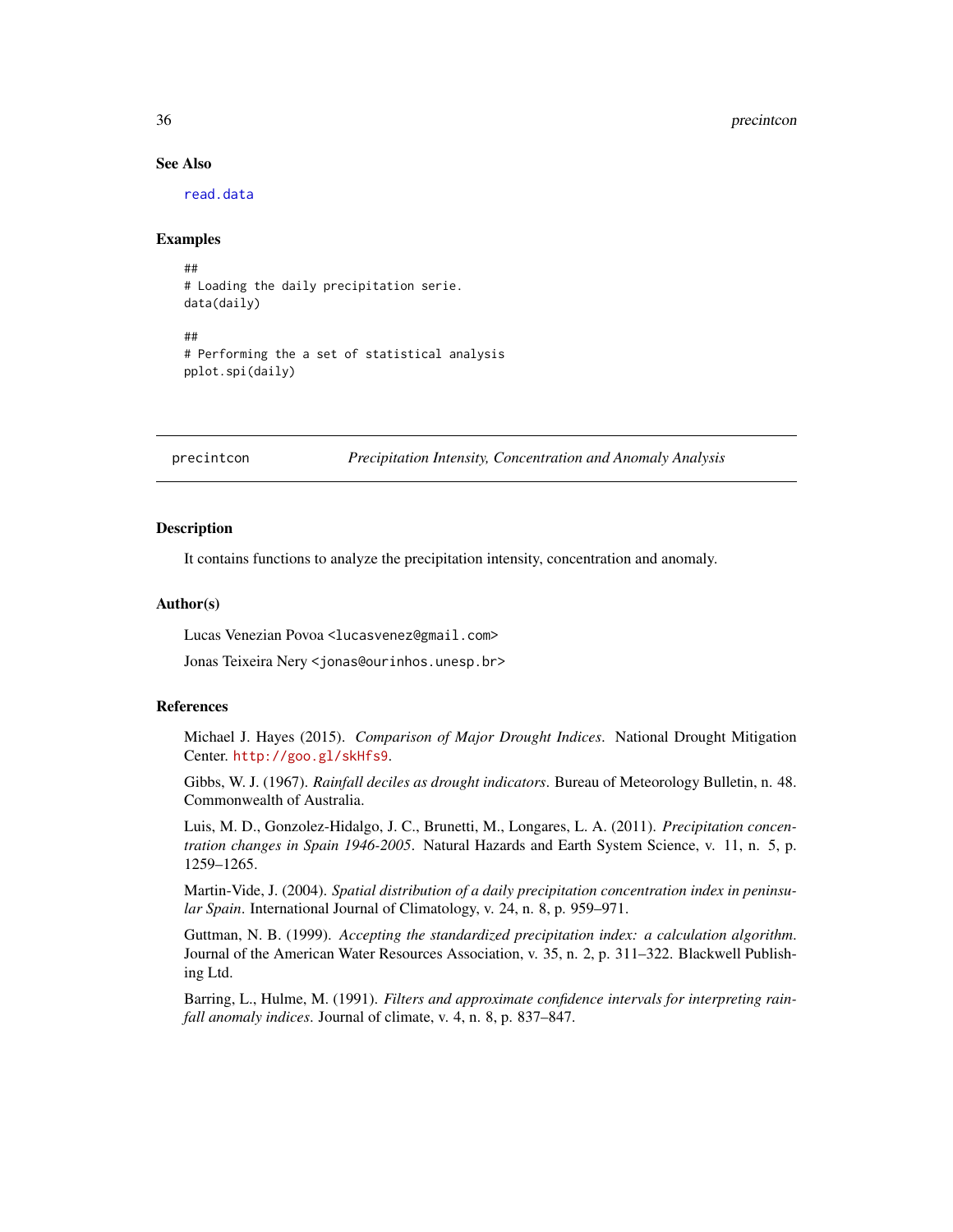<span id="page-36-0"></span>Calculates the Rainfall Anomaly Index (RAI) on a daily or monthly precipitation serie.

#### Usage

```
rai(object, granularity = "m")
```
#### Arguments

| object      | a daily or monthly precipitation serie.                                                                                                                                                  |
|-------------|------------------------------------------------------------------------------------------------------------------------------------------------------------------------------------------|
| granularitv | the granularity applied for calculating the rainfall anomaly index, which should<br>be either "m" for monthly granularity or "a" for annual granularity. (Default<br>value: $\text{"m"}$ |

# Value

A data.frame (precintcon.rai) containing the following variables:

- year is the year.
- month is the month. This attribute exists only when granularity = "m".
- rai is the rainfall anomaly index.

#### Author(s)

Lucas Venezian Povoa <lucasvenez@gmail.com>

#### References

Van Rooy, M. P. "A rainfall anomaly index independent of time and space." Notos 14.43 (1965): 6.

# See Also

[pplot.rai](#page-32-1) [read.data](#page-37-1)

```
##
# Loading the monthly precipitation serie.
data(monthly)
##
# Performing the Rainfall Anomaly Index analysis
rai(monthly, granularity = "m")
```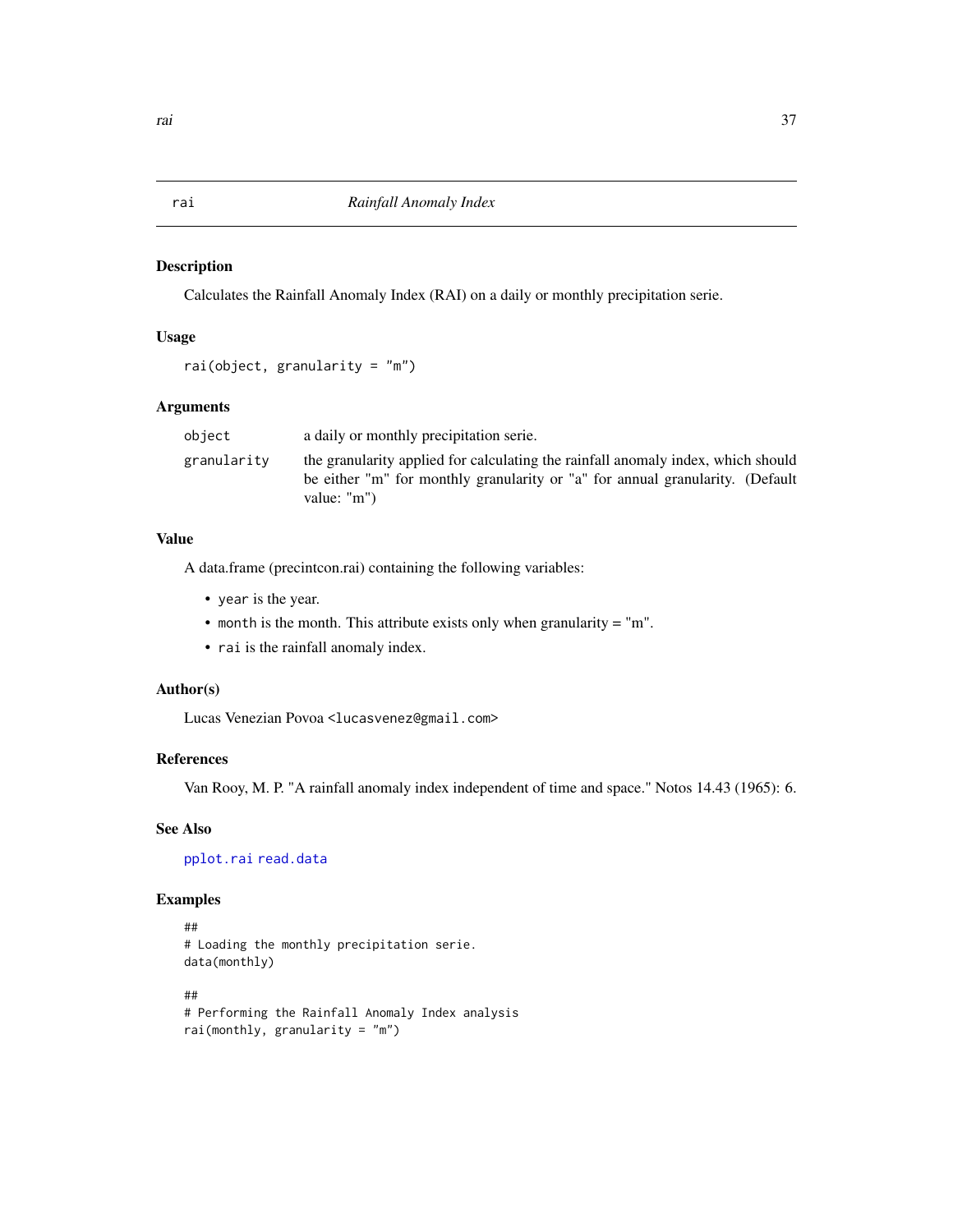<span id="page-37-1"></span><span id="page-37-0"></span>

Load a file with a daily or monthly precipitation series.

#### Usage

read.data(file, sep = ",", dec = ".", header = TRUE, na.value = NA)

#### Arguments

| file     | a string containing the file path.                                                                           |
|----------|--------------------------------------------------------------------------------------------------------------|
| sep      | the character applied for delimited columns. (Default value: ",")                                            |
| dec      | the character applied for defined decimal point. (Default value: ".")                                        |
| header   | a logical value defining whether the first line of the file refers to column names.<br>(Default value: TRUE) |
| na.value | the value used for representing missing values. (Default value: NA)                                          |

#### Value

A data frame containing a representation of the data in the file. The file is addressed as precintcon.daily or precintcon.monthly depending of its structure.

The file should contains three columns when loading monthly series and thirty three columns when loading daily series.

The first columns refers to years and the second one refers to months. When dealing with daily datasets, the thirty one remaining columns refers to the amount of precipitation in the days of the months. Otherwise, the remaining column refers to the amount of precipitation in each month.

#### Author(s)

Lucas Venezian Povoa <lucasvenez@gmail.com>

#### See Also

[daily](#page-14-1) [monthly](#page-17-1) [read.table](#page-0-0) [read.csv](#page-0-0) [read.csv2](#page-0-0)

```
##
# Loading a serie on Windows
## Not run: d1 <- read.data("C:\PRECINTCON\203040.csv", sep = ";", dec = ".", header = TRUE)
##
# Loading a serie on Unix-like
## Not run: d1 <- read.data("/home/precintcon/203040.csv", sep = ";", dec = ".", header = TRUE)
```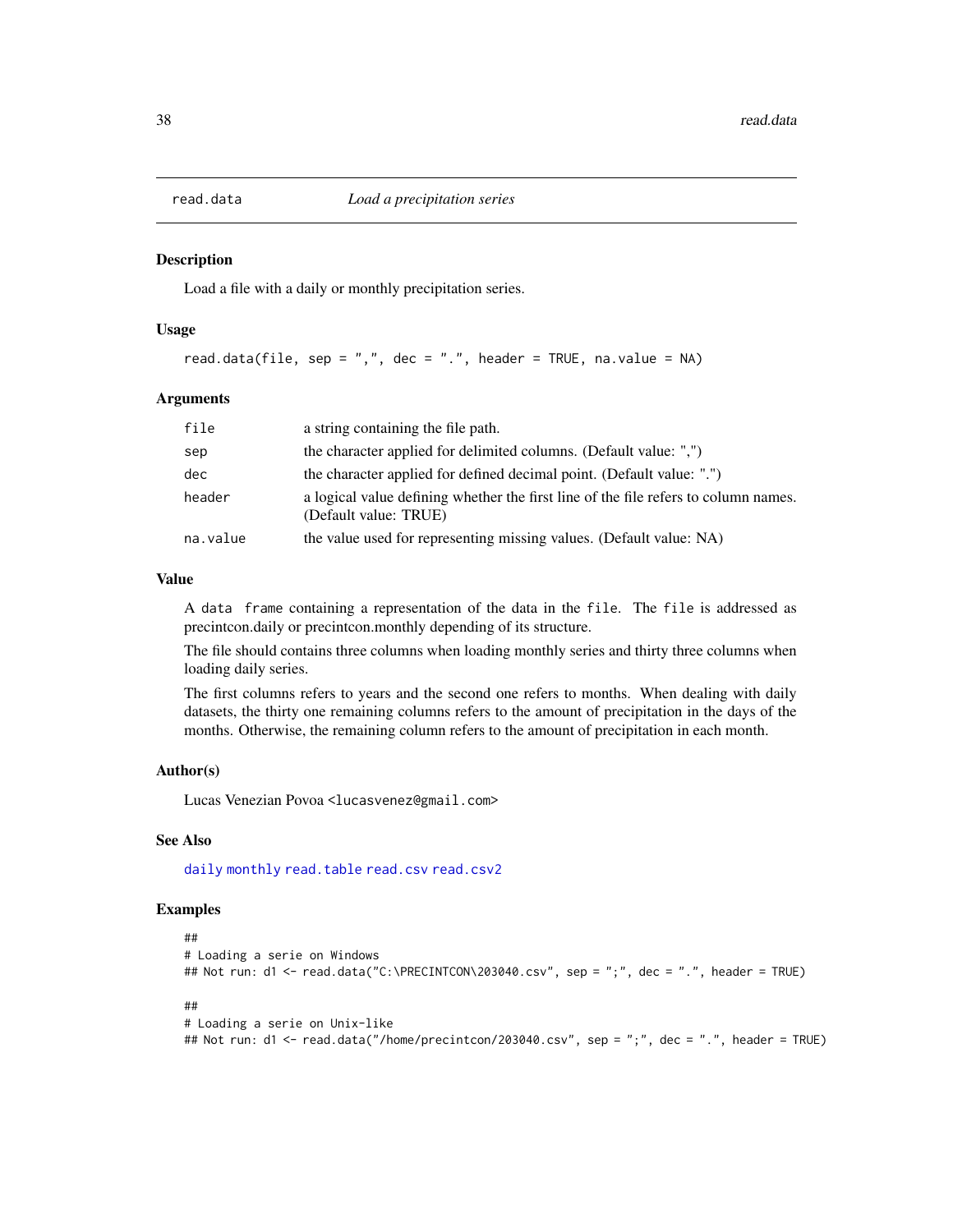<span id="page-38-1"></span><span id="page-38-0"></span>Calculates the Standardized Precipitation Index (SPI) on a daily or monthly precipitation serie.

# Usage

spi(object, period = 3, distribution = "Gamma")

# Arguments

| object       | a daily or monthly precipitation serie.                                                                                 |
|--------------|-------------------------------------------------------------------------------------------------------------------------|
| period       | the number of months to be aggregated in the calculation of the standardized<br>precipitation index. (Default value: 3) |
| distribution | it has no effect yet. (Default value: "Gamma")                                                                          |

# Value

A data.frame (precintcon.spi) containing the following variables:

- year is the year.
- month is the month.
- spi is the standardized precipitation index.

# Author(s)

Lucas Venezian Povoa <lucasvenez@gmail.com>

# See Also

[precintcon.plot.spi](#page-34-1) [read.data](#page-37-1)

```
##
# Loading the monthly precipitation serie.
data(monthly)
##
# Performing the Standardized Precipitation Index
spi(monthly, period = 3)
```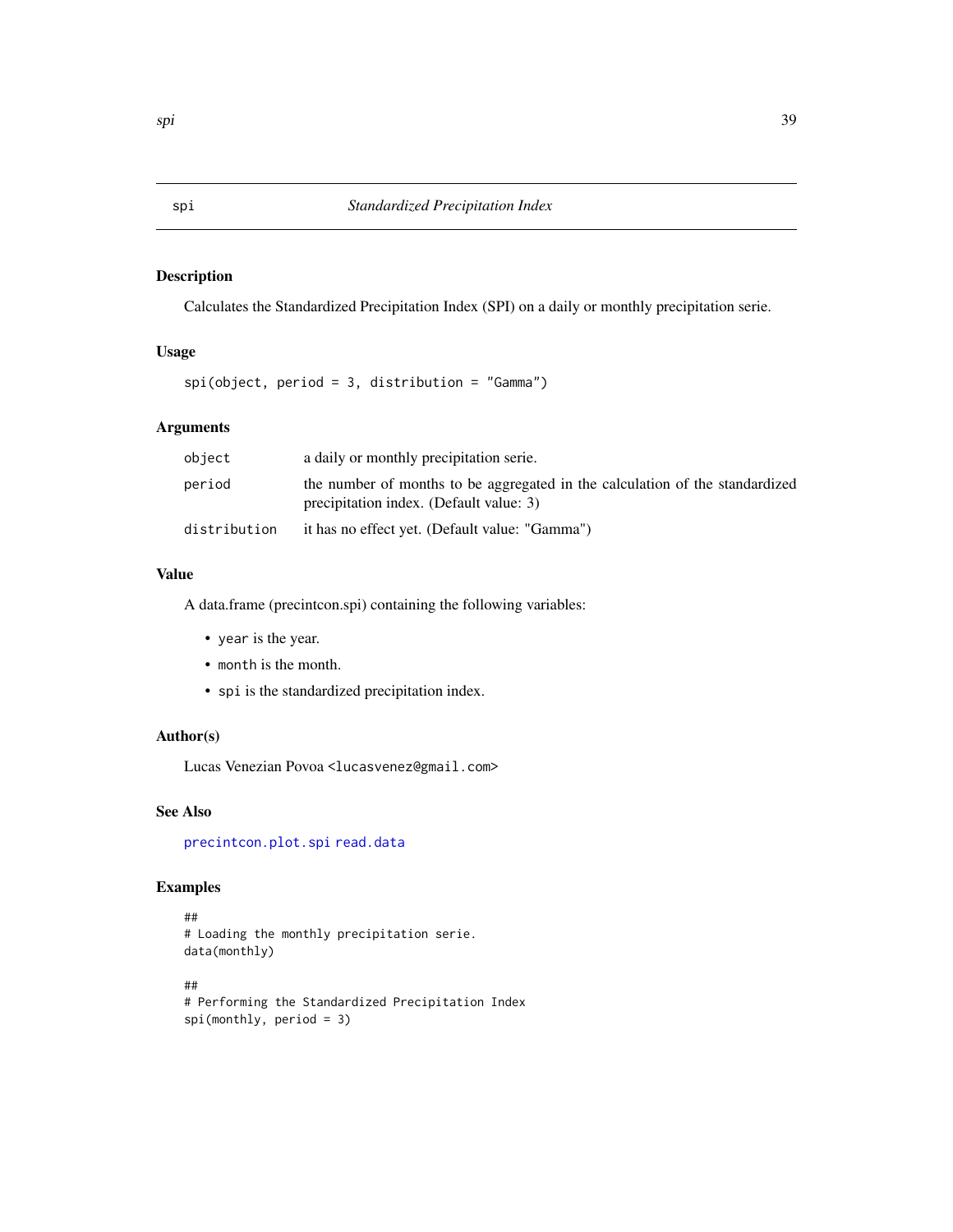<span id="page-39-0"></span>

Calculates the Standardized Precipitation Index (SPI) per year on a daily or monthly precipitation serie.

#### Usage

```
spi.per.year(object, period = 3, distribution = "Gamma", FUN = mean)
```
# Arguments

| object       | a daily or monthly precipitation serie.                                                                                |
|--------------|------------------------------------------------------------------------------------------------------------------------|
| period       | the number of months to be aggregate in the calculation of the standardized<br>precipitation index. (Default value: 3) |
| distribution | (it has no effect yet).                                                                                                |
| <b>FUN</b>   | the function used to summarize the standardized precipitation index per year.<br>(Default function: mean).             |

# Value

A data.frame (precintcon.spi.per.year) containing the following variables:

- year is the year.
- spi is the standardized precipitation index.

#### Author(s)

Lucas Venezian Povoa <lucasvenez@gmail.com>

# See Also

[spi](#page-38-1) [read.data](#page-37-1)

```
##
# Loading the monthly precipitation serie.
data(monthly)
##
```

```
# Performing the Standardized Precipitation Index
spi.per.year(monthly, period = 3)
```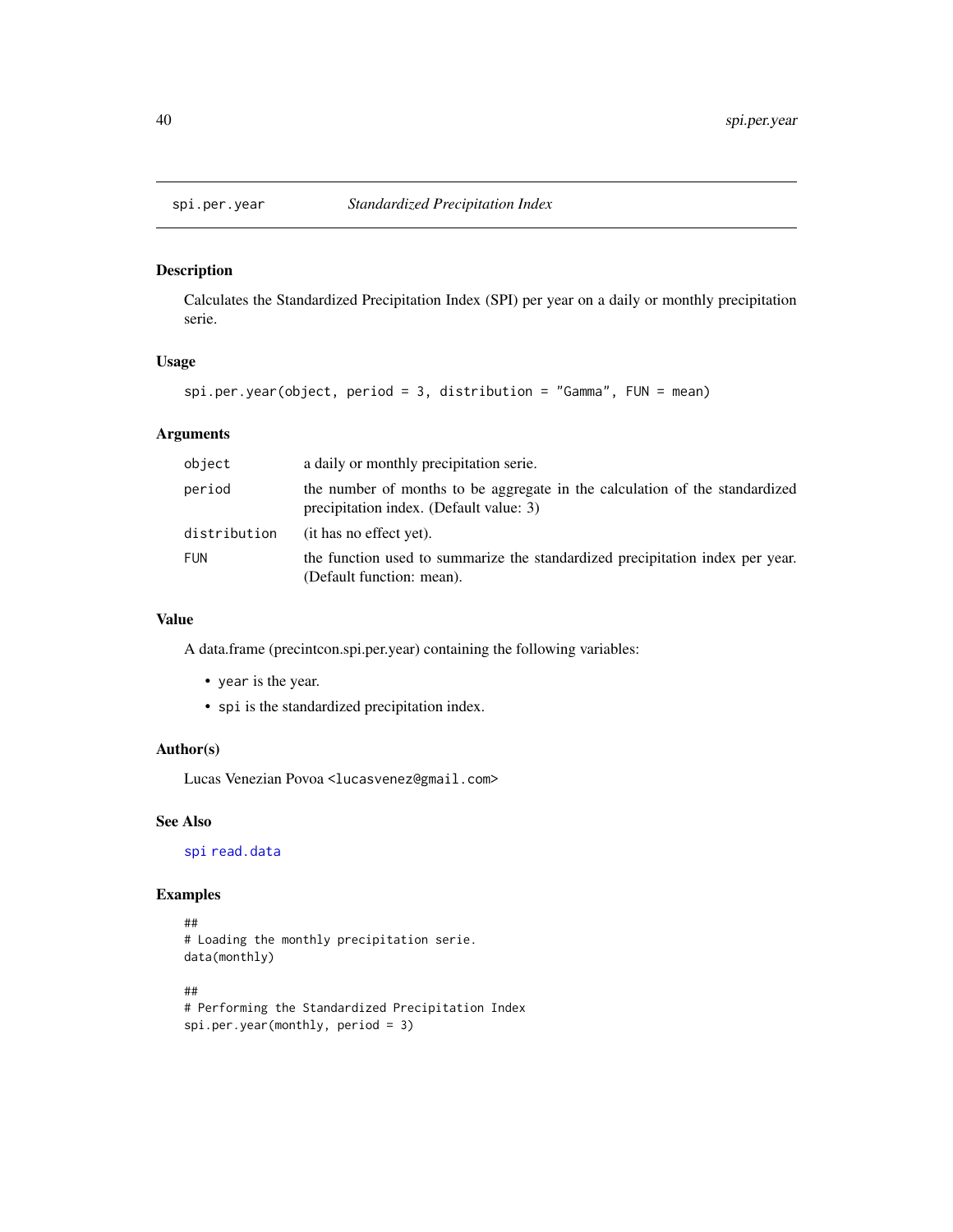<span id="page-40-0"></span>

Perform the calculation of basic statistics of precipitation datasets.

# Usage

 $stat(...)$ 

#### Arguments

... a set of daily or monthly precipitation serie.

#### Value

A data.frame (precintcon.stat) containing the following variables:

- dataset is the precipitation serie name.
- mean.daily is the daily average precipitation. It exists only for daily datasets.
- sd.daily is the standard deviation of a daily precipitation serie. It exists only for daily datasets.
- var.daily is the variance of a daily precipitation serie. It exists only for daily datasets.
- mean.monthly is the monthly average precipitation.
- sd.monthly is the standard deviation of a monthly precipitation serie.
- var.monthly is the variance of a monthly precipitation serie.
- total is the total precipitation.

#### Author(s)

Lucas Venezian Povoa <lucasvenez@gmail.com>

```
##
# Loading the monthly precipitation serie.
data(monthly)
##
# Plotting the deciles.
stat(monthly)
```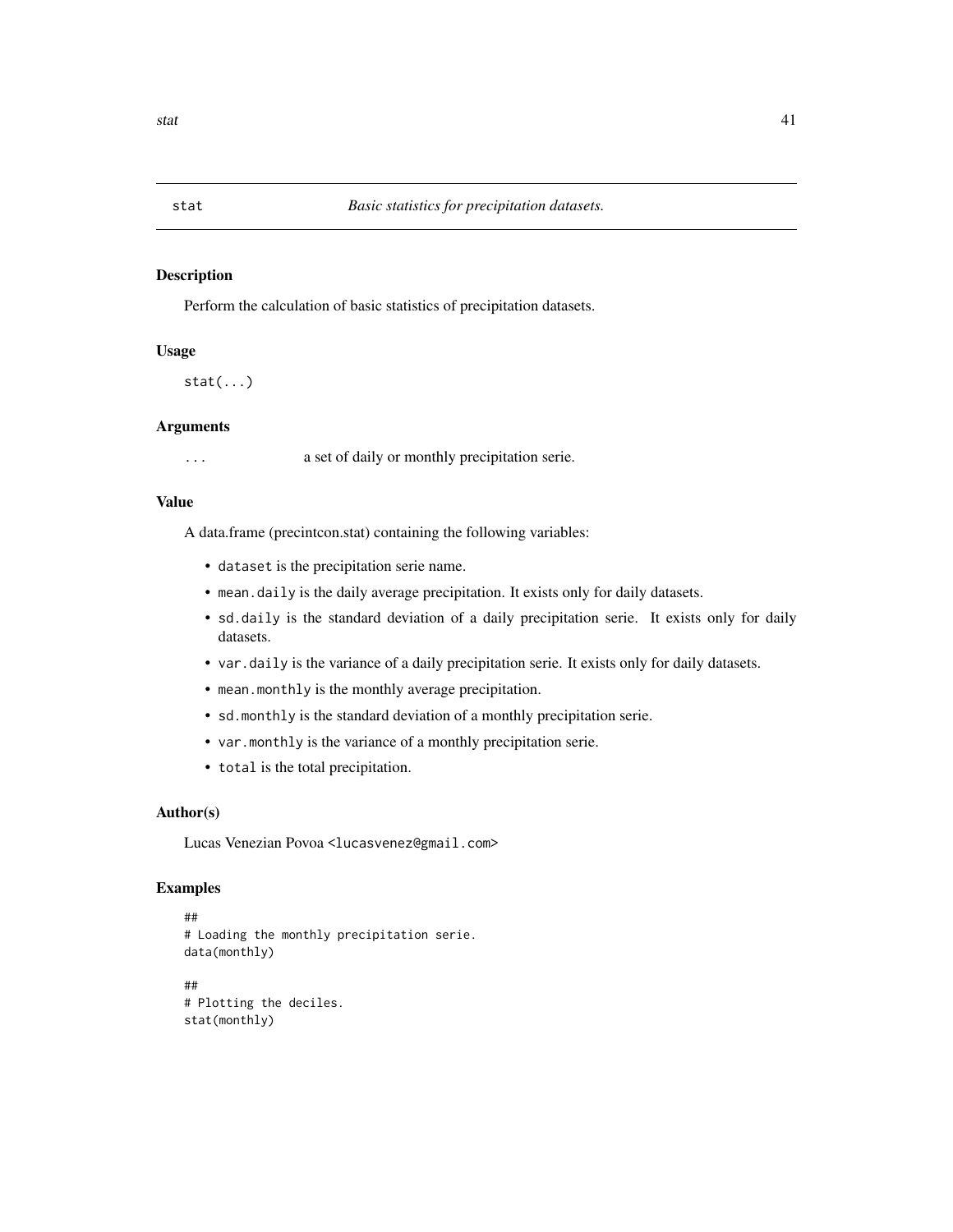It calculates the temporaly irregularity index according to the function sum(log(Pi+1/Pi))/(n-1), where Pi is the precipitation amount of year i, and n is the number of years.

#### Usage

tii(object)

# Arguments

object is a daily or monthly precipitation serie

#### Details

Daily or monthly precipitation series are transformed to annual series.

#### Value

the temporaly irregularity index according to the function sum(log(Pi+1/Pi))/(n-1)

#### Author(s)

Lucas Venezian Povoa

```
##
# Loading the monthly precipitation serie
data(monthly)
```

```
##
# Calculationg the Temporaly Irregularity Index
tii(monthly)
```
<span id="page-41-0"></span>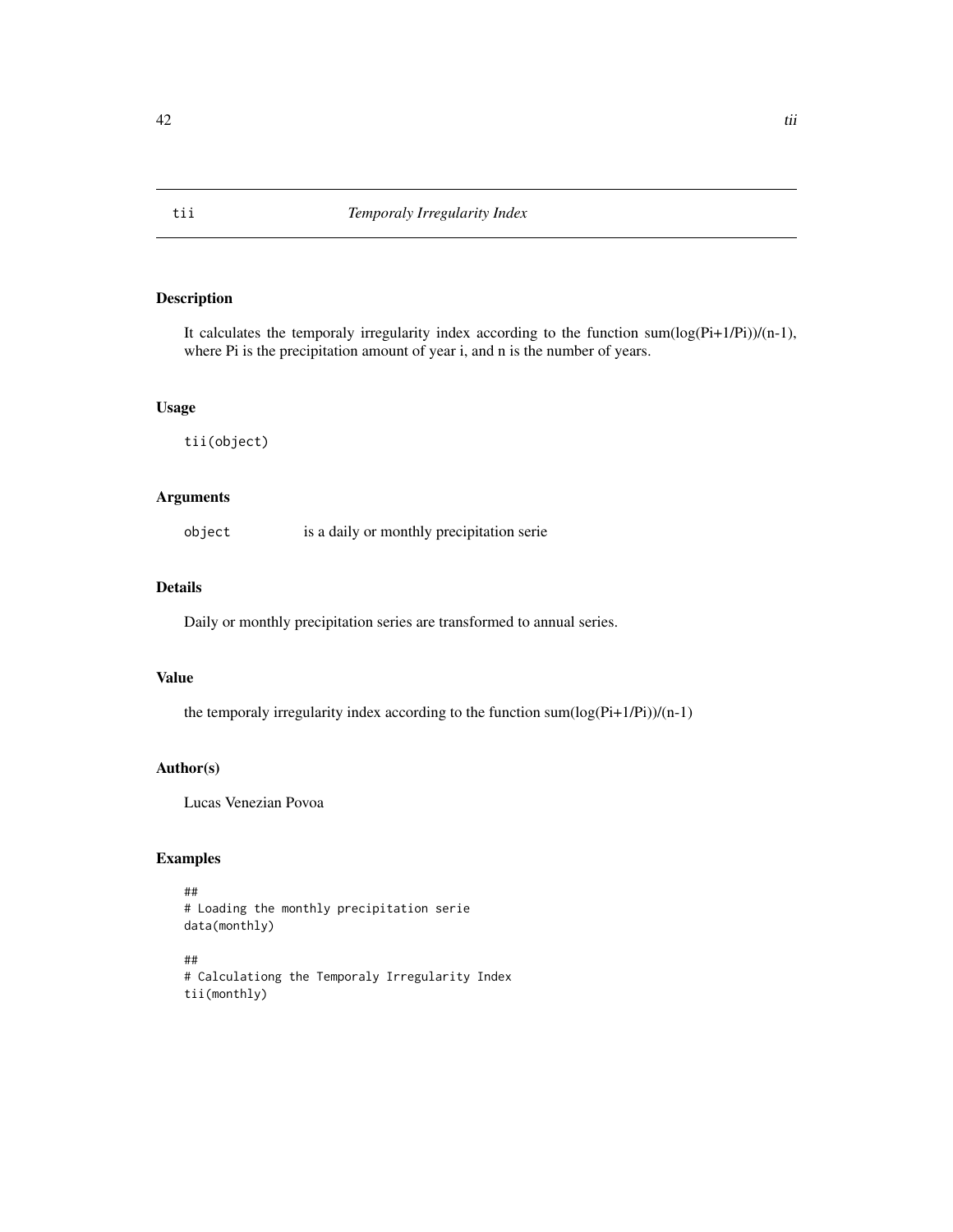<span id="page-42-0"></span>

It calculates a trend test using the rank-based nonparametric Mann-Kendall method.

# Usage

```
trend.test(object, significance.level = 0.05)
```
# Arguments

object is a daily or monthly precipitation serie. significance.level is the significance level to be considered in the analysis. It is usually equals to 5% (default: 0.05).

#### Value

A trend test index.

#### Author(s)

Lucas Venezian Povoa <lucasvenez@gmail.com>

# References

H. B. Mann (1945). Nonparametric tests against trend. Econometrica, vol. 13, pp. 245-259. M. G. Kendall (1975). Rank Correlation Methods. Griffin, London, UK.

#### See Also

[ci](#page-11-1) [ci.per.year](#page-12-1) [pci](#page-19-1) [read.data](#page-37-1)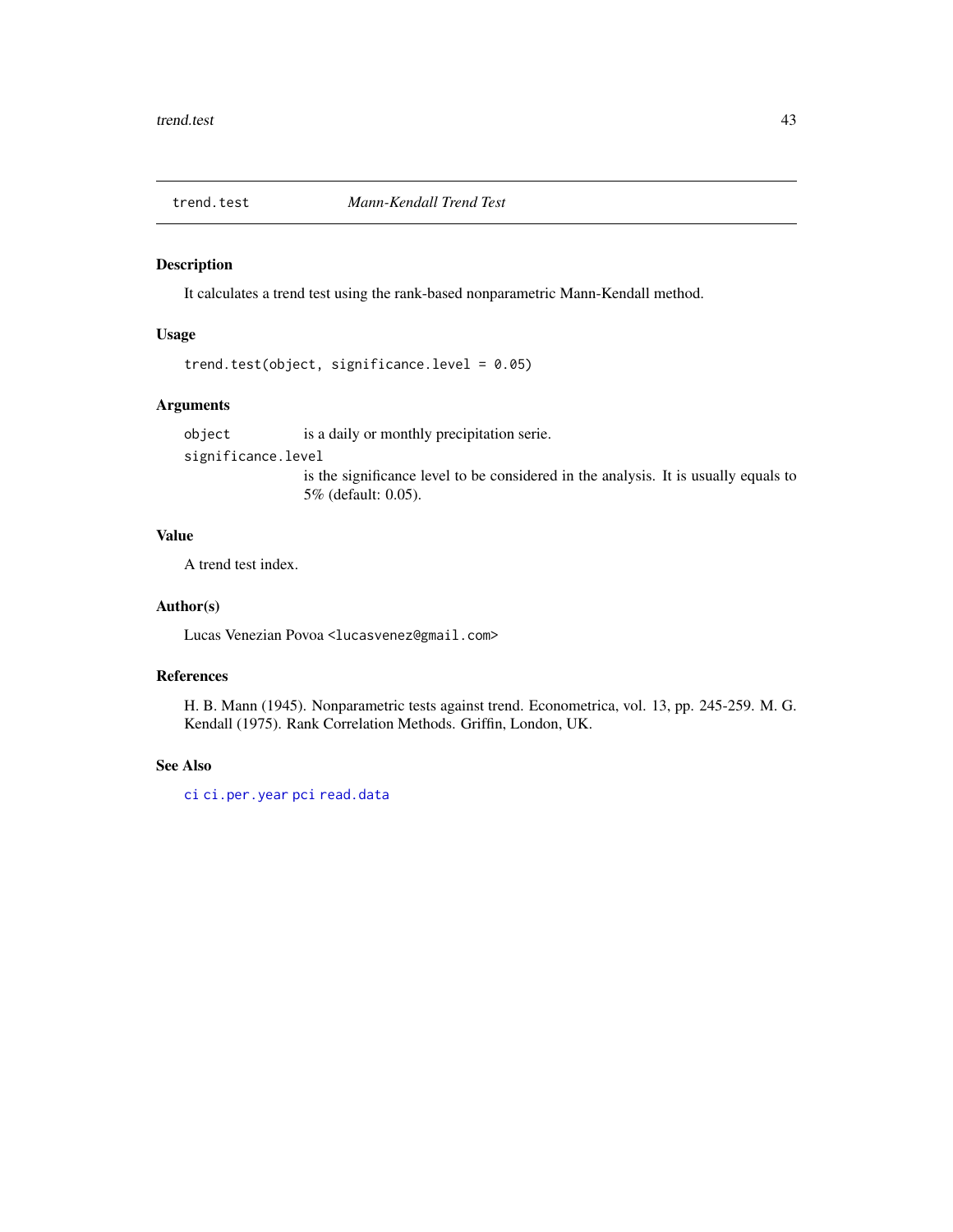# <span id="page-43-0"></span>Index

∗Topic (PCP) pplot.pcp , [31](#page-30-0) ∗Topic PCD pcd , [19](#page-18-0) pcp , [23](#page-22-0) pplot.pcd , [28](#page-27-0) ∗Topic annual as.annual, [4](#page-3-0) ∗Topic anomaly pplot.rai , [33](#page-32-0) precintcon , [36](#page-35-0) rai , [37](#page-36-0) spi , [39](#page-38-0) spi.per.year , [40](#page-39-0) ∗Topic concentration ci , [12](#page-11-0) ci.per.year , [13](#page-12-0) pcd , [19](#page-18-0) pci , [20](#page-19-0) pcp , [23](#page-22-0) pplot.pcd , [28](#page-27-0) pplot.pci , [30](#page-29-0) pplot.pcp , [31](#page-30-0) precintcon , [36](#page-35-0) ∗Topic curve pplot.lorenz , [27](#page-26-0) ∗Topic daily as.daily , [5](#page-4-0) ∗Topic datasets daily , [15](#page-14-0) monthly , [18](#page-17-0) ∗Topic data read.data, [38](#page-37-0) ∗Topic decade as.decade , [7](#page-6-0) ∗Topic deciles as.deciles, [8](#page-7-0) pplot.deciles , [25](#page-24-0) ∗Topic degree

pcd , [19](#page-18-0) pcp , [23](#page-22-0) pplot.pcd , [28](#page-27-0) ∗Topic distribution as.fd, [9](#page-8-0) ∗Topic file read.data, [38](#page-37-0) ∗Topic frequency as.fd, [9](#page-8-0) ∗Topic histogram pplot.histogram , [26](#page-25-0) ∗Topic import read.data, [38](#page-37-0) ∗Topic index ci , [12](#page-11-0) ci.per.year, [13](#page-12-0) pci , [20](#page-19-0) pplot.pci , [30](#page-29-0) pplot.spi , [35](#page-34-0) rai , [37](#page-36-0) spi , [39](#page-38-0) spi.per.year, [40](#page-39-0) ∗Topic intensity precintcon , [36](#page-35-0) ∗Topic limits limits , [17](#page-16-0) ∗Topic lorenz's pplot.lorenz , [27](#page-26-0) ∗Topic monthly as.monthly, [10](#page-9-0) ∗Topic normal pn , [24](#page-23-0) pplot.pn , [32](#page-31-0) ∗Topic of pn , [24](#page-23-0) pplot.pn , [32](#page-31-0) ∗Topic package precintcon , [36](#page-35-0) ∗Topic percent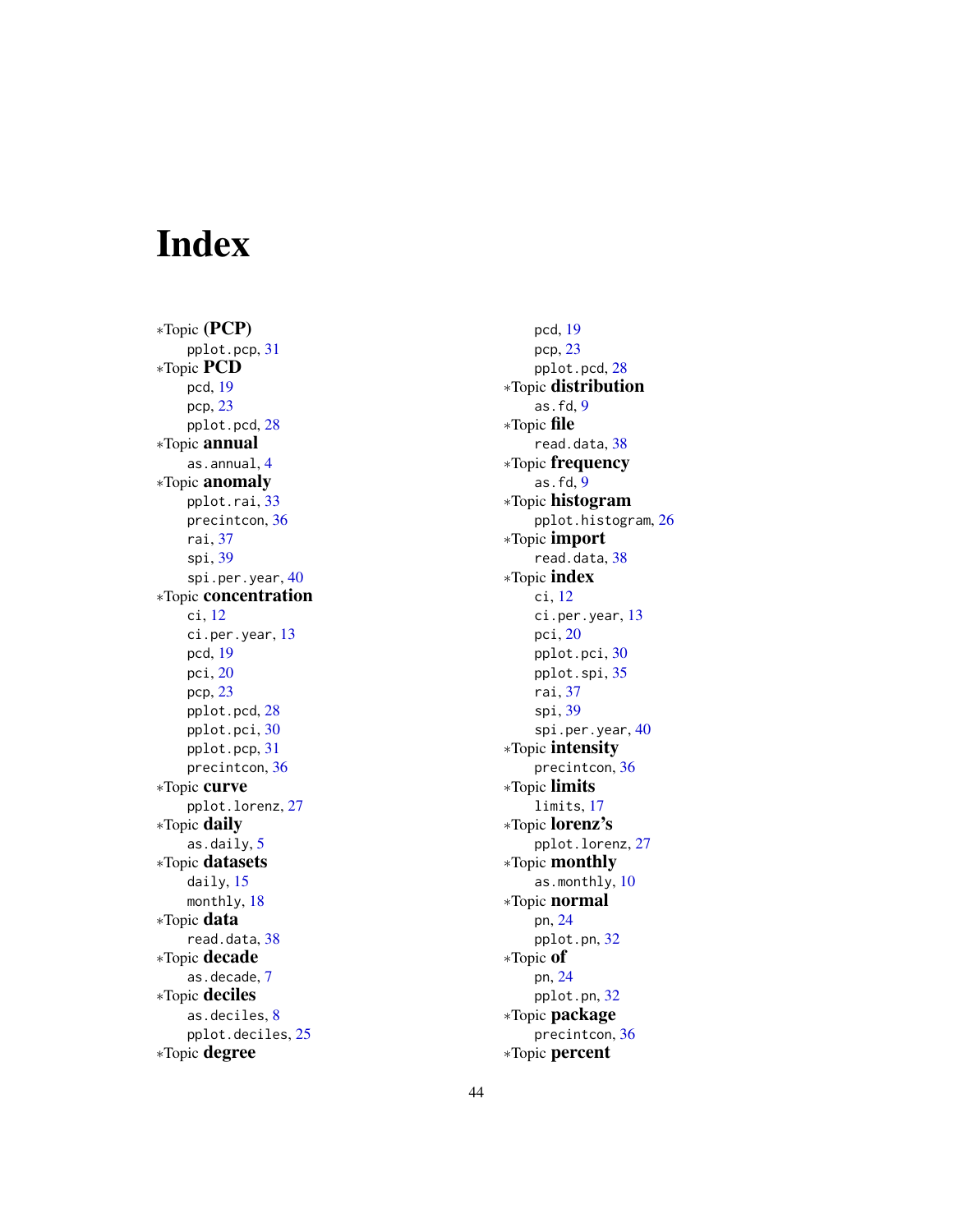pn , [24](#page-23-0) pplot.pn , [32](#page-31-0) ∗Topic period pplot.pcp , [31](#page-30-0) ∗Topic precintcon as.deciles, [8](#page-7-0) ∗Topic precipitation as.annual , [4](#page-3-0) as.daily , [5](#page-4-0) as.decade , [7](#page-6-0) as.fd, [9](#page-8-0) as.monthly, [10](#page-9-0) as.seasonal , [11](#page-10-0) ci , [12](#page-11-0) ci.per.year , [13](#page-12-0) limits , [17](#page-16-0) pcd , [19](#page-18-0) pci , [20](#page-19-0) pcp , [23](#page-22-0) pn , [24](#page-23-0) pplot.deciles , [25](#page-24-0) pplot.histogram , [26](#page-25-0) pplot.lorenz , [27](#page-26-0) pplot.pcd , [28](#page-27-0) pplot.pci , [30](#page-29-0) pplot.pcp , [31](#page-30-0) pplot.pn , [32](#page-31-0) pplot.rai , [33](#page-32-0) pplot.spi , [35](#page-34-0) precintcon , [36](#page-35-0) rai , [37](#page-36-0) read.data, [38](#page-37-0) spi , [39](#page-38-0) spi.per.year, [40](#page-39-0) stat , [41](#page-40-0) trend.test, [43](#page-42-0) ∗Topic rainfall pplot.rai , [33](#page-32-0) precintcon , [36](#page-35-0) rai , [37](#page-36-0) spi , [39](#page-38-0) spi.per.year , [40](#page-39-0) ∗Topic read read.data, [38](#page-37-0) ∗Topic seasonal as.seasonal , [11](#page-10-0) ∗Topic standardized pplot.spi , [35](#page-34-0)

∗Topic summary stat , [41](#page-40-0) ∗Topic table read.data, [38](#page-37-0) ∗Topic test trend.test, [43](#page-42-0) ∗Topic trend trend.test, [43](#page-42-0) app , [3](#page-2-0) as.annual , [4](#page-3-0) , *[6](#page-5-0)* as.daily, [3](#page-2-0), [4](#page-3-0), [5](#page-4-0), [9](#page-8-0), [12](#page-11-0), [13](#page-12-0), [17](#page-16-0), [19](#page-18-0), [20](#page-19-0), [23](#page-22-0), [24](#page-23-0), *[28](#page-27-0)* as.decade , *[6](#page-5-0)* , [7](#page-6-0) as.deciles, <mark>[8](#page-7-0)</mark> as.fd, [9](#page-8-0) as.monthly , *[4](#page-3-0)* , *[6](#page-5-0)* , [10](#page-9-0) , *[19](#page-18-0) , [20](#page-19-0)* , *[23](#page-22-0) , [24](#page-23-0)* as.precintcon.annual , *[7](#page-6-0)* as.precintcon.annual *(*as.annual *)* , [4](#page-3-0) as.precintcon.daily , *[7](#page-6-0)* as.precintcon.daily *(*as.daily *)* , [5](#page-4-0) as.precintcon.decade *(*as.decade *)* , [7](#page-6-0) as.precintcon.deciles *(*as.deciles *)* , [8](#page-7-0) as.precintcon.fd *(*as.fd *)* , [9](#page-8-0) as.precintcon.monthly , *[7](#page-6-0)* as.precintcon.monthly *(*as.monthly *)* , [10](#page-9-0) as.precintcon.seasonal , *[7](#page-6-0)* as.precintcon.seasonal *(*as.seasonal *)* , [11](#page-10-0) as.seasonal , *[4](#page-3-0)* , *[6](#page-5-0)* , [11](#page-10-0) ci , *[3](#page-2-0)* , *[9](#page-8-0)* , [12](#page-11-0) , *[28](#page-27-0)* , *[43](#page-42-0)* ci.per.year , [13](#page-12-0) , *[43](#page-42-0)* cv , [14](#page-13-0) daily , [15](#page-14-0) , *[38](#page-37-0)* deciles , *[25](#page-24-0)* deciles *(*as.deciles *)* , [8](#page-7-0) ff.index , [16](#page-15-0) limits , [17](#page-16-0) monthly , [18](#page-17-0) , *[38](#page-37-0)* pcd , [19](#page-18-0) , *[29](#page-28-0)*

pci , [20](#page-19-0) , *[43](#page-42-0)* pci.seasonal , [21](#page-20-0) pci.supraseasonal , [22](#page-21-0) pcp , [23](#page-22-0) , *[32](#page-31-0)* pn , [24](#page-23-0)